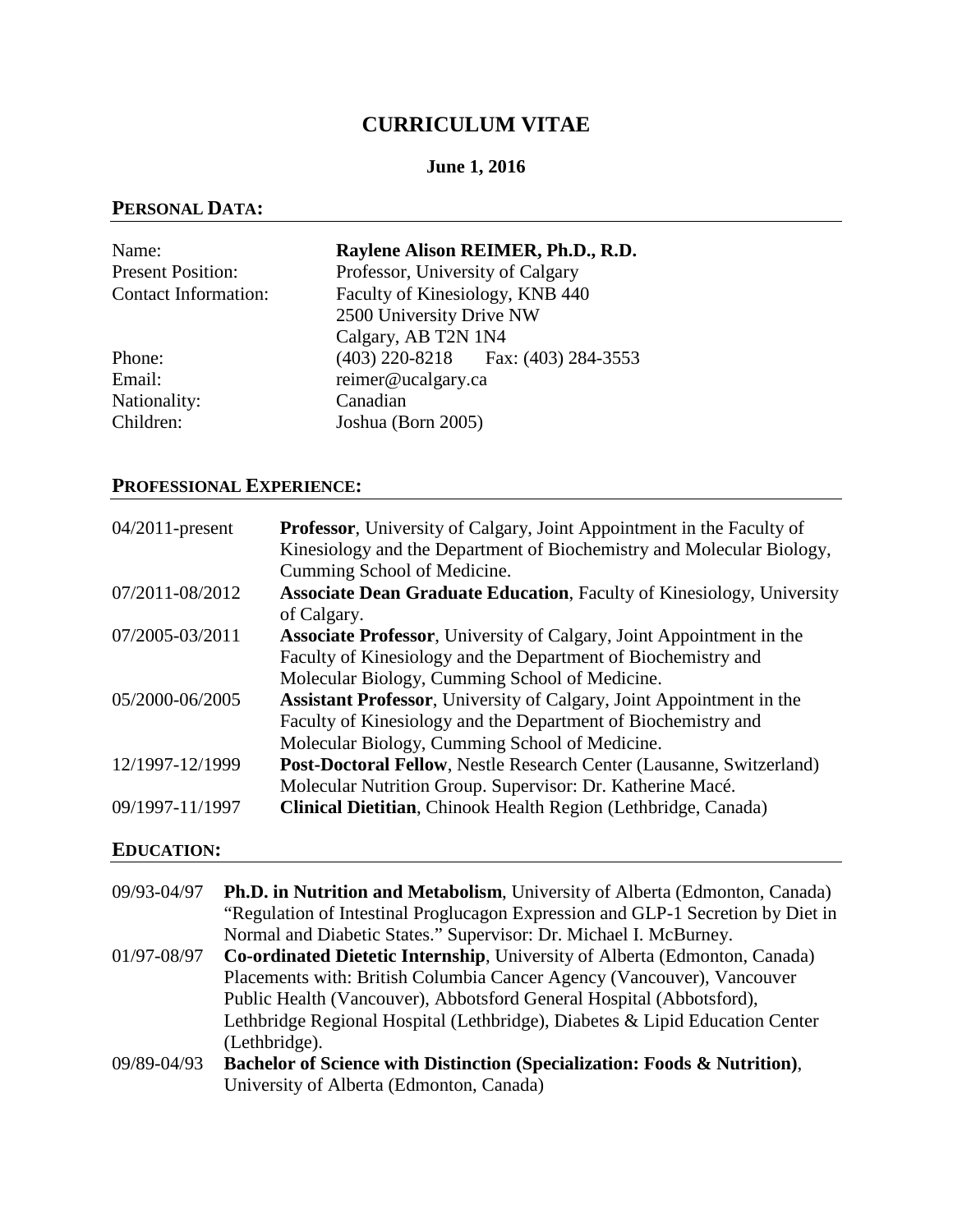#### **ACHIEVEMENTS AND AWARDS:**

| 2015    | <b>Students Union Teaching Excellence Award Nominee</b>                         |
|---------|---------------------------------------------------------------------------------|
| 2015    | Researcher of the Month – Canadians for Health Research                         |
| 2015    | University of Calgary Teaching Award for Graduate Supervision Nominee           |
| 2014    | Killam Graduate Supervision Award Nominee                                       |
| 2013    | Fellow of The Obesity Society                                                   |
| 2013    | Graduate Students' Association Supervisory Excellence Award Nominee             |
| 2012    | Centrum Foundation New Scientist Award for Outstanding Research in Nutrition -  |
|         | <b>Canadian Nutrition Society</b>                                               |
| 2010-15 | BMO Co-Chair in Healthy Living - Alberta Children's Hospital Foundation         |
| 2010    | University Research Grant Committee Travel Grant Award                          |
| 2009    | Canada's Top 40 Under 40 Nominee                                                |
| 2007    | Award of Excellence for Outstanding Contributions in Research, Faculty of       |
|         | Kinesiology                                                                     |
| 2006    | University Research Grant Committee Travel Grant Award                          |
| 2002    | University Research Grant Committee Travel Grant Award                          |
| 2000-01 | Research Excellence Envelope Award, Alberta Innovation and Science              |
|         | Alberta Heritage Foundation for Medical Research Studentship and Research       |
|         | Allowance                                                                       |
|         | Natural Sciences & Engineering Research Council (NSERC) Postgraduate PGSB       |
|         | Scholarship                                                                     |
| 1993-97 | Walter H. Johns Graduate Fellowship                                             |
|         | Isaak Walton Killam Memorial Scholarship                                        |
| 1993-95 | Natural Sciences & Engineering Research Council (NSERC) Postgraduate PGSA       |
|         | Scholarship                                                                     |
| 1995    | Winner of the American Institute of Nutrition/Procter & Gamble Graduate Student |
|         | Research Award Abstract Competition at Experimental Biology                     |
| 1994    | Gold Winner of the Mary Ecclestone Graduate Student Award at the Canadian       |
|         | Federation of Biological Societies Wyeth Graduate Student Competition           |
| 1989-93 | <b>First Class Standing</b>                                                     |
|         | Medical Research Council Postgraduate Scholarship (Declined)                    |
|         | <b>Russel Food Equipment Scholarship</b>                                        |
| 1993    | Amy M. Coates Memorial Medal in Foods & Nutrition                               |
|         | David Butchart Pope Scholarship                                                 |
| 1991-92 | Board of Governors Prize in Home Economic                                       |
| 1992    | NSERC Undergraduate Student Research Award                                      |
|         | Louise McKinney Post-Secondary Scholarship                                      |

## **ADVISORY/EDITORIAL BOARD MEMBERSHIPS:**

Strategic Clinical Network Research and Innovation Advisory Committee (Diabetes, Obesity and Nutrition) February 2014 – present

Associate Editor, Applied Physiology, Nutrition and Metabolism (2010-present)

Alberta Innovates-Health Solutions, Innovation Platforms Working Group (2011-2012)

Brenda Strafford Foundation Chair in Geriatric Medicine, Advisory Committee (2012-2015)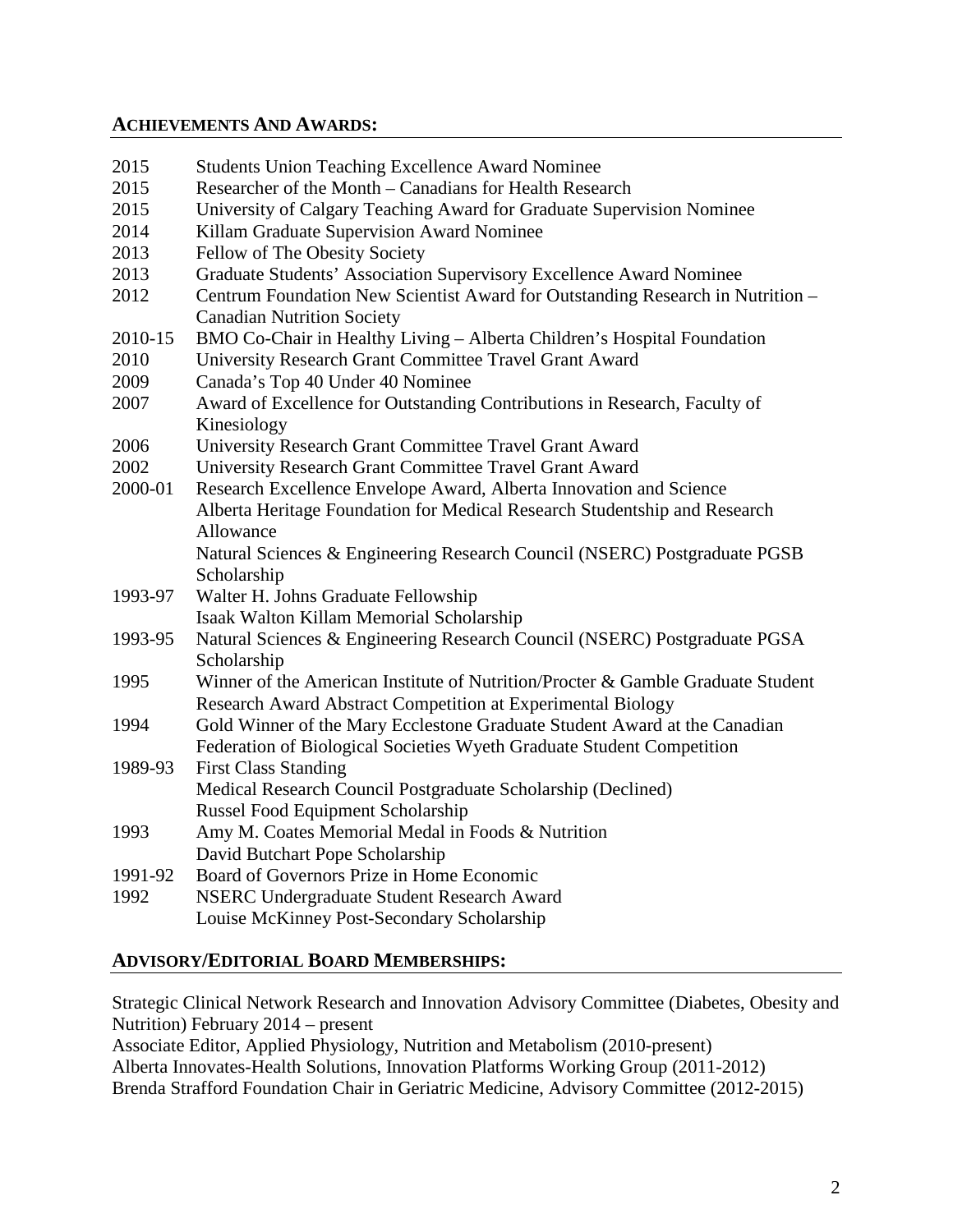Abbott Nutrition, Prebiotics Advisory Board (Abbott Canada, Saint-Laurent, Québec, 2010)

## **PROFESSIONAL SOCIETY MEMBERSHIPS:**

College of Dietitians of Alberta The Obesity Society Canadian Nutrition Society American Society for Nutritional Sciences Canadian Obesity Network Canadian Obesity Network – Calgary Chapter

### **RESEARCH FUNDING:**

NSERC (Natural Sciences & Engineering Research Council) Discovery Grant (04/2016- 03/2021) Mechanisms by which early life nutritional factors program postnatal metabolism Principal Investigator: \$280,000.

CIHR (Canadian Institutes of Health Research) Operating Grant (2014-2018) Prebiotic fiber supplementation and gut microbiota in non-alcoholic fatty liver disease. Principal Investigator: \$618,884.

General Mills Inc., Minneapolis, MN (2016-2018) Effect of Inulin and Other Fiber Source(s) on the Microbiome in Healthy Adults. Principal Investigator: \$297,000.

Crohn's & Colitis Foundation of America – Broad Medical Research Program Grant (2015- 2016) Nutrition optimization in malnourished patients with Crohn's disease is associated with beneficial gut microbiome changes. Co-investigator: \$107,295 USD. Principal Investigator: Maitreyi Kothandaraman.

Dairy Farmers of Canada Operating Grant (2015-2017) Exercise and Dairy Protein Interactions in the Treatment of Obesity and Adipose Tissue Inflammation. Co-Investigator: \$122,000. Principal Investigator: David Wright. Co-Investigator: Jane Shearer

CIHR Team Grant (2014-2019) A multidisciplinary approach to target chronic inflammation of the gut, liver and joint. Co-investigator: \$2,443,500. Principal Investigator: Bertus Eksteen.

Department of Pediatrics Innovation Awards Grant (2015-2016) Effect of prebiotic fiber on gut microbiota, intestinal permeability and glycemic control in children with type 1 diabetes: a pilot randomized, double-blind, placebo controlled study. Co-investigator: \$24, 930. Principal Investigator: Carol Huang.

BMO Financial Group Endowed Research Fund in Healthy Living (2013-2016) Team development in pediatric obesity. Principal Investigator: \$300,000

General Mills Inc., Minneapolis, MN (2013-2016) Effect of Combined Fiber and Protein Intake on Adiposity and Energy Intake in Overweight and Obese Adults. Principal Investigator: \$282,309.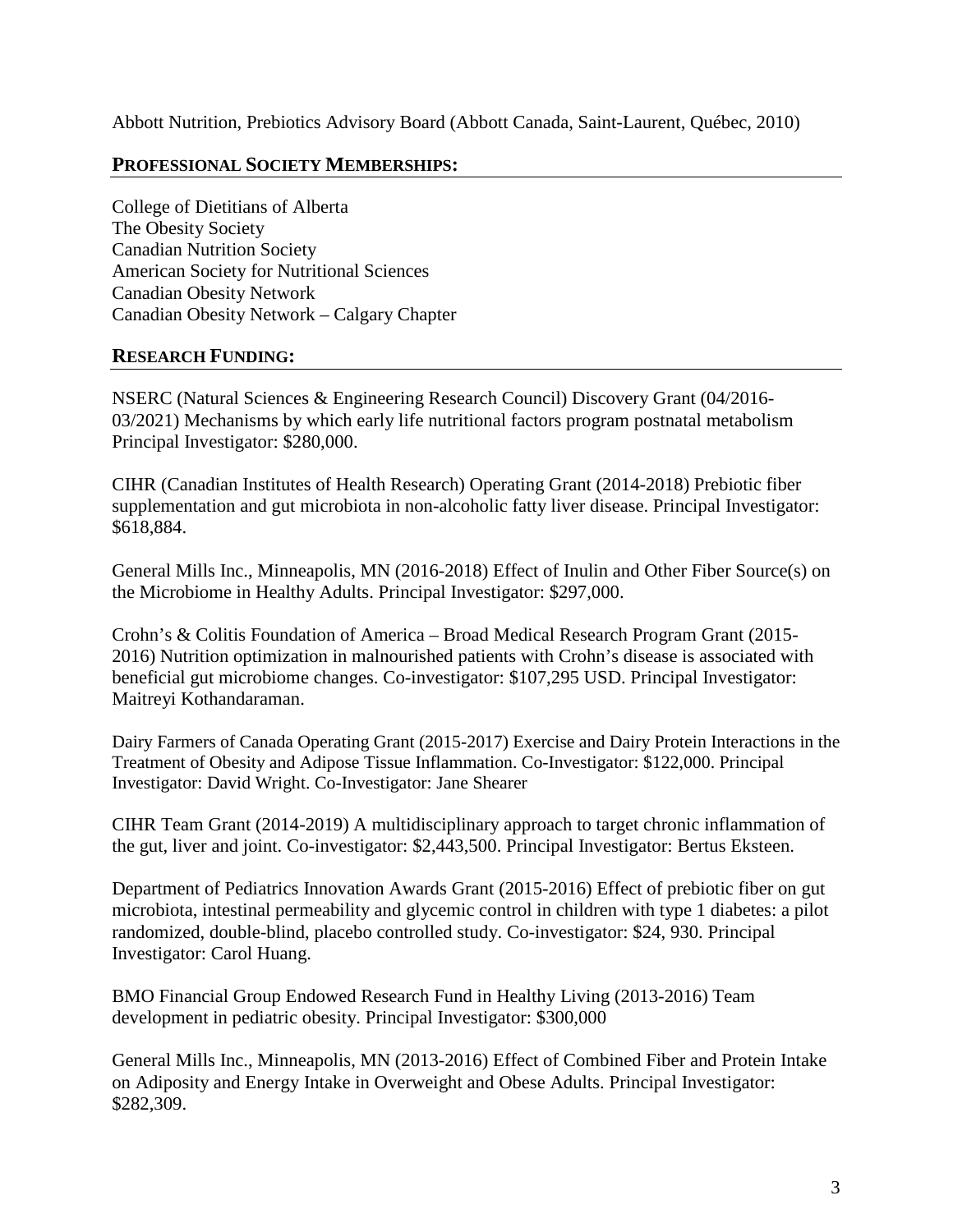Alberta Innovates Bio Solutions (2012-2015) Evaluation of pulse fibre supplementation in obesity and the metabolomic syndrome: generating evidence in support of health claims. Principal Investigator: \$420,900.

CIHR (Canadian Institutes of Health Research) Operating Grant (2011-2016) Dietary manipulation of gut microbiota to manage obesity and insulin resistance. Principal Investigator: \$568,565.

CIHR (Canadian Institutes of Health Research) Operating Grant Bridge Funding (04/2011- 03/2012) Dietary manipulation of gut microbiota to manage obesity and insulin resistance. Principal Investigator: \$100,000.

NSERC (Natural Sciences & Engineering Research Council) Discovery Grant (04/2011- 03/2016) Mechanisms by which macronutrients program postnatal metabolism. Principal Investigator: \$155,000.

URGC (University Research Grants Committee) Seed Grant (2011 – 2012) Dietary Supplementation with Prebiotic Fiber in Overweight and Obese Patients with Non-Alcoholic Steatohepatitis (NASH): A Pilot Clinical Trial. Principal Investigator: \$18,000. Co-applicants: Jill Parnell, Maitreyi Raman, Kevin Rioux.

InovoBiologic Inc. (2012-2016) Evaluation of a highly viscous fiber supplement in obese adults. Principal Investigator: \$121,420. Research Contract

InovoBiologic Inc. (2011-2012) Analysis of gut microbiota. Principal Investigator: \$6,246. Research Contract.

InovoBiologic Inc. (2010-2011) Analysis of plasma cytokines in humans. Principal Investigator: \$17,754. Research Contract.

CIHR (Canadian Institutes of Health Research) Operating Grant (04/2008-03/2011) Dietary Modulation of Integrated Gut Hormone Response to Manage Obesity. Principal Investigator: \$291,224.

NSERC (Natural Sciences & Engineering Research Council) Discovery Grant (04/2009- 03/2011) Influence of Nutrients on Developmental Programming of Metabolism. Principal Investigator: \$48,000.

Agriculture Funding Consortium (2008-2011) Effect of pulses as a source of fiber and resistant starch on satiety hormone production. Principal Investigator: \$102,500.

BENEO-Orafti, Belgium (2010-2011) Prebiotics as a potential modifier of energy intake in overweight and obese adults. Principal Investigator: \$244,101. Clinical Trial Contract.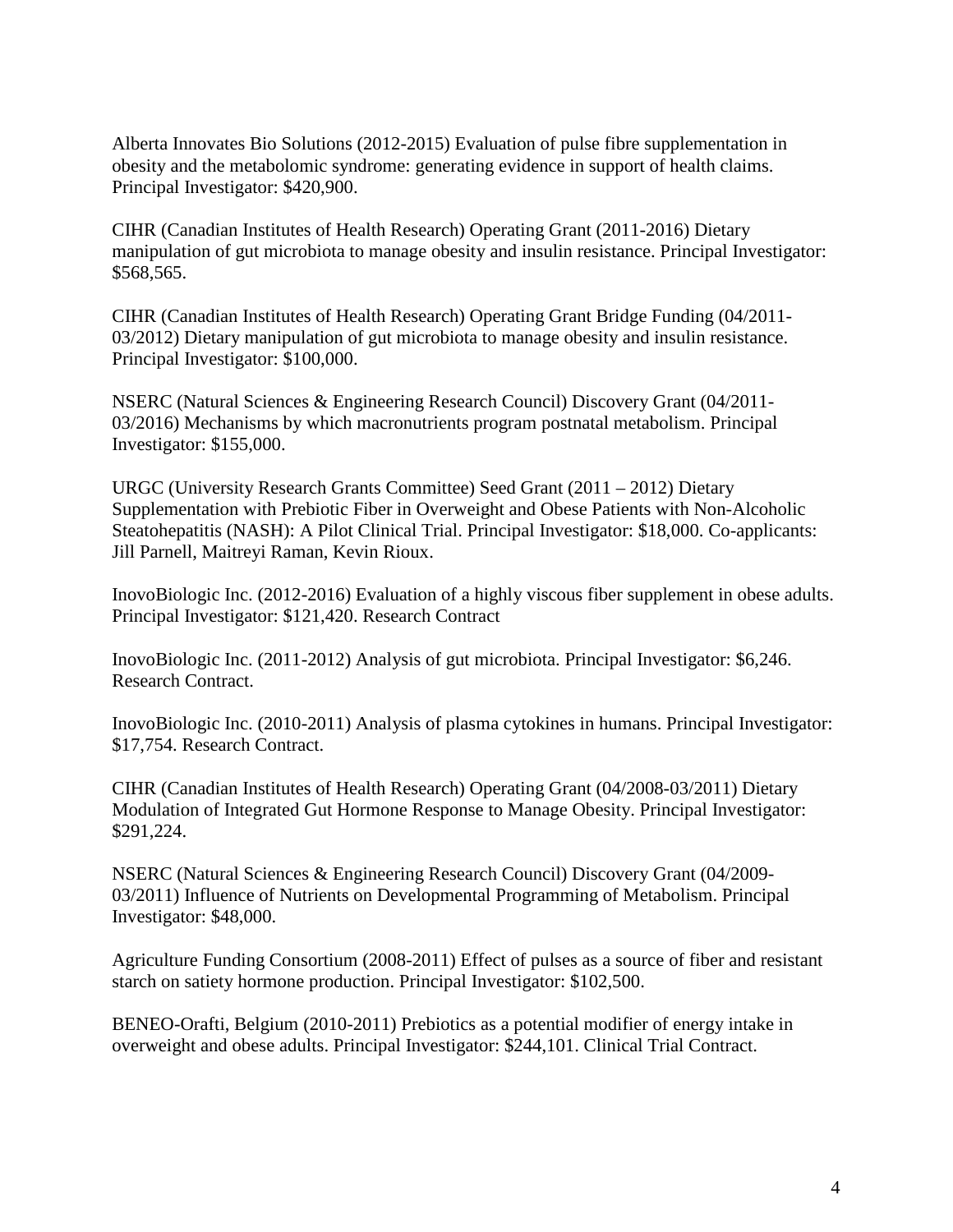Koopmans Memorial Research Fund (2010-2011) Combined dietary and pharmacological treatment for managing obesity. Principal Investigator: \$12,300.

InovoBiologic Inc. (2010-2011) Analysis of satiety hormone samples in Zucker rats (II). Principal Investigator: \$59,967. Research Contract.

InovoBiologic Inc. (2009-2010) Analysis of satiety hormone samples in Zucker rats (I). Principal Investigator: \$36,306. Research Contract.

InovoBiologic Inc. (2009) Satiety Hormone Levels in Normal Weight Adults Taking PGX® Fiber Supplement. Principal Investigator: \$24,297. Research Contract

NSERC (Natural Sciences & Engineering Research Council) Operating Grant (2008-2009) Influence of Nutrients on Developmental Programming of Metabolism. Principal Investigator: \$32,500.

Canadian Centre for Functional Medicine (2008-2009) Evaluation of Satiety Hormone Response with Soluble Fiber Supplementation in Obesity. Principal Investigator: \$85,283. Research Contract.

Canadian Foundation for Dietetic Research (2008-2009) The Impact of High Milk Product Intake during Weight Loss on Markers of Insulin Resistance. Co-Principal Investigator: \$15,000. Co-PI: Kim Wagner Jones.

University of Calgary Public Health Initiative (2007-2009) Healthy Uni: A campus-wide health promotion initiative driven by students and focused on wellness and the prevention of obesity and type II diabetes. Co-investigator: \$160,000.

CIHR Operating Grant (2004-2007) Regulation of Obesity with Intestinal Adaptation and Diet Composition. Principal Investigator: \$296,700.

NSERC Operating Grant (2003-2008) Metabolic Outcomes of Nutrient-Gene Interactions. Principal Investigator: \$150,000.

CIHR New Emerging Team – Institute of Gender and Health (2003-2008) Sex/Gender Influences on Musculoskeletal Health Across the Lifespan. Co-Investigator: \$1,522,540

Heart and Stroke Foundation (2004-2007) Declined: Regulation of Obesity with Intestinal Adaptation and Diet Composition.

Canadian Center for Ethics in Sport (2005-2007) Evaluation of the Dietary Supplementation Patterns and Nutritional Intake in Canadian High Performance Athletes. Co-Principal Investigator: \$45,000. Co-PI: Victor Lun.

URGC Short-Term Grant (2005-2006) Prebiotic Fiber as a Potential Modifier of Satiety Hormones in Obese Humans. Principal Investigator: \$6000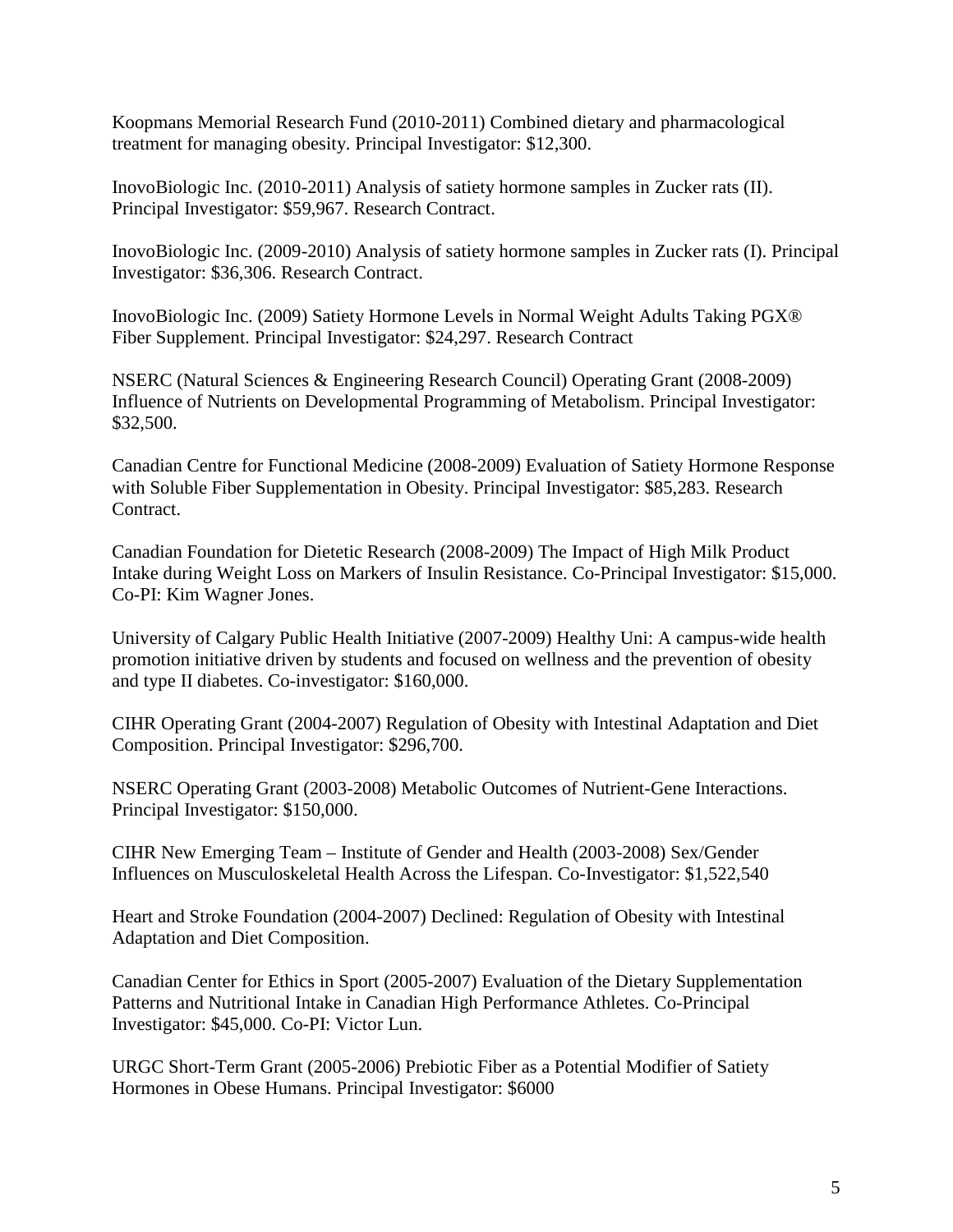Dairy Farmers of Canada/NSERC (2004-2006) The Role of Dairy in Regulating Body Weight. Principal Investigator: \$113,500

Margaret Gunn Endowment for Animal Research (2003-2005) Role of Diet Composition in Regulating Body Weight. Principal Investigator: \$36,402

Canadian Foundation for Innovation (CFI) New Opportunities (2001-2004) Creation of a Molecular Screening Facility for Functional Foods and Nutraceuticals. Principal Investigator: \$87,750

Alberta Innovation and Science (2001-2006) Nutrition, Genetics and Human Performance. Co-investigator: \$3,256,247. Co-Investigators: Gravel RA, Exner D, Frank C, Herzog W, Lau D, MacIntosh B, Nigg B, Smith D, Zernicke R.

Canadian Foundation for Innovation (2001-2006) Nutrition, Genetics and Human Performance. Co-investigator: \$3,256,247. Co-Investigators: Gravel RA, Exner D, Frank C, Herzog W, Lau D, MacIntosh B, Nigg B, Smith D, Zernicke R.

Alberta Barley Commission, Research Funding Program (2002-2004) Barley-Based Functional Foods/Nutraceuticals and Their Health Benefits. Co-investigator: \$45,000 Co-Investigators: Temelli F, Basu T, Bell R, Field C, Vasanthan T.

Alberta Agricultural Research Institute, Farming for the Future Research Funding Program (2001-2004) Barley-Based Functional Foods/Nutraceuticals and Their Health Benefits. Coinvestigator: \$205,642 Co-Investigators: Temelli F, Basu T, Bell R, Field C, Vasanthan T.

NSERC Operating Grant (2002-2003) Impact of Nutrient-Gene Interactions on Metabolism. Principal Investigator: \$28,200

Alberta Innovation and Science Block Grant (2002-2003) Creation of a Molecular Screening Facility for Functional Foods and Nutraceuticals. Principal Investigator: \$60,000

URGC Starter Grant (2001-2002) Evaluation of Physical Activity Programs for Special Populations: A Pilot Project. Co-investigator: \$10,000. Co-investigators: Culos-Reed N, Doyle-Baker P, Paskevich D.

Alberta Innovation and Science Research Excellence Envelope (2000-2001) Molecular Nutrition and Metabolism. Principal Investigator: \$30,000

URGC Starter Grant (2000-2001) Molecular Targets in Nutrition for the Prevention of Chronic Disease. Principal Investigator: \$9,792

# **PUBLICATIONS IN REFEREED JOURNALS:**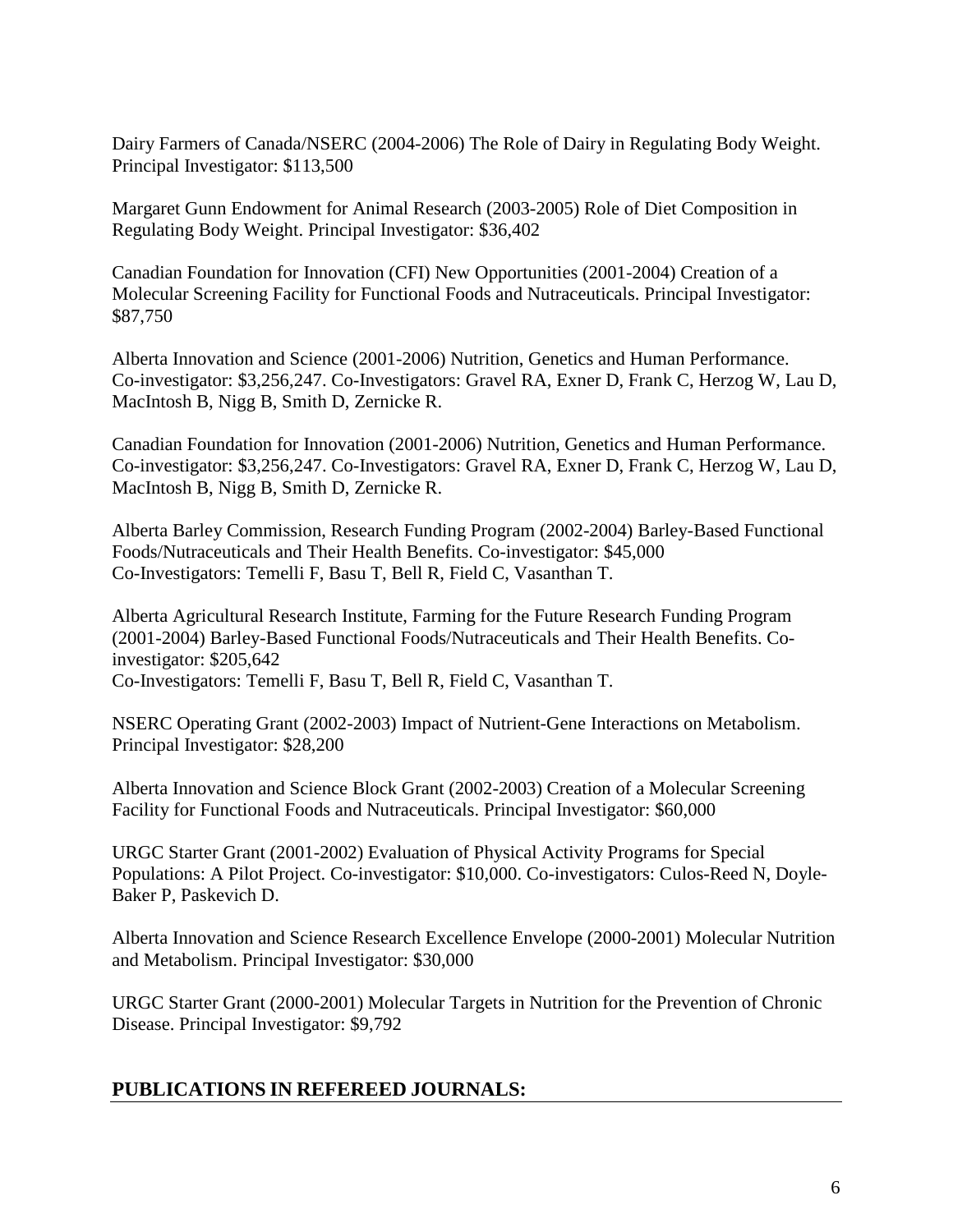- 1. **Reimer RA**, McBurney MI (1996) Dietary fiber modulates intestinal proglucagon messenger ribonucleic acid and postprandial secretion of glucagon-like peptide-1 and insulin in rats. Endocrinology 137:3948-3956
- 2. McBurney MI, **Reimer RA**, Tappenden KA (1997) Short chain fatty acids, intestinal adaptation, and nutrient utilization. Adv Exp Med Biol 427:135-43
- 3. **Reimer RA**, Field CJ, McBurney MI (1997) Ontogenic changes in proglucagon mRNA in BB diabetes prone and normal rats in response to feeding chow diets. Diabetologia 40:871- 878
- 4. **Reimer RA**, Thomson ABR, Rajotte R, Basu T, Ooraikul B, McBurney MI (1997) A physiological level of rhubarb fiber increases proglucagon gene expression and modulates intestinal glucose uptake in rats. Journal of Nutrition 127:1923-1928
- 5. **Reimer RA**, Glen S, Field CJ, McBurney MI (1998) Proglucagon and glucose transporter mRNA is altered by diet and disease susceptibility in 30 day old Biobreeding BB diabetes prone and normal rats. Pediatric Research 44:68-73
- 6. **Reimer RA**, Thomson ABR, Rajotte R, Basu T, Ooraikul B, McBurney MI (2000) Proglucagon messenger ribonucleic acid and intestinal glucose uptake are modulated by fermentable fiber and food intake in diabetic rats. Nutrition Research 20:851-864.
- 7. Auer RN, Lau D, **Reimer R** (2001) Obesity in Canadian children. Can Med Assoc J 164:1563-1565.
- 8. **Reimer RA**, Darimont C, Nicolas-Métral V, Gremlich S, Rüegg UT, Macé (2001) A human cellular model for studying the regulation of glucagon-like peptide-1. Endocrinology 142:4522-4528.
- 9. Delzenne N, Ferre P, Beylot M, Daubioul C, Declercq B, Diraison F, Dugail I, Foufelle F, Foretz M, Mace K, **Reimer R**, Palmer G, Rutter G, Tavare J, Van Loo J, Vidal H (2001) Study of the regulation by nutrients of the expression of genes involved in lipogenesis and obesity in humans and animals. Nutr Metab Cardiovasc Dis 11(4 Suppl):118-121.
- 10. **Reimer RA**. (2002) The DASH diet: implications for persons with diabetes. Canadian Journal of Diabetes. 26(4):369-377.
- 11. **Reimer RA**, Leone-Vautravers P, Zbinden I, Harris CC, Pfeifer AMA, Macé K (2004) Dysregulation of fatty acid synthase mRNA in immortalized human hepatocyte cell lines in the presence of high glucose and the absence of GLUT2. Nutrition Research 24(5):321-336.
- 12. Lambert J, LaMothe JM, Zernicke RF, Auer RN, **Reimer RA**. (2005) Dietary restriction does not adversely affect bone geometry and mechanics in rapidly growing male Wistar rats. Pediatric Research 57(2): 227-231.
- 13. **Reimer RA**, Debert CT, House J, Poulin M. (2005) Dietary and metabolic differences in preversus postmenopausal women taking or not taking hormone replacement therapy. Physiology and Behavior 84(2):303-312.
- 14. Erdman KA, Fung TS, **Reimer RA**. (2006) Influence of Performance Level on Dietary Supplementation in Elite Canadian Athletes. Medicine and Science in Sports and Exercise 38:349-356.
- 15. **Reimer RA** (2006) Meat hydrolysate and essential amino acid-induced glucagon-like peptide-1 secretion in the human NCI-H716 enteroendocrine cell line is regulated by extracellular signal-regulated kinase 1/2 and p38 mitogen-activated protein kinases. Journal of Endocrinology 191:159-170.
- 16. Culos-Reed SN, Doyle-Baker PK, Paskevich D, Devonish J, **Reimer RA**. (2007) Evaluation of a Community-Based Weight Control Program. Physiology & Behavior 92:855-860.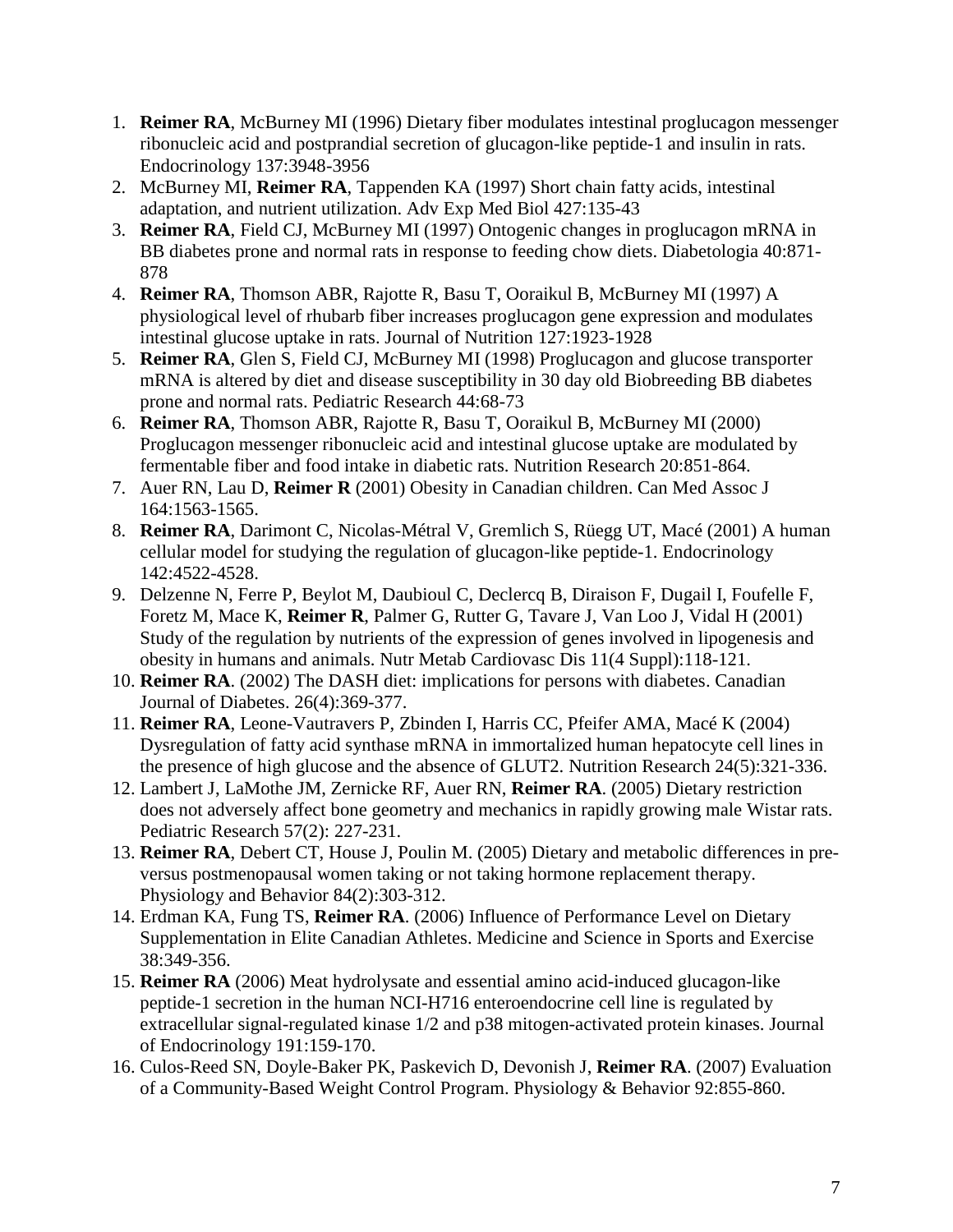- 17. Erdman KA, Fung TS, Doyle-Baker PK, Verhoef MJ, **Reimer RA**. (2007) Dietary Supplementation of High Performance Canadian Athletes by Age and Gender. Clinical Journal of Sport Medicine 17:458-464.
- 18. Eller LK, Ainslie PN, Poulin MJ, **Reimer RA**. (2008) Differential responses of circulating amylin to high-fat versus high-carbohydrate meal in healthy men. Clinical Endocrinology 68: 890-897.
- 19. **Reimer RA**, Russell JC. (2008) Glucose tolerance, lipids and GLP-1 secretion in JCR:LA-cp rats fed a high protein fiber diet. Obesity 16:40-46
- 20. Parnell JA, **Reimer RA**. (2008) Differential secretion of satiety hormones with the progression of obesity in the JCR:La corpulent rat model. Obesity 16:736-42.
- 21. Tunnicliffe JM, Erdman KA, **Reimer RA**, Lun V, Shearer J. (2008) Consumption of dietary caffeine and coffee in physically active populations: physiological interactions. Appl Physiol Nutr Metab 33:1301-10.
- 22. Chen Q, **Reimer RA**. (2009) Dairy protein and leucine alter GLP-1 release and mRNA of genes involved in intestinal lipid metabolism in vitro. Nutrition 25:340-349.
- 23. Maurer AD, Chen Q, McPherson C, **Reimer RA**. (2009) Changes in satiety hormones and expression of genes involved in glucose and lipid metabolism in rats weaned onto diets high in fiber or protein reflect susceptibility to increased fat mass in adulthood. J Physiol Lond 587:679-691.
- 24. Parnell JA, **Reimer RA** (2009) Weight loss during oligofructose supplementation is associated with decreased ghrelin and increased peptide YY in overweight and obese adults. Am J Clin Nutr 89:1751-1759.
- 25. Stephenson LE, Bebb DG, **Reimer RA**, Culos-Reed SN. (2009) Physical Activity and Diet Behaviour in Colorectal Cancer Patients Receiving Chemotherapy: Associations with Quality of Life. BMC Gastroenterology 9(1):60-69.
- 26. Lun V, Erdman KA, **Reimer RA**. (2009) Evaluation of Nutritional Intake in Canadian High Performance Athletes. Clinical Journal of Sport Medicine19:405-411.
- 27. Drozdowski LA, **Reimer RA**, Temelli F, Bell RC, Vasanthan T, Thomson ABR. (2010) βglucan extracts inhibit the in vitro intestinal uptake of long chain fatty acids and cholesterol, and downregulate genes involved in lipogenesis and lipid transport in rats. Journal of Nutritional Biochemistry 21:695-701.
- 28. Lorincz C, **Reimer RA**, Zernicke RF. (2010) High-fat, sucrose diet impairs geometrical and mechanical properties of cortical bone in mice. Br J Nutr. 103:1302-8.
- 29. Parnell JA, **Reimer RA** (2010) Effect of prebiotic fiber supplementation on hepatic gene expression and serum lipids: a dose-response study in JCR: LA-cp rats. Br J Nutr. 103:1577- 84.
- 30. Eller LK, **Reimer RA**. (2010) Dairy protein attenuates weight gain in obese rats better than whey or casein alone. Obesity 18:704-711.
- 31. **Reimer RA**, Maurer AD, Lau DCW, Auer RN. (2010) Long-Term Dietary Restriction Influences Plasma Ghrelin and GOAT mRNA Level in Rats. Physiology & Behavior 99:605- 610.
- 32. Eller LK, **Reimer RA**. (2010) A high calcium, skim milk powder diet results in a lower fat mass in male, energy-restricted, obese rats more than a low calcium, casein or soy protein diet. J Nutr 140:1234-41.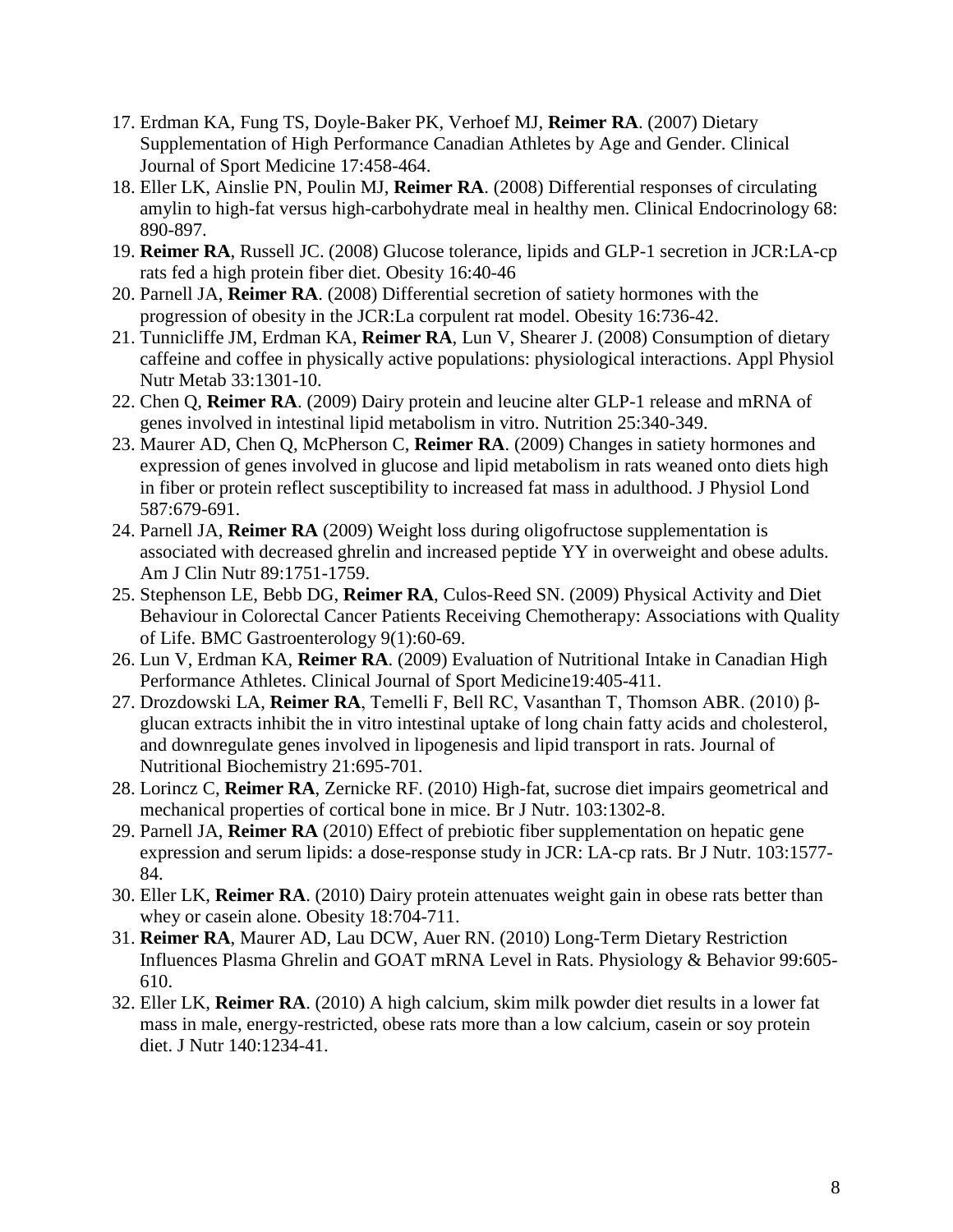- 33. **Reimer RA**, Pelletier X, Carabin IG, Lyon M, Gahler R, Parnell JA, Wood S. (2010) Increased Plasma PYY Levels Following Supplementation with the Functional Fiber PolyGlycopleX® in Healthy Adults. Eur J Clin Nutr, 64:1186-91.
- 34. Eller LK, **Reimer RA** (2010) Attenuation in Weight Gain with High Calcium- and Dairy-Enriched Diets Is Not Associated with Taste Aversion in Rats: A Comparison with Casein, Whey, and Soy. J Med Food 13:1182-8.
- 35. Maurer AD, Eller LK, Hallam MC, Taylor K, **Reimer RA** (2010) Consumption of diets high in prebiotic fiber or protein during growth influences the response to a high fat and sucrose diet in adulthood in rats. Nutrition & Metabolism 7(1):77. *Selected for press release by the journal*.
- 36. Maurer AD, **Reimer RA** (2011) Maternal consumption of high prebiotic fiber or protein diets during pregnancy and lactation differentially influences satiety hormones and expression of genes involved in glucose and lipid metabolism in offspring in rats. Br J Nutr 105:329-338.
- 37. Grover GJ, Koetzner L, Wicks J, Gahler RJ, Lyon MR, **Reimer RA**, Wood S (2011) Effects of the soluble fiber complex PolyGlycopleX® (PGX®) on glycemic control, insulin secretion, and GLP-1 levels in Zucker diabetic rats. Life Sciences 88:392-399.
- 38. Cluny NL, Chambers AP, Vemuri VK, Wood JT, Eller LK, Freni C, **Reimer RA**, Makriyannis A, Sharkey KA (2011) The neutral cannabinoid CB(1) receptor antagonist AM4113 regulates body weight through changes in energy intake in the rat. Pharmacology, Biochemistry & Behavior, 97:537-43.
- 39. **Reimer RA**, Grover G, Koetzner L, Wicks J, Gahler R, Lyon M, Wood S. (2011) The Soluble Fiber Complex PolyGlycopleX® (PGX®) Lowers Serum Triglycerides and Reduces Hepatic Steatosis in High Sucrose-Fed Rats. Nutr Res 31:296-301.
- 40. Grover GJ, Koetzner L, Wicks J, Gahler RJ, Lyon MR, **Reimer RA**, Wood S (2011) Effects of the soluble fiber complex PolyGlycopleX® on insulin and glucose homeostasis and body weight in young Zucker diabetic rats. Front Pharmacol. 2011;2:47).
- 41. Tunnicliffe JM, Hittel DS, **Reimer RA**, Shearer J. (2011) Chlorogenic Acid Differentially Affects Blood Glucose in Rats via Glucose-Dependent Insulinotropic Polypeptide. Appl Physiol Nutr Metab 36(5):650-9.
- 42. Kacinik V, Lyon MR, Purnama M, **Reimer RA**, Gahler R, Green TJ, Wood S (2011) Effect of PGX®, a novel functional fibre supplement, on subjective ratings of appetite in overweight and obese women consuming a three-day structured, low calorie diet. Nutrition & Diabetes. e22; doi:10.1038/nutd.2011.18.
- 43. Parnell JA, **Reimer RA** (2012) Prebiotic fibres dose-dependently increase satiety hormones and alter Bacteroidetes and Firmicutes in lean and obese JCR:LA cp rats. Br J Nutr 107:601- 613.
- 44. Fried A, Manske S, Eller LK, Lorincz C, **Reimer RA**, Zernicke RF. (2012) Skim milk powder enhances trabecular bone architecture compared with casein or whey in diet-induced obese rats. Nutrition 28:331-335.
- 45. Pyra KA, Saha DC, **Reimer RA**. (2012) Prebiotic fiber activates hepatic acetyl CoA carboxylase and suppresses glucose-dependent insulinotropic polypeptide secretion more effectively when co-administered with metformin in obese rats. J Nutr 142:213-20.
- 46. Lun V, Erdman KA, **Reimer RA** (2012) Dietary Supplementation Practices in Canadian High Performance Athletes. International Journal of Sport Nutrition and Exercise Metabolism 22:31-37.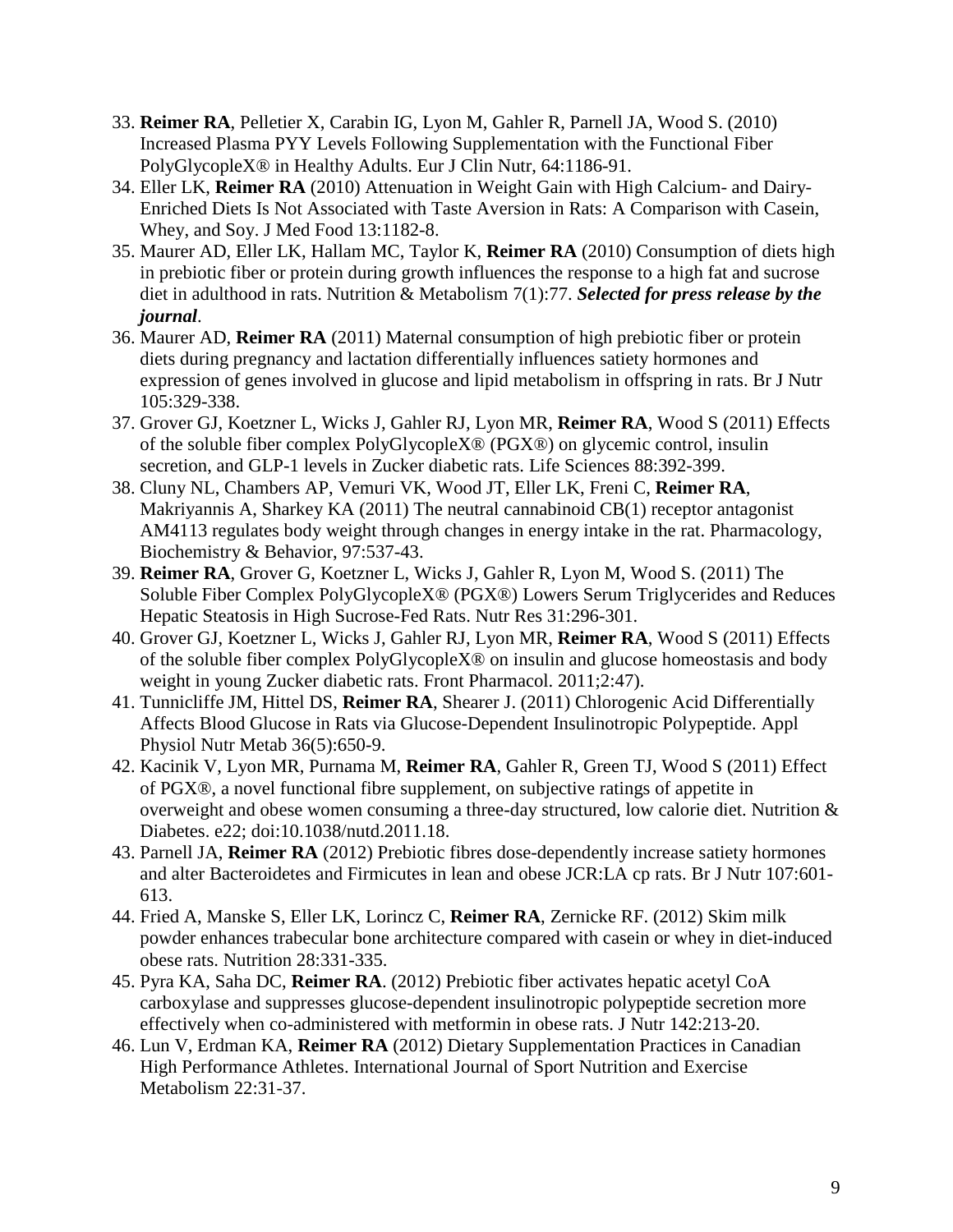- 47. Cluny NL, **Reimer RA**, Sharkey KA (2012) Cannabinoid signalling regulates inflammation and energy balance: the importance of the brain-gut axis. Brain, Behavior and Immunity. 26:691-8.
- 48. Parnell JA, Rioux KP, Raman M, **Reimer RA** (2012) The Potential Role of Prebiotic Fibers in Treatment of Non-alcoholic Fatty Liver Disease (NAFLD). Liver International 32:701- 711.
- 49. **Reimer RA**, Pelletier X, Carabin IG, Lyon M, Gahler R, Wood S. (2012) Faecal short chain fatty acids in healthy subjects participating in a randomised controlled trial examining a soluble highly viscous polysaccharide versus control. J Hum Nutr Diet. 25(4):373-7.
- 50. Parnell JA, **Reimer RA** (2012) Prebiotic fiber modulation of the gut microbiota improves risk factors for obesity and the metabolic syndrome. Gut Microbes 3:29-34.
- 51. **Reimer RA**, Maurer AD, Eller LK, Hallam MC, Shaykhutdinov R, Vogel HJ, Weljie A. (2012) Satiety hormone and metabolomic response to an intermittent high energy diet differs in rats consuming longterm diets high in protein or prebiotic fibre. J Proteome Res. 11(8):4065-74.
- 52. **Reimer RA**, Lamothe JM, Zernicke RF (2012) Leptin Deficiency and its Effects on Tibial and Vertebral Bone Mechanical Properties in Mature Genetically Lean and Obese JCR:LA-Corpulent Rats. Journal of Obesity, 2012:650193.
- 53. **Reimer RA**, Grover GJ, Koetzner L, Gahler R, Juneja P, Lyon MR, Wood S (2012) Sitagliptin reduces hyperglycemia and increases satiety hormone secretion more effectively when used with a novel polysaccharide in obese zucker rats. J Nutr. 142:1812-20
- 54. Chamorro C, Guilcher GMT, Khan FM, Mazil K, Schulte F, Wurz A, Williamson T, **Reimer RA**, Culos-Reed NS. (2012) EXERCISE in pediatric autologous stem cell transplant patients: a randomized controlled trial protocol. BMC Cancer 12(1):401
- 55. Capozzi LC, Lau H, **Reimer RA**, McNeely M, Giese-Davis J, Culos-Reed SN (2012) Exercise and Nutrition for Head and Neck Cancer Patients: A Patient Oriented, Clinic-Supported Randomized Controlled Trial BMC Cancer 12(1):446.
- 56. Eller LK, Saha DC, Shearer J, **Reimer RA** (2013) [Dietary leucine improves whole-body](http://www.ncbi.nlm.nih.gov/pubmed/23332601)  [insulin sensitivity independent of body fat in diet-induced obese Sprague-Dawley rats.](http://www.ncbi.nlm.nih.gov/pubmed/23332601) J Nutr Biochem. 24:1285-1294.
- 57. Wagner Jones K, Eller LK, Parnell JA, **Reimer RA**. (2013) [Effect of a dairy-](http://www.ncbi.nlm.nih.gov/pubmed/23462943) and calcium[rich diet on weight loss and appetite during energy restriction in overweight and obese adults:](http://www.ncbi.nlm.nih.gov/pubmed/23462943)  [a randomized trial.](http://www.ncbi.nlm.nih.gov/pubmed/23462943) Eur J Clin Nutr. 67:371-6.
- 58. **Reimer RA**, Yamaguchi H, Eller LK, Lyon MR, Gahler RJ, Kacinik V, Juneja P, Wood S (2013) [Changes in visceral adiposity and serum cholesterol with a novel viscous](http://www.ncbi.nlm.nih.gov/pubmed/23512917)  [polysaccharide in Japanese adults with abdominal obesity.](http://www.ncbi.nlm.nih.gov/pubmed/23512917) Obesity 21(9):E379-87
- 59. Hallam MC, **Reimer RA** (2013) A maternal high-protein diet predisposes female offspring to increased fat mass in adulthood whereas a prebiotic fibre diet decreases fat mass in rats. Brit J Nutr 110: 1732–1741.
- 60. Erdman KA, Tunnicliffe J, Lun VM, **Reimer RA**. (2013) [Eating patterns and composition of](http://www.ncbi.nlm.nih.gov/pubmed/23114732)  [meals and snacks in elite Canadian athletes.](http://www.ncbi.nlm.nih.gov/pubmed/23114732) Int J Sport Nutr Exercise Metab 23(3):210-9.
- 61. Blatchford P, Ansell J, de Godoy MRC, Fahey G, Garcia-Mazcorro JF, Gibson GR, Goh YJ, Hotchkiss AT, Hutkins R, LaCroix C, Rastall RA, **Reimer R**, Schoterman M, Van Sinderen D, Venema K, Whelan K (2013) Prebiotic mechanisms, functions and applications. Int J Probiotics and Prebiotics 8(4):109-132.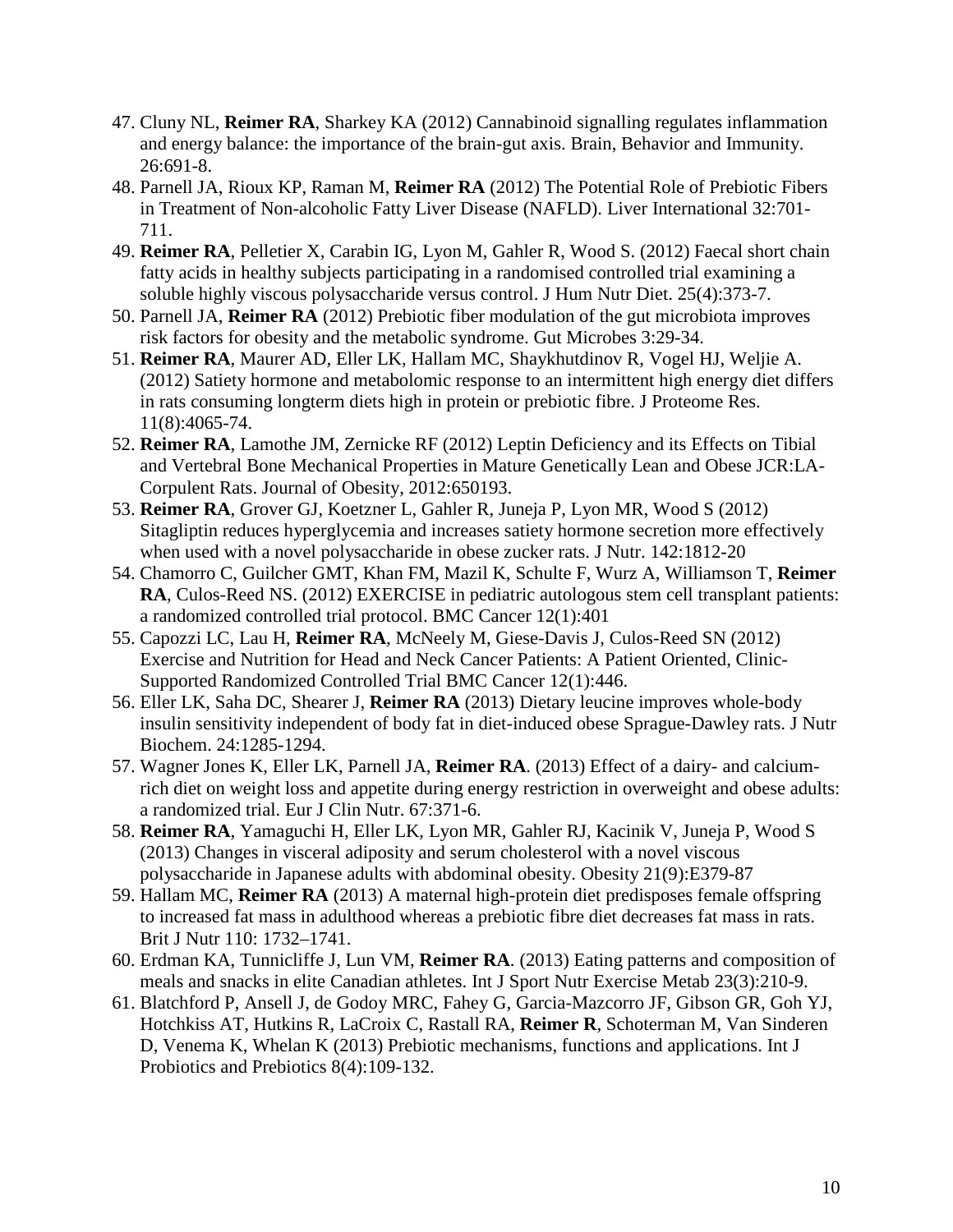- 62. Reichert RG, **Reimer RA**, Pal S, Gahler RJ, Wood S. (2013) Meal replacements and fibre supplement as a strategy for weight loss. Proprietary PGX® meal replacement and PGX® fibre supplement in addition to a calorie-restricted diet to achieve weight loss in a clinical setting. Biotechnol Genet Eng Rev. 2013 Oct;29(2):221-9
- 63. Bomhof MR, Saha DC, Reid DT, Paul HA, **Reimer RA** (2014) Combined effects of oligofructose and Bifidobacterium animalis on gut microbiota and glycemia in obese rats. Obesity 22:763-771
- 64. **Reimer RA,** Grover GJ, Koetzner L, Gahler RJ, Lyon MR, Wood S (2014) [Combining](http://www.ncbi.nlm.nih.gov/pubmed/24389593)  [sitagliptin/metformin with a functional fiber delays diabetes progression in Zucker rats.](http://www.ncbi.nlm.nih.gov/pubmed/24389593) Journal of Endocrinology. 220:361-373.
- 65. Cowan TE, Palmnas MS, Yang J, Bomhof MR, Ardell K, **Reimer RA**, Vogel HJ, Shearer J (2014) Chronic coffee consumption in the diet-induced obese rat: impact on gut microbiota and serum metabolomics. J Nutr Biochem 25(4):489-495.
- 66. **Reimer RA**, Maathuis A, Venema K, Lyon MR, Gahler RJ, Wood S (2014) Effect of the novel polysaccharide PolyGlycopleX® on short-chain fatty acid production in a computercontrolled in vitro model of the large intestine. Nutrients 6:1115-1127.
- 67. Lambert JE, Parnell JA, Han J, Struzenegger T, Paul HA, Vogel HJ, **Reimer RA** (2014) Evaluation of yellow pea fibre supplementation on weight loss and the gut microbiota: a randomized controlled trial. BMC Gastroenterology 14(1):69.
- 68. Connors KE, Karlos AE, Gnatiuk EA, Shearer J, **Reimer RA**, Hittel DS (2014) SORT1 protective allele is associated with attenuated postprandial lipaemia in young adults. Circulation: Cardiovascular Genetics 7:576-582.
- 69. Hallam MC, **Reimer RA** (2014) Postnatal prebiotic fiber intake in offspring exposed to gestational protein restriction has sex-specific effects on insulin resistance and intestinal permeability in rats. J Nutr 144:1556-1563.
- 70. Hallam MC, Barile D, Meyrand M, German JB, **Reimer RA** (2014) Maternal high protein or prebiotic fiber diets affect maternal milk composition and gut microbiota in rat dams and their offspring. Obesity 22:2344-2351.*Selected for special virtual issue "It All Starts in the Womb"*
- 71. Eslinger JA, Eller LK, **Reimer RA** (2014) Yellow pea fiber improves glycemia and reduces Clostridium leptum in diet-induced obese rats. Nutrition Research 34:714-722.
- 72. Saha DC, **Reimer RA** (2014) Long-term intake of a high prebiotic fiber diet but not high protein reduces metabolic risk after a high fat challenge and uniquely alters gut microbiota and hepatic gene expression. Nutrition Research 34:789-796.
- 73. Palmnas MSA, Cowan TE, Bomhof MR, Su J, **Reimer RA,** Vogel HJ, Hittel DS, Shearer J (2014) Low-dose aspartame consumption differentially affects gut microbiota-host metabolic interactions in the diet-induced obese rat. PLOS One 9(10):e109841.
- 74. Lewinson RT, Collins KH, Vallerand IA, Wiley JP, Woodhouse LJ, **Reimer RA**, Worobets JT, Herzog W, Stefanyshyn DJ (2014) Reduced knee joint loading with lateral and medial wedge insoles for management of knee osteoarthritis: a protocol for a randomized controlled trial. BMC Musculoskelet Disord 15(1):405.
- 75. Samimi A, Ramesh S, Turin TC, MacRae JM, Sarna M, **Reimer RA**, Hemmelgarn BR, Sola DY, Ahmed SB (2014) Serum uric acid level, blood pressure and vascular Angiotensin IIresponsiveness in healthy men and women. Physiol Rep 2(12) e12235.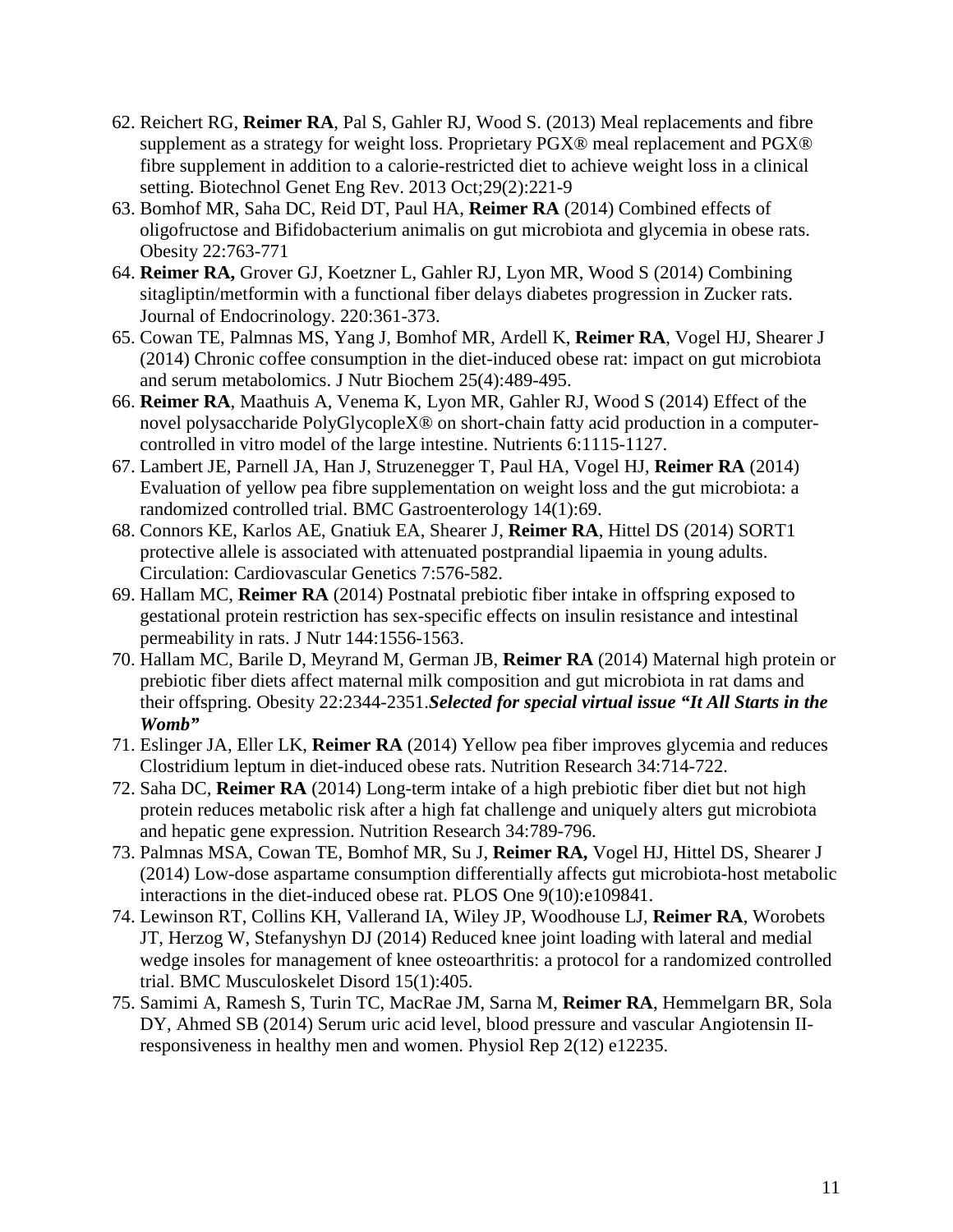- 76. Cluny NL, Eller LK, Keenan CM, **Reimer RA**, Sharkey KA (2015) Interactive effects of oligofructose and obesity predisposition on gut hormones and microbiota in diet-induced obese rats. Obesity 23:769-778. *Editor's Choice Article.*
- 77. Collins KH, **Reimer RA**, Seerattan RA, Leonard TR, Herzog W (2015) Using diet-induced obesity to understand a metabolic subtype of osteoarthritis in rats. Osteoarthritis and Cartilage 23(6):957-965.
- 78. Lambert JE, Myslicki J, Bomhof MR, Belke DD, Shearer J, **Reimer RA** (2015) Exercise training modifies gut microbiota in normal and diabetic mice. Appl Physiol Nutr Metab. 40(7):749-752.
- 79. Reid DT, Eller LK, Nettleton JE, **Reimer RA** (2015) Postnatal prebiotic fibre intake mitigates some detrimental metabolic outcomes of early overnutrition in rats. Eur J Nutr Sept 15 Epub ahead of print.
- 80. Collins KH, Paul HA, **Reimer RA**, Seerattan RA, Hart DA, Herzog W (2015) Relationship between inflammation, the gut microbiota, and metabolic osteoarthritis development: studies in a rat model. Osteoarthritis & Cartilage 23:1989-1998.
- 81. Lambert JE, Parnell JA, Eksteen B, Raman M, Bomhof MR, Rioux KP, Madsen KL, **Reimer RA** (2015) Gut microbiota manipulation with prebiotics in patients with non-alcoholic fatty liver disease: a randomized controlled trial protocol. BMC Gastroenterology 15:169.
- 82. Cluny NL, Keenan CM, Chelikani P, **Reimer RA**, Le Foll, B, Sharkey KA (2015) Prevention of diet-induced obesity effects on body weight and gut microbiota in mice treated chronically with  $\Delta^9$  tetrahydrocannabinol. PLoS One 10(12):e0144270.
- 83. Paul HA, Hallam MC, **Reimer RA** (2015) Milk collection in the rat using capillary tubes and estimation of milk fat content by creamatocrit. Journal of Visualized Experiments Dec 16;(106).
- 84. Collins KH, Hart DA, **Reimer RA**, Seerattan RA, Herzog W (2016) Response to dietinduced obesity produces time-dependent induction and progression of metabolic osteoarthritis in rat knees. Journal of Orthopaedic Research 34(6):1010-1018.
- 85. Lambert JE, Parnell JA, Tunnicliffe JM, Han J, Sturzenegger T, **Reimer RA** (2016) Consuming yellow pea fiber reduces voluntary energy intake and body fat in overweight/obese adults in a 12-week randomized controlled trial. Clin Nutr, Jan 11. pii: S0261-5614(16)00004-2.
- 86. Hallam MC, **Reimer RA** (2016) Impact of diet composition in adult offspring is dependent on maternal diet during pregnancy and lactation in rats. Nutrients 8(1):pii: E46.
- 87. Paul HA, Bomhof MR, Vogel HJ, **Reimer RA** (2016) Diet-induced changes in maternal gut microbiota and serum metabolomic profiles influence the nutritional programming of offspring obesity risk. Scientific Reports, Feb 12;6:20683.
- 88. Capozzi LC, McNeely ML, Lau H, **Reimer RA**, Giese-Davis J, Fung TS, Culos-Reed SN (2016) Patient reported outcomes, body composition and nutrition status in head and neck cancer patients: results from a randomized controlled exercise trial. Cancer 122(8):1185- 1200.
- 89. Klein MS, Newell C, Bomhof MR, **Reimer RA**, Hittel DS, Rho JM, Vogel HJ, Shearer J (2016) Metabolomic modelling to monitor host responsiveness to gut microbiota manipulation in the BTBR mouse. J Proteome Res 15(4):1143-1150.
- 90. Collins KH, Hart DA, **Reimer RA**, Seerattan RA, Banker CW, Herzog W (2016) High-fat high-sucrose diet leads to dynamic structural and inflammatory alterations in the rat vastus lateralis muscle. J Orthopaedic Research Mar 17 Epub ahead of print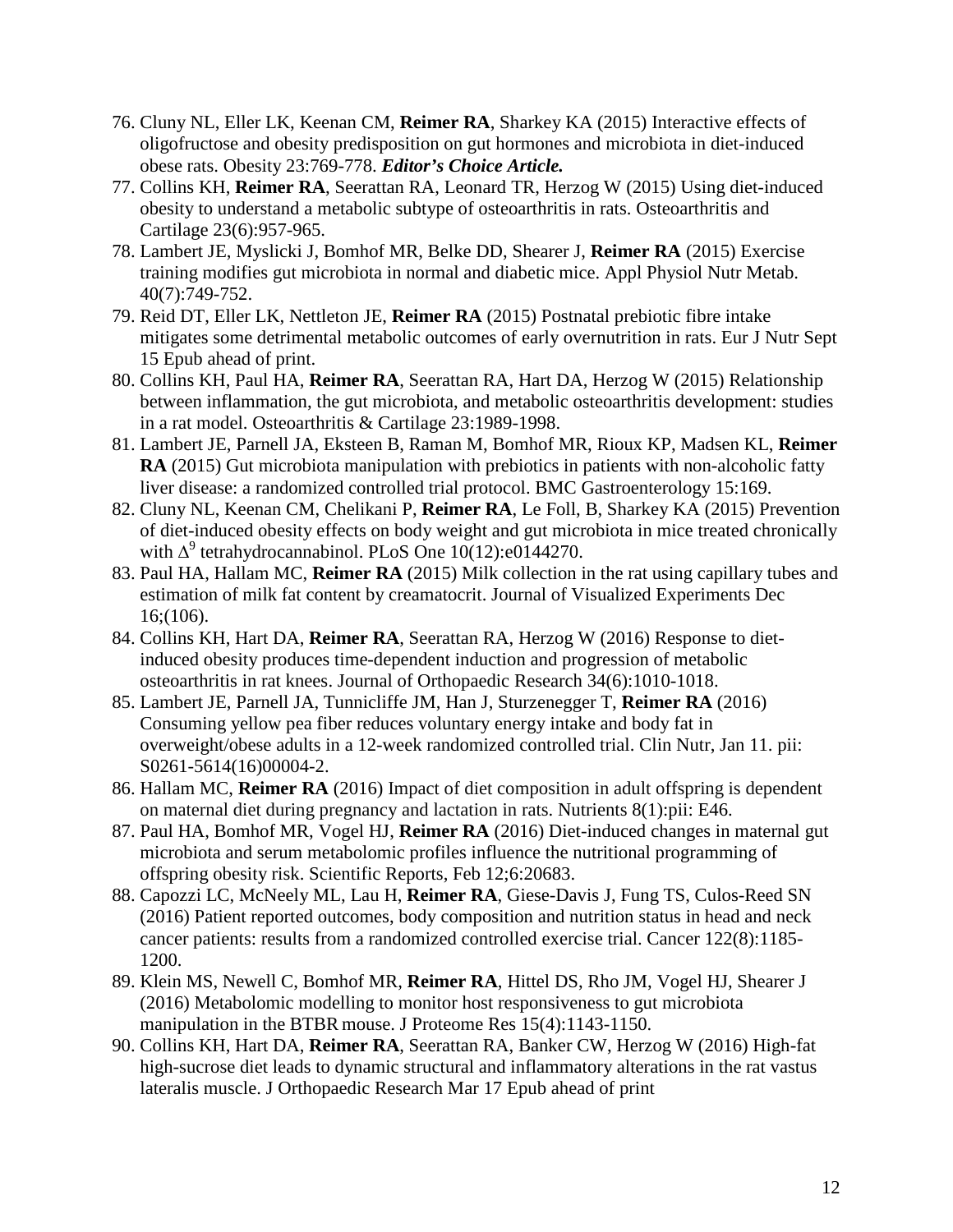- 91. Bomhof MR, Paul HA, Geuking MB, Eller LK, **Reimer RA** (2016) Improvement in adiposity and intestinal permeability with oligofructose is modified by antibiotics in obese rats. FASEB J Apr 8. pii:fj.201600151R.
- 92. Nicolucci AC, **Reimer RA** (2016) Prebiotics as a modulator of gut microbiota in pediatric obesity. Pediatric Obesity Epub ahead of print Apr 13.
- 93. Reid DT, McDonald B, Khalid T, Vo T, Schenk P, Surette MG, Beck PL, Reimer RA, Probert CS, Rioux KP, Eksteen B (2016) Unique microbial-derived volatile organic compounds in portal venous circulation in murine non-alcoholic fatty liver disease. BBA - Molecular Basis of Disease. 1862(7):1337-1344.
- 94. Nettleton J, **Reimer RA**, Shearer J (2016) Reshaping the gut microbiota: impact of high intensity sweeteners and the link to insulin resistance. Physiology & Behavior Apr 15 pii:S0031-9384(16)30164-0.
- 95. Reid DT, Reyes JL, McDonald BA, Vo T, **Reimer RA**, Eksteen B (2016) Kupffer cells undergo fundamental changes during the development of experimental NASH and are critical in initiating liver damage and inflammation. Revisions Requested, PLoS One.
- 96. Ho J, **Reimer RA**, Doulla M, Huang C (2016) Study protocol for a randomized, double blind, placebo controlled trial of prebiotic intake on gut microbiota, intestinal permeability and glycemic control in children with type 1 diabetes. Trials - Revisions Requested.
- 97. Newell C, Bomhof MR, **Reimer RA**, Hittel DS, Rho JM, Shearer J (2016) Ketogenic diet as a metabolic-based therapeutic modality that alters the gut microbiome composition in a murine model of autism spectrum disorder. Revisions Requested Molecular Autism.
- 98. Toomey CM, Whittaker JL, Nettel-Aguirre A, **Reimer RA**, Woodhouse LJ, Ghali B, Doyle-Baker PK, Emery CA (2016) Increased abdominal and total fat mass 3-10 years following intra-articular knee injury in youth sport. Submitted. Journal of Orthopaedic & Sports Physical Therapy
- 99. Emery CA, Whittaker JL, Lohmander S, Roos EM, Bennell K, Toomey CM, **Reimer RA**, Thompson D, Ronsky J, Kuntze G, Lloyd DG, Andriacchi T, Englund M, Kraus V, Losina E, Bierma-Zeinstra S, Runar J, Peat G, Luyten F, Snyder-Mackler L, Riseberg MA, Mobisheri A, Guermazi A, Hunter DJ, Arden NK (2016) Recommendations for the development of common early pre-readiographic osteoarthritis outcomes appropriate for clinical setting. Submitted to Osteoarthritis and Cartilage.
- 100. Lewinson RT, Vallerand IA, Collins KM, Wiley JP, Lun VM, Patel C, Woodhouse LJ, **Reimer RA**, Worobets JT, Herzog W, Stefanyshyn DJ (2016) A three-month randomized controlled trial of reduced knee adduction moments for management of knee osteoarthritis. Submitted to Osteoarthritis and Cartilage.
- 101. Collins KH, Sharif B, Sanmartin C, Chin R, **Reimer RA**, Herzog W, Marshall DA (2016) Association of body mass index (BMI) and percent body fat among BMI-defined non-obese middle aged individuals: insights from a population-based Canadian sample. Submitted to Can J Public Health.
- 102. Reid DT, Schenck LP, Li Y, Vo T, **Reimer RA**, Eksteen B, Beck PL (2016) Milk fat supplementation protects mice against C. difficile infection by inhibiting spore germination. Submitted to Gastroenterology
- 103. Leon G, de Klerk E, Ho J, Jackman M, **Reimer RA**, Connors KE, Luca P (2016) Prevalence of Comorbid Conditions Pre-existing and Diagnosed at a Tertiary Care Pediatric Weight Management Clinic. Submitted to Paediatrics & Child Health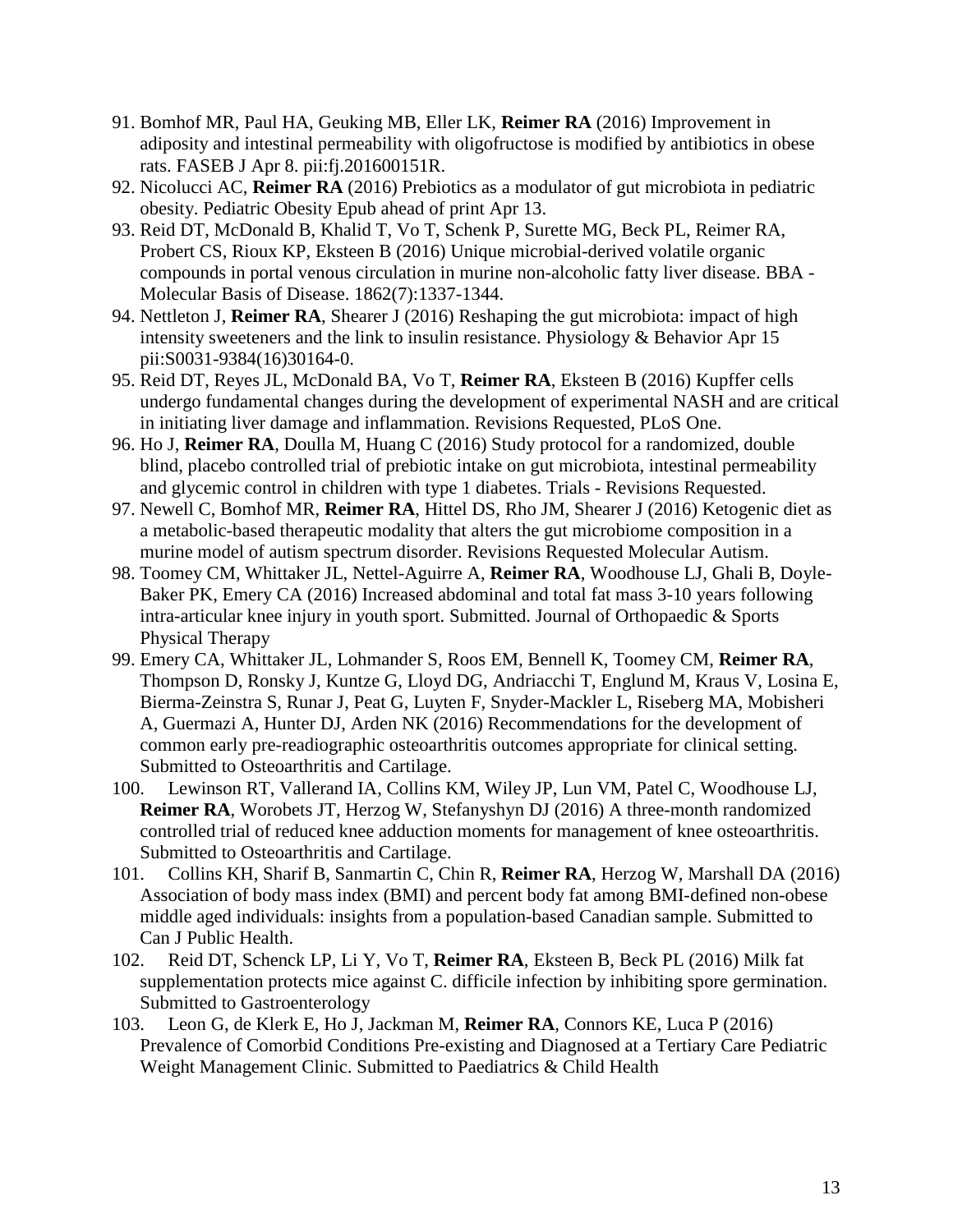- 104. Frehlich LC, Parnell JA, Eller LK, Fung TS, **Reimer RA** (2016) Dietary intakes, nutritional adequacy, and associated body weight in Canadian university students. Submitted to Appl Physiol Nutr Metab
- 105. Dennison CA, Eslinger AJ, **Reimer RA** (2015) Effects of a maternal pre-pregnancy dietary and pharmacological intervention on maternal fecundity and pregnancy outcome in female Sprague-Dawley rats. Under Revision to Reprod Fertil Development
- 106. Capozzi LC, McNeely ML, Lau H, **Reimer RA**, Nishimura K, Culos-Reed SN (2016) Physical activity levels in head and neck cancer patients: HPV status and association with health outcomes. Revisions Requested, Head and Neck.
- 107. Hume MP, **Reimer RA** (2016) Regulating childhood appetite: a role for prebiotic fiber? Submitted to Childhood Obesity

108.

# **BOOK CHAPTERS:**

- 1. Marc R. Bomhof, **Raylene A. Reimer** (2015) Pro- & prebiotics -The role of gut microbiota in obesity. In: Probiotics and Prebiotics: Current Research and Future Trends, edited by Venema and Paulo do Carmo. Caister Academic Press, Poole, United Kingdom
- 2. Michael I. McBurney, **Raylene A. Reimer**, Kelly A. Tappenden (1997) Short-chain fatty acids, intestinal adaptation and nutrient utilization. Dietary Fiber in Health and Disease, edited by Kritchevsky and Bonfield. Plenum Press, New York

## **NON-REFEREED PUBLICATIONS / CONFERENCE PROCEEDINGS:**

- 1. **Reimer RA** (2012) Prebiotic fibres and weight management. Window to Science. Edition 1:2012. Review of the 2nd European BENEO Scientific Symposium.
- 2. **Reimer RA** (2011) Milk products play a key role in preventing type 2 diabetes. Health Professionals. Physicians Editorial. November Issue.
- 3. **Reimer RA**, Eller LK (2010) Response to "When the Effect of Dairy 'Protein' on Weight Gain Cannot Be Solely Ascribed to Protein". Obesity 18, 863-864, Letter to the Editor.
- 4. **Reimer RA** (2008) Milk product intake: implications for weight control and type 2 diabetes. Can Nurse 104(5):20.
- 5. **Reimer RA** (2004) Tightening the Link Between Diet and Chronic Disease. CheckUp: The Magazine for Optimal Health. Issue 16.
- 6. **Reimer RA** (2004) Pro- and Prebiotics: Significance and Impact in Clinical Practice. Clinical Nutrition Rounds Vol. 4(3).
- 7. **Reimer RA** (1997) Regulation of intestinal proglucagon expression and GLP-1 secretion by diet in normal and diabetic states. Doctoral Dissertation, University of Alberta.
- 8. McBurney MI, Pluske JR, Yoo SS, **Reimer RA** (1994) Evidence that glutamine may be conditionally essential for the early-weaned piglet. Proc VIth Internat Symp Digestive Physiol of the Pig, Bad Doberan, Germany, EAAP Publication No 80:195-198

### **TECHNICAL REPORTS:**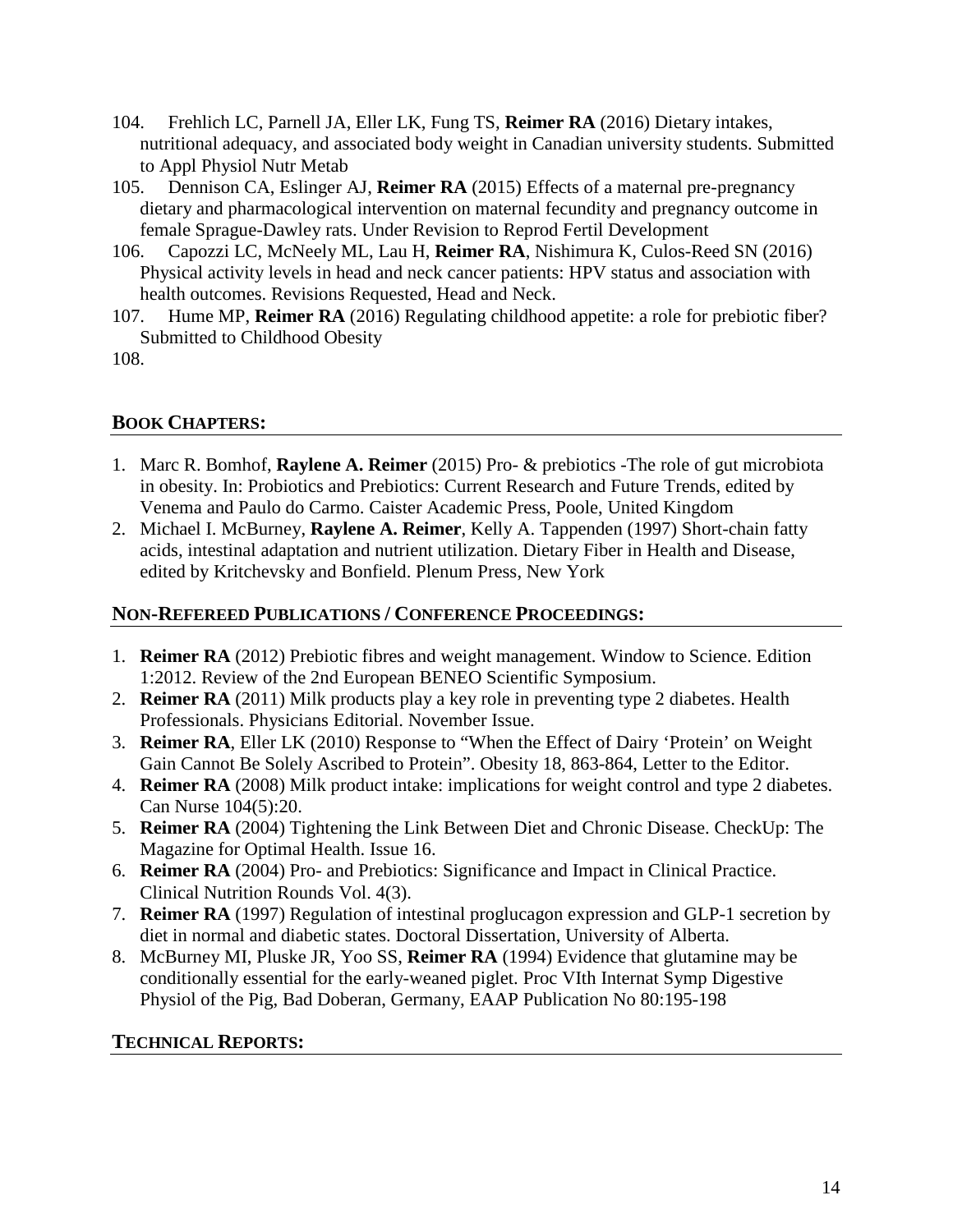- 1. **Reimer RA**, Tunnicliffe JM (2015) Effect of Combined Inulin and Protein Intake on Adiposity and Energy Intake in Overweight and Obese Adults. Final report to General Mills Inc., Minneapolis, MN.
- 2. **Reimer RA**, Eller LK (2011) Prebiotic oligofructose-enriched inulin as a potential modifier of energy intake and satiety in overweight and obese adults. Final Report to BENEO-Orafti Inc., Tienen, Belgium.
- 3. **Reimer RA**, Wagner Jones K (2009) The Impact of High Milk Product Intake during Weight Loss on Markers of Insulin Resistance. Final Report to Canadian Foundation for Dietetic Research.

# **ABSTRACTS (POSTER OR ORAL PRESENTATION AT PROFESSIONAL MEETINGS):**

**Note:** Underlined names represent trainees under my supervision.

- 1. Klancic T, Cho NA, **Reimer RA** (2016) Maternal low-dose antibiotic consumption during pregnancy and lactation in rats may impair glucose tolerance and body composition of their offspring. Obesity Week Oct. 31-Nov. 4, 2016, New Orleans, LA.
- 2. Nettleton JE, Cho NA, Klancic T, Shearer J, Borgland SL, **Reimer RA** (2016) Maternal lowdose aspartame consumption during gestation and lactation may compromise metabolic profile, body composition, and alter central pathways in offspring. Obesity Week Oct. 31- Nov. 4, 2016, New Orleans, LA.
- 3. Paul HA, Urbanski S, Nicolucci AC, **Reimer RA** (2016) Maternal prebiotic intake elicits lasting effects on offspring gut microbiota and susceptibility to fatty liver. Keystone Symposium Gut Microbiota, Metabolic Disorders and Beyond, Newport, Rhode Island, April 17-21, 2016
- 4. Toomey CM, Whittacker JL, Nettel-Aguirre A, **Reimer RA**, Woodhouse LJ, Ghali B, Doyle-Baker PK, Emery CA (2016) History of intra-articular knee injury in youth sport is associated with increased adiposity that is modified by physical activity and aerobic fitness 3-10 years later. McCaig Meeting on Musculoskeletal Diseases. Calgary, AB, May 6, 2016.
- 5. Nettleton JE, Cho NA, Klancic T, Shearer J, Borgland SL, **Reimer RA** (2016) Aspartame may contribute to compromised metabolic profile and body composition in rodent model of maternal obesity and their offspring. Alberta Children's Hospital Research Institute Symposium, Calgary, AB, April 27, 2016
- 6. Chan C, Shrivastava V, Cruz A, Ochna A, **Reimer R**, Huang C (2016) Prebiotic as an adjunct in type 1 diabetes therapy. Keystone Symposia Conference Adipose Tissue Biology, Banff, AB, February 15-19, 2016.
- 7. Collins KH, Hart DA, **Reimer RA**, Herzog W (2016) Muscles Display Differential Regulatory Responses and Intramuscular Fat Accumulation with Short Term Exposure to High Fat High Sucrose Diet in Rats. Keystone Symposia Conference Adipose Tissue Biology, Banff, AB, February 15-19, 2016
- 8. Collins KH, Hart DA, **Reimer RA**, Herzog W (2016) High Fat High Sucrose Diet Results in Early Morphological and Pro-Inflammatory Changes in the Vastus Lateralis Muscle - Implications for Metabolic Osteoarthritis. Orthopaedic Research Society Annual Meeting. Orlando, FL March 5-8, 2016.
- 9. Toomey CM, Whittacker JL, Nettel-Aguirre A, **Reimer RA**, Woodhouse LJ, Ghali B, Doyle-Baker PK, Emery CA (2016) The association between intra-articular knee injury in youth and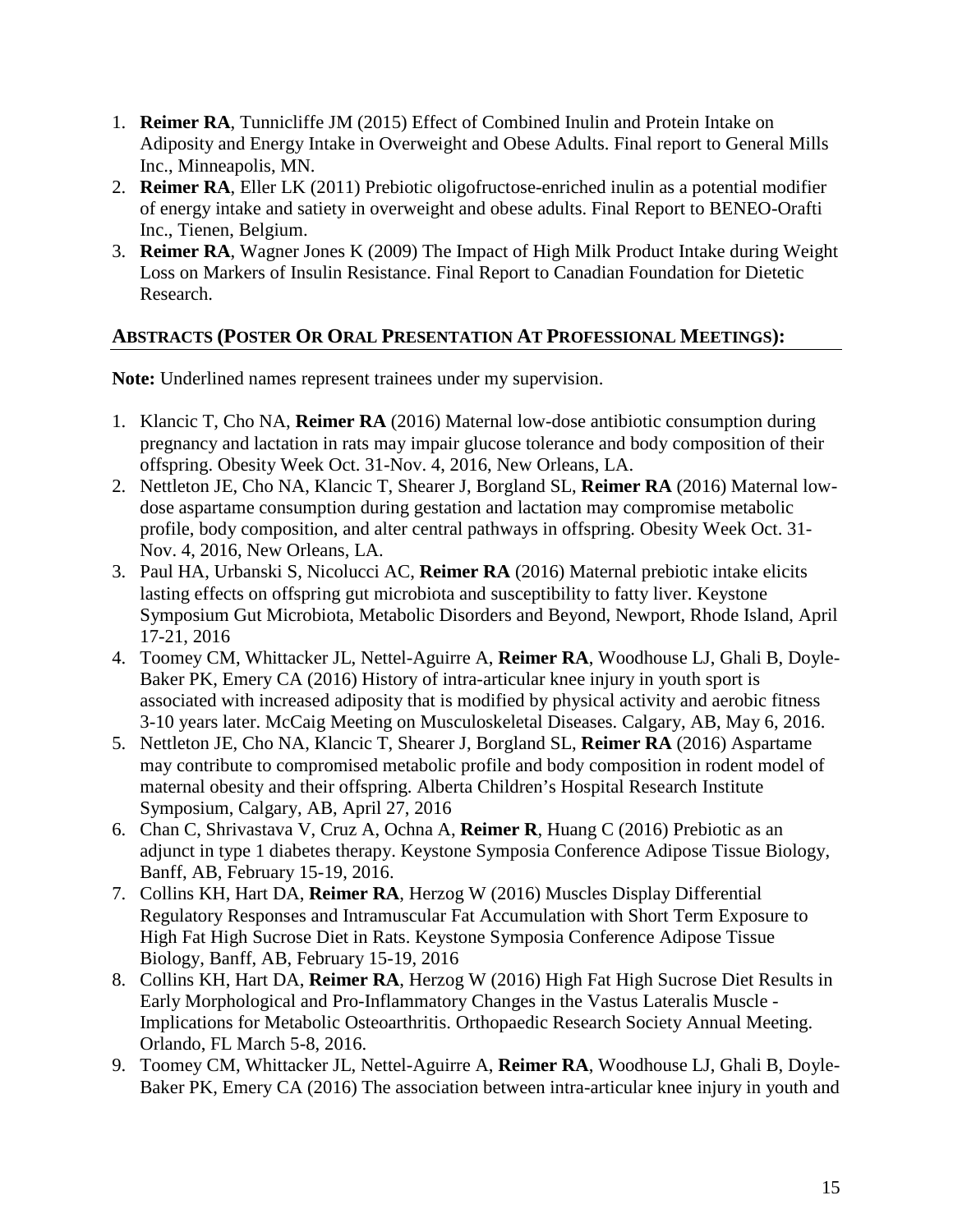adiposity in individuals at risk of post-traumatic osteoarthritis. Orthopaedic Research Society Annual Meeting, Orlando, FL, March 5-8, 2016.

- 10. **Reimer RA,** Willis HJ, Tunnicliffe J, Soto-Vaca A (2015) Effect of inulin and whey protein consumed alone or in combination on appetite and gut microbiota in overweight and obese adults. Obesity Week, Los Angeles, CA, Nov. 2-7, 2015
- 11. Paul HA, **Reimer RA** (2015) Maternal prebiotic intake improves metabolism of offspring exposed to maternal obesity and a lifelong obesogenic diet. Obesity Week, Los Angeles, CA, Nov. 2-7, 2015
- 12. Nettleton JE, Cho NA, Klancic T, Shearer J, Borgland SL, **Reimer RA** (2015) Aspartame contributes to compromised metabolic profile and body composition in rodent model of maternal obesity and their offspring. Obesity Week, Los Angeles, CA, Nov. 2-7, 2015
- 13. Klancic T, Parnell JA, **Reimer RA** (2015) Oligofructose supplementation is associated with decreased lipopolysaccharide and plasminogen activator inhibitor-1 in overweight and obese adults. Obesity Week, Los Angeles, CA, Nov. 2-7, 2015
- 14. Cho NA, Nettleton JA, Klancic T, **Reimer RA** (2015) Impact of aspartame and stevia consumption by obese female rats during pregnancy on offspring obesity risk. ACHRI Summer Student Research Day, Calgary, AB, August 20, 2015.
- 15. Collins KH, Hart DA, **Reimer RA**, Seerattan RA, Herzog W (2015) Short-term Exposure to a High Fat High Sucrose Diet Results in Rapid Intramuscular Fat Deposition and an Altered Inflammatory Environment. Obesity Week, Los Angeles, CA, Nov. 2-7, 2015.
- 16. Collins KH, Paul HA, **Reimer RA**, Seerattan RA, Hart DA, Herzog W (2015) Relationship between the gut microbiota, lipopolysaccharide, inflammation and metabolic osteoarthritis development: studies in a rat model. Osteoarthritis Research Society International World Congress, Seattle, WA, April 30-May 3, 2015. Osteoarthritis and Cartilage 2015;23(Suppl 2):A258-259.
- 17. Bomhof MR, Paul HA, Eller LK, **Reimer RA** (2015) Parallel Improvement in Body Weight, Glycemia, and Intestinal Permeability but not Body Fat with Prebiotic- and Antibiotic-Induced Gut Microbiota Modification. Canadian Obesity Summit, Toronto, ON, April 28 – May 2, 2015. Cdn J Diabetes 39(Suppl 1):S38.
- 18. Paul HA, **Reimer RA** (2015) Metabolite profiling in diet-induced maternally obese rats identifies putative metabolic pathways involved in developmental programming of obesity. Canadian Obesity Summit, Toronto, ON, April 28 – May 2, 2015. *Winner of Maternal Infant Child & Youth Research Network Trainee Award.* Cdn J Diabetes 39(Suppl 1):S22.
- 19. Nicolucci AC, Hume MP, **Reimer RA** (2015) Effect of prebiotic fiber intake on adiposity and inflammation in overweight and obese children: assessing the role of the gut microbiota. Canadian Obesity Summit, Toronto, ON, April 28 – May 2, 2015. Cdn J Diabetes 39(Suppl 1):S43.
- 20. Hume MP, Nicolucci AC, **Reimer RA** (2015) Can Prebiotic Fibre Intake Improve Appetite Regulation in Overweight and Obese Children? Canadian Obesity Summit, Toronto, ON, April 28 – May 2, 2015. Cdn J Diabetes 39(Suppl 1):S357.
- 21. Nicolucci AC, Hume MP, **Remer RA** (2015) Body fat reduction in overweight and obese children consuming prebiotic fiber over 16 weeks. Alberta Children's Hospital Research Institute Symposium, April 15, 2015.
- 22. Hume MP, Nicolucci AC, **Reimer RA** (2015) Prebiotic fiber consumption decreases energy intake in overweight and obese children. Experimental Biology, Boston, MA, March 28 – April 1, 2015. FASEB J 29(597.3). *American Society for Nutrition 2015 Graduate Student*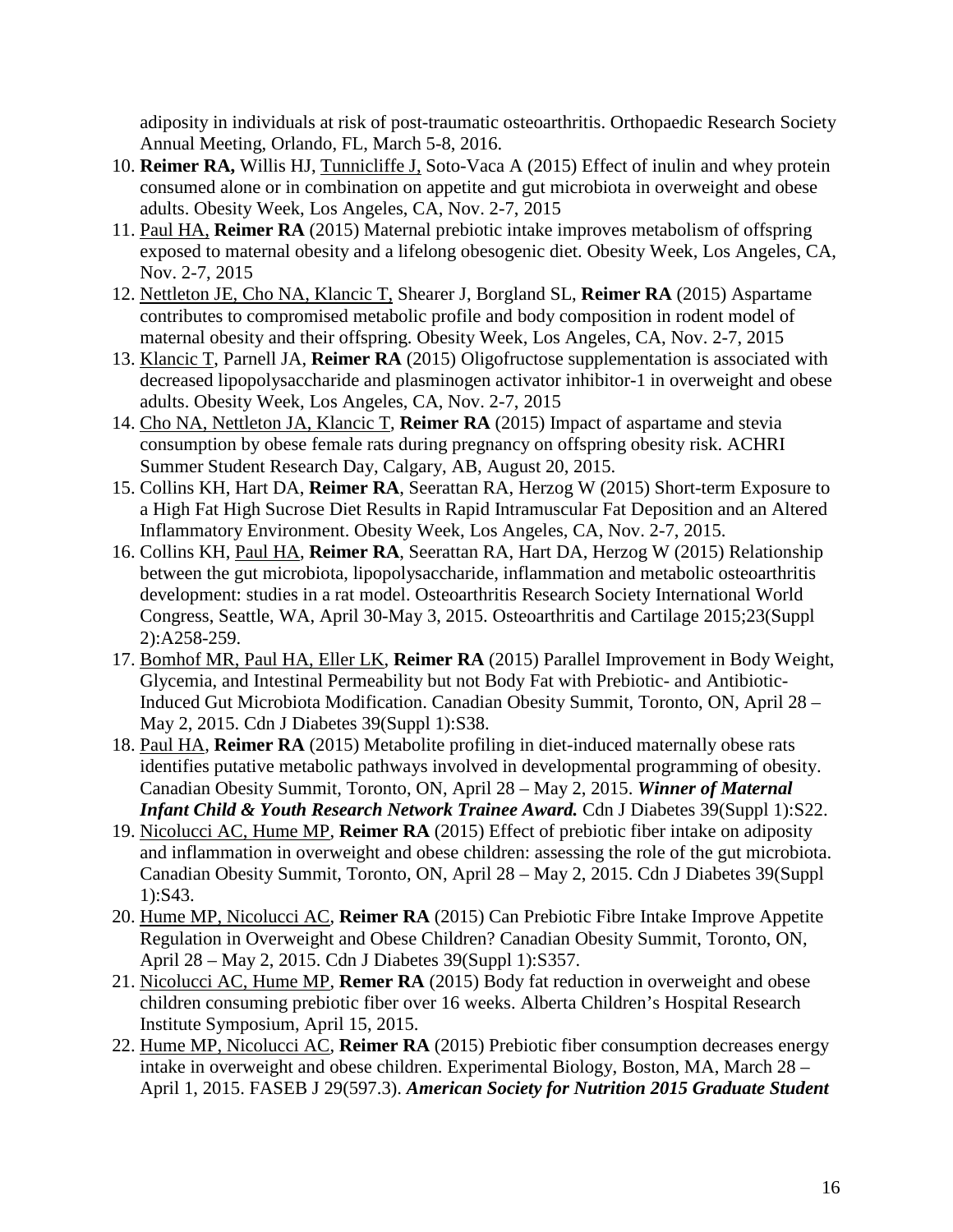#### *Research Award Oral Presentation Finalist; and Emerging Leaders in Nutrition Science Poster CompetitionFinalist; and selected for News Release.*

- 23. Nicolucci AC, Hume MP, **Reimer RA** (2015) Effect of prebiotic fiber-induced changes in gut microbiota on adiposity in obese and overweight children. Experimental Biology, Boston, MA, March 28-April 1, 2015. FASEB J 29(276.6)
- 24. Collins KH, Hart DA, **Reimer RA**, Herzog W (2015) Diet Induced Obesity Leads to Increased Expression of Adipokines by Intraarticular tissues and Osteoarthritis-like changes in the Rat Knee. Orthopaedic Research Society Annual Meeting, Las Vegas, NV, March 28- 31, 2015.
- 25. Paul HA, Bomhof MR, **Reimer RA** (2015) Supplementing diet-induced maternally obese rats with prebiotic fibre impacts maternal and offspring adiposity and gut microbial profiles. Keystone Symposium, Keystone, CO, March 1-6, 2015.
- 26. Bomhof MR, Paul HA, Eller LK, **Reimer RA** (2015) Decreased adiposity with prebiotics differentially affected by antibiotics in obese rats. Keystone Symposium, Keystone, CO, March 1-6, 2015. *Selected for special e-poster session.*
- 27. Nicolucci AC, Hume MP, **Reimer RA** (2015) Therapeutic potential of prebiotic fiber and gut microbiota modulation in reducing adiposity in obese and overweight children. Keystone Symposium, Keystone, CO, March 1-6, 2015.
- 28. Palmnas MSA, Capozzi LC, Lau H, **Reimer RA**, McNeely M, Giese-Davis J, Culos-Reed SN, Vogel HJ (2015) Multi-modal metabolomics analysis of cachexia in head and neck cancer patients. Southern Alberta Cancer Research Institute Research Day, Calgary, AB, January 30, 2015.
- 29. Bomhof MR, Paul HA, Eller LK, **Reimer RA** (2014) Antibiotics negate the beneficial effects of oligofructose on intestinal permeability and insulin sensitivity in obese rats. Obesity Week, Boston, MA, Nov. 2-7, 2014.
- 30. Paul HA, **Reimer RA** (2014) Maternal prebiotic fibre supplementation alters maternal and offspring gut microbiota and maternal metabolomic profiles in obese rats. Obesity Week, Boston, MA, Nov. 2-7, 2014.
- 31. Parnell JA, Lambert JE, Han J, Sturzenegger T, **Reimer RA**. (2014) Supplementing the diet with pea fiber promotes weight loss through reduced energy intake and alters gut hormones in overweight/obese adults: a double-blind, randomized control trial. Obesity Week, Boston, MA, Nov. 2-7, 2014.
- 32. Lambert JE, Parnell JA, Han J, Sturzenegger T, **Reimer RA.** (2014) Consuming biscuits containing yellow pea fibre over 12 weeks leads to reduction in voluntary energy intake and body fat as well as modification of gut bacterial profile in overweight/obese adults. Canadian Nutrition Society, St. John's, NL, June 5-7, 2014.
- 33. Collins KH, **Reimer RA**, Herzog W. (2014) Obese Animals Demonstrate Disparate Functional Compensation Strategies Compared to Lean after ACL-X. World Congress of Biomechanics, Boston, MA, July 6-11, 2014.
- 34. Collins KH, **Reimer RA**, Herzog W. (2014) Diet Induced Obesity Leads To Disparate Cytokine And Adipokine Concentrations In Synovial Fluid In Rats. ACSM Annual Meeting and World Congress on the Role of Inflammation in Exercise, Health and Disease, Orlando, FL, May 27-31, 2014.
- 35. Paul HA, Bomhof MR, **Reimer RA**. (2014) Supplementing a maternal high-fat/sucrose diet with the prebiotic fibre oligofructose during pregnancy and lactation reduces offspring body fat in Sprague-Dawley rats. ACHRI Symposium, Calgary, AB, April 9, 2014.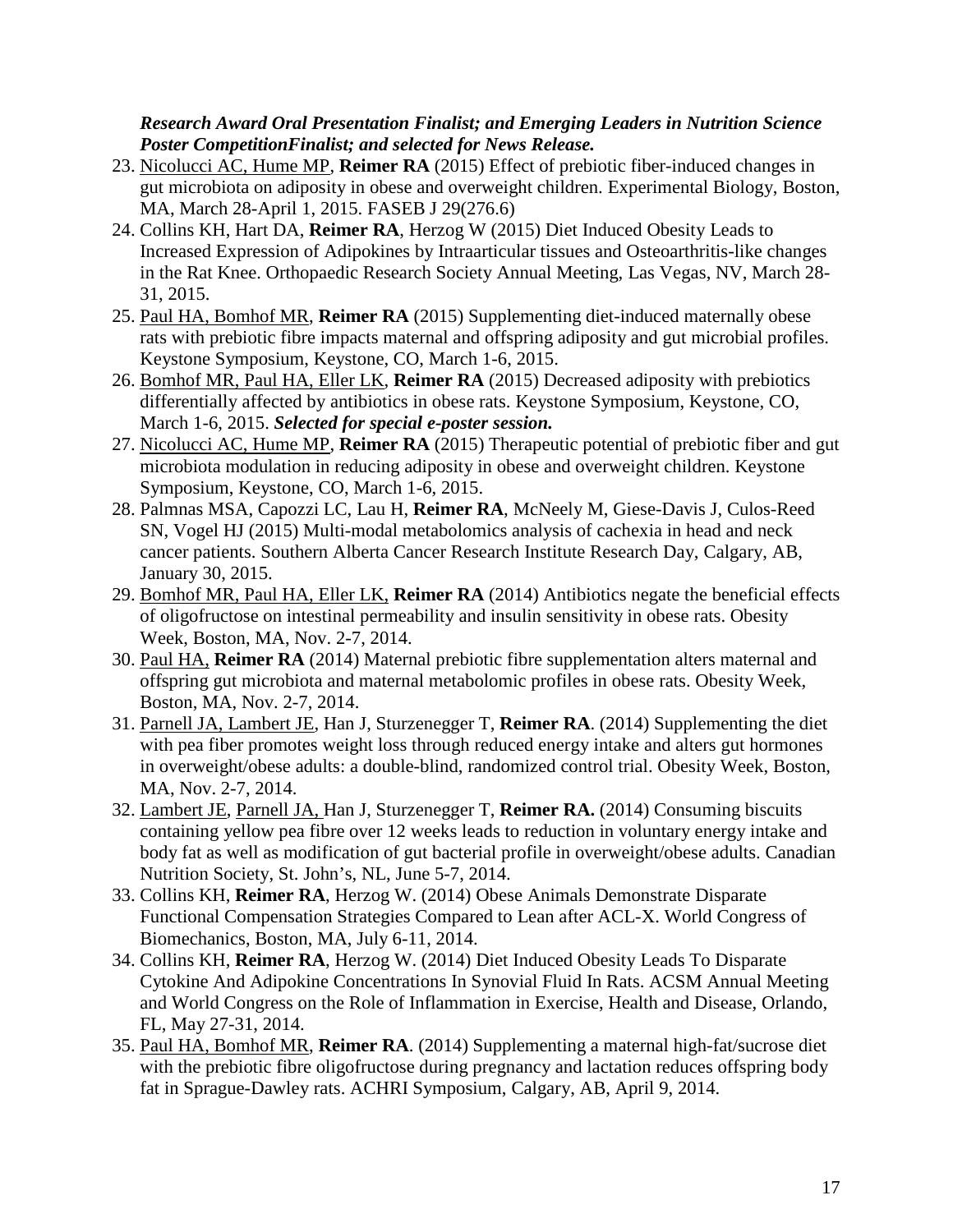- 36. McMaster FP, Borgland S, Langevin LM, Jaworska N, Sembo M, Lebel RM, Ho J, Elliott C, **Reimer RA** (2014) Hippocampal glutamate and glutathione in pediatric obesity. Society of Biological Psychiatry Meeting, New York, NY, May 8-10, 2014. Biological Psychiatry 75(9):361S.
- 37. KH Collins, R Chin, C SanMartin, **RA Reimer**, W Herzog, DA Marshall (2014) Body Fat is an Independent Risk Factor for Osteoarthritis in the Statistics Canada Canadian Health Measures Survey Population. Osteoarthritis Research Society International, Paris, France, April 24-27, 2014.
- 38. Collins KH, **Reimer RA**, Herzog W (2014) An Obesity Induction Rat Model to Study The Metabolic Subtype of Osteoarthritis in Rats. Orthopaedic Research Society, New Orleans, Mar. 15-18, 2014.
- 39. Saha DC, **Reimer RA** (2013) Metabolic and gut health impacts of early nutritional intake of fiber or protein in response to high energy dietary challenge in later life. The Obesity Society Annual Scientific Meeting, Atlanta, GA, Nov. 11-16, 2013.
- 40. Collins, KH**, Reimer RA** and Herzog W (2013) Acute Gait Changes in Rats After Diet Induced Obesity and Anterior Cruciate Ligament Transection. International Society of Biomechanics, Natal, Brazil, Aug. 4-9, 2013.
- 41. Collins, KH, **Reimer RA**, Herzog W, Marshall DA (2013) Translating Basic Science Subtype Classification of Metabolic Osteoarthritis to Health Services Delivery Researchers using Canadian Health Measures Survey Statistics Canada Data. Western Canada Wait List Project Meeting, Winnipeg, MB, Canada; June 21-22, 2013.
- *42.* Paul HA, **Reimer RA** Offspring body fat is reduced via maternal supplementation of a high fat, sucrose diet with the prebiotic fiber oligofructose in Sprague-Dawley rats. Biomedical Basis of Human Performance Across the Lifespan International Workshop and Symposium, Calgary, AB, June 20, 2013. *Best Trainee Presentation Award*
- 43. Dennison CA, Eslinger AJ, **Reimer RA** (2013) Can a dietary and pharmacological prepregnancy intervention improve the metabolic health of male offspring of obese Sprague-Dawley rats? Canadian Obesity Summit, Vancouver, BC, May 1-4, 2013. Canadian Journal of Diabetes; Vol 37 (2013); Supplement 2; Page S227.
- 44. Bomhof MR, Eller LK, Paul HA, **Reimer RA** (2013) Prebiotics can improve adiposity and glycemia independent of gut microbiota in diet-induced obese rats. Canadian Obesity Summit, Vancouver, BC, May 1-4, 2013. Canadian Journal of Diabetes; Vol 37 (2013); Supplement 2; Page S226.
- 45. Paul HA, Bomhof MR, **Reimer RA** The addition of the prebiotic fiber oligofructose to a maternal high fat, sucrose diet during gestation and lactation reduces offspring body fat in diet-induced obese Sprague-Dawley rats. Canadian Obesity Summit, Vancouver, BC, May 1- 4, 2013. Canadian Journal of Diabetes; Vol 37 (2013); Supplement 2; Page S226.
- *46.* Paul HA, Bomhof MR, **Reimer RA** Offspring Body Fat is Reduced through the Addition of the Prebiotic fiber Oligofructose to a Maternal High Fat, Sucrose Diet during Pregnancy and Lactation in Sprague-Dawley Rats. Biochemistry and Molecular Biology Advance, Banff, AB, April 27-28, 2013. *Best Poster Winner*
- 47. Saha DC, **Reimer RA** (2013) Intake of differential diets high in protein or fiber during early stages influence intestinal microbiome and hepatic metabolic health in response to a high energy challenge at maturity. Food Matters Conference, Edmonton, AB, April 26, 2013. *Poster contest winner*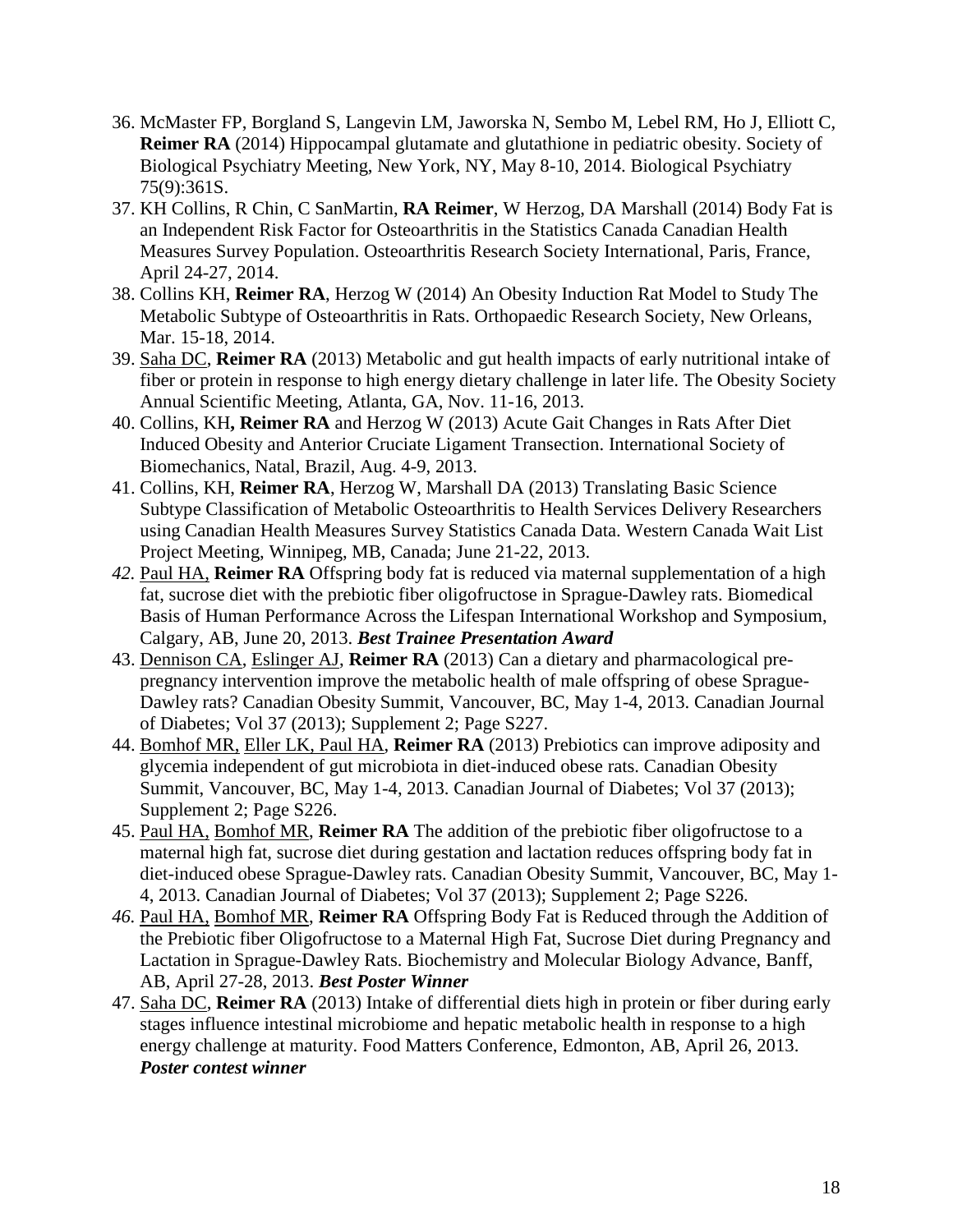- 48. **Reimer RA**, Eslinger AJ (2013) Using a diet and drug combination treatment prior to pregnancy to improve maternal health in rats. Experimental Biology, Boston, MA, April 20- 24, 2013. FASEB J April 9, 2013 *27:48.7*
- 49. Bomhof MR, Paul HA, **Reimer RA** (2013) Determining the gut-microbiota independent effects of prebiotic fiber in diet-induced obese rats. Experimental Biology, Boston, MA, April 20-24, 2013. FASEB J April 9, 2013 *27:1056.6*
- 50. Hallam MC, **Reimer RA** (2013) Prebiotic fiber diet does not improve offspring 'leaky gut' from maternal low protein diet. Experimental Biology, Boston, MA, April 20-24, 2013. FASEB J April 9, 2013 27:1058.2
- 51. Dennison CA, Eslinger JA, **Reimer RA** (2013) Fetal programming of metabolic health through a combined dietary and pharmacological pre-pregnancy intervention in rats. Experimental Biology, Boston, MA, April 20-24, 2013. FASEB J April 9, 2013 27:111.6 *Poster competition winner for Experimental Animal Nutrition Research Interest Section.*
- 52. Paul HA, Bomhof MR, **Reimer RA** (2013) Adding prebiotic fiber to a maternal high fat, sucrose diet during pregnancy and lactation reduces offspring body fat in Sprague-Dawley rats. Experimental Biology, Boston, MA, April 20-24, 2013. FASEB J April 9, 2013 27:111.7
- 53. Cowan TE, Palmnas M, Ardell K, Yang J, **Reimer R**, Vogel H. (2013) Chronic coffee consumption alters gut microbiome: potential mechanism to explain the protective effects of coffee on type 2 diabetes? Experimental Biology, Boston, MA, April 20-24, 2013. FASEB J April 9, 2013 *27:951.1*
- 54. Cowan TE, Palmnas M, **Reimer R**, Ardell K, Yang JJ, Vogel H, Shearer J. (2013) Artificial sweetener consumption differentially affects the gut microbiota-host metabolic interactions. Experimental Biology, Boston, MA, April 20-24, 2013. FASEB J April 9, 2013 *27:224.7*
- 55. Palmnäs MSA, **Reimer RA**, Shearer J, Vogel HJ (2012) Coffee consumption and reduced colon cancer risk: A metabolomics investigation into a potential mechanism. Alberta Cancer Conference, Nov. 1-2, 2012.
- 56. Eslinger AJ, **Reimer RA** (2012) Effect of combined sitagliptin and oligofructose therapy on glucagon-like peptide-1 secretion and gut microbiota in pre-pregnant diet-induced obese rats. Leaders in Medicine Symposium, Calgary, AB, November 2, 2012.
- 57. Collins KH, **Reimer RA**, Herzog W (2012) Does metabolically-induced obesity affect the severity of Knee Osteoarthritis? Alberta Biomedical Engineering Conference, Banff, AB, Canada; October 19-21, 2012.
- 58. Capozzi L, Lau H, **Reimer RA**, McNeely M, Giese-Davis J, Culos-Reed SN. (2012) The Joe's ENHANCE Team Study: Exercise, Nutrition and Education in Head/Neck Cancer. Southern Alberta Cancer Research Institute Research Day, Calgary, AB, September 28, 2012.
- 59. Bomhof MR, Reid DT, Saha DC, **Reimer RA** (2012) Prebiotic fiber and Bifidobacterium animalis lactis BB-12 interact to improve glucose tolerance in obese rats. Canadian Obesity Student Meeting, Edmonton, AB, June 20-23, 2012.
- 60. Dennison CA, Eslinger AJ, **Reimer RA** (2012) Alteration of offspring birth weight and weaning weight through maternal pre-pregnancy weight loss using a combined dietary and pharmacological therapy. Canadian Obesity Student Meeting, Edmonton, AB, June 20-23, 2012.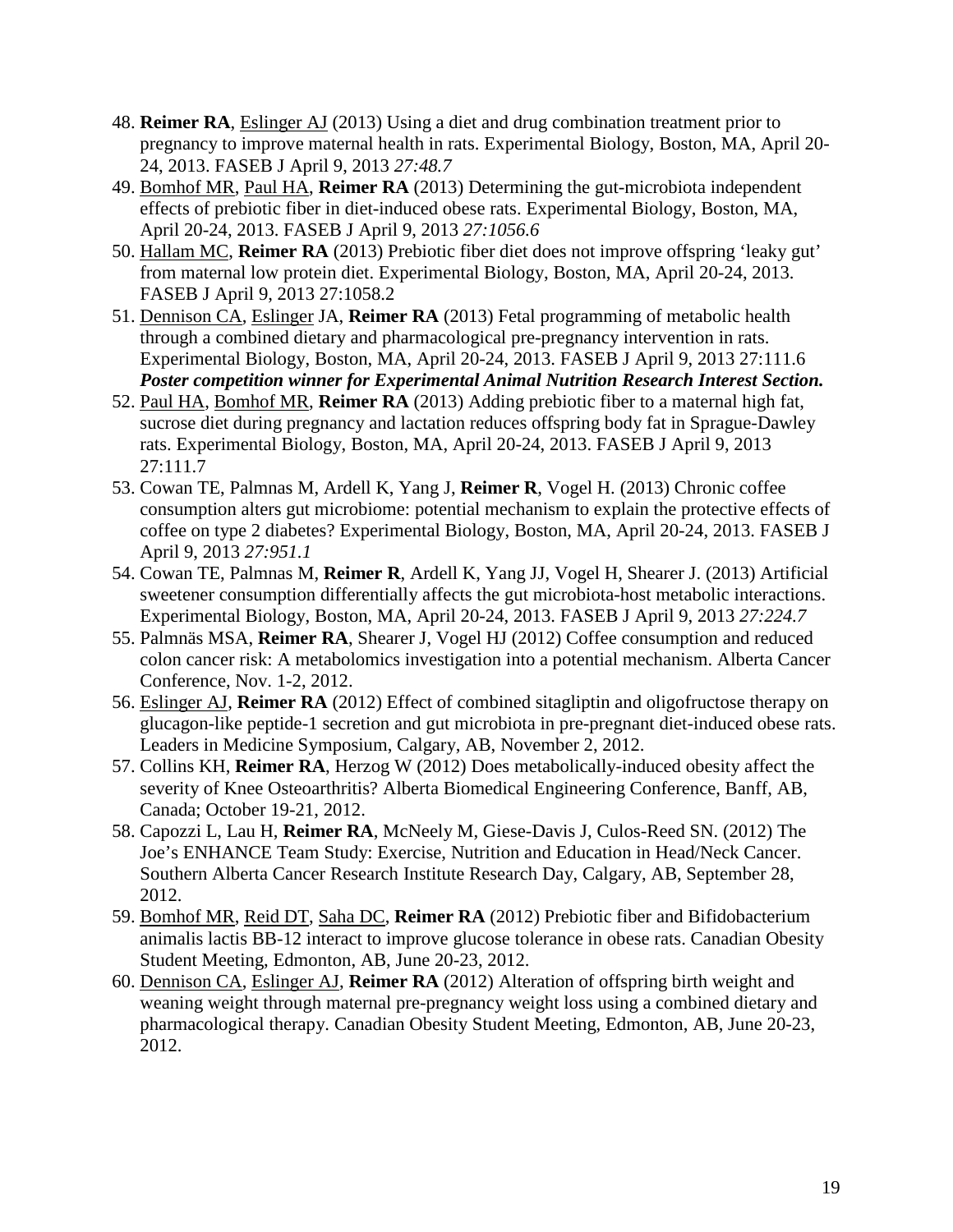- 61. Eslinger AJ, **Reimer RA** (2012) Effect of combined sitagliptin and oligofructose therapy on glucagon-like peptide-1 secretion and gut microbiota in pre-pregnant diet-induced obese rats. Canadian Nutrition Society Annual Meeting, Vancouver, BC, May 23-26, 2012
- 62. Dennison CA, **Reimer RA** (2012) Effects of pre-pregnancy weight loss with a combined dietary and pharmacological therapy on maternal fecundity and pregnancy. Canadian Nutrition Society Annual Meeting, Vancouver, BC, May 23-26, 2012
- 63. Bomhof MR, Reid DT, Saha DC, **Reimer RA** (2012) Combined role of prebiotics and probiotics in the management of obesity in rats. Canadian Nutrition Society Annual Meeting, Vancouver, BC, May 23-26, 2012
- 64. Hallam MC, **Reimer RA** (2012) Pre-natal prebiotic fiber exposure and responsiveness to the same diet after a high fat high sucrose dietary challenge. Canadian Nutrition Society Annual Meeting, Vancouver, BC, May 23-26, 2012
- 65. Kacinik V, Lyon M, Purnama M, **Reimer RA**, Gahler R, Green TJ, Wood S (2012) Effect of PGX®, a novel functional fibre supplement, on subjective ratings of appetite in overweight and obese women consuming a three-day structured, low calorie diet. Canadian Nutrition Society Annual Meeting, Vancouver, BC, May 23-26, 2012
- 66. Dennison C, Eslinger A, **Reimer RA** (2012) Modification of offspring birth weight and pregnancy outcomes through a combined dietary and pharmacological therapy prior to conception. CIHR-INMD Meet and Greet. University Calgary, May 14, 2012.
- 67. Eslinger, AJ, **Reimer RA** (2012) Effect of combined sitagliptin and oligofructose therapy on glucagon-like peptide-1 secretion and gut microbiota in pre-pregnant diet-induced obese rats. CIHR-INMD Meet and Greet, Calgary, AB, May 14, 2012.
- 68. Eslinger, AJ, **Reimer RA** (2012) Effect of sitagliptin and oligofructose therapy on gut hormone secretion and gut microbiota in pre-pregnant diet-induced obese rats. Alberta Children's Hospital Research Institute 2012 Research Symposium, Calgary, AB, April 11-12, 2012.
- 69. Dennison CA, Eslinger AJ, **Reimer RA** (2012) Modification of offspring birth weight and pregnancy outcomes through a combined dietary and pharmacological therapy prior to conception. Alberta Children's Hospital Research Institute 2012 Research Symposium, Calgary, AB, April 11-12, 2012.
- 70. Eslinger, AJ, **Reimer RA** (2011) Comparison of Gut Microbiota in Rats Fed Pulse-Derived Ingredients Versus the Prebiotic Fiber Oligofructose. Leaders in Medicine Research Symposium, Calgary, AB, November 4, 2011.
- 71. **Reimer RA**, Reid DT (2011) Effect of combined DPP-IV inhibitor and oligofructose therapy on gut satiety hormone secretion and body fat in diet-induced obese rats. The Obesity Society Annual Scientific Meeting, Orlando, FL, Oct. 1-5, 2011.
- 72. Eller LK, Shearer J, **Reimer RA** (2011) Differences in Hepatic Expression of Genes Associated with Insulin Signaling, PPAR, and mTOR Pathways in Obese Rats Fed Skim Milk, Casein or Leucine-Enriched Diets. The Obesity Society Annual Scientific Meeting, Orlando, FL, Oct. 1-5, 2011.
- 73. Eslinger AJ, **Reimer RA** (2011) Comparison of Gut Microbiota in Rats Fed Pulse-Derived Ingredients Versus the Prebiotic Fiber Oligofructose. The Obesity Society Annual Scientific Meeting, Orlando, FL, Oct. 1-5, 2011.
- 74. Hallam MC, **Reimer RA** (2011) Re-Matching Offspring to Maternal High Protein or High Prebiotic Fiber Diet Improves Insulin Sensitivity. The Obesity Society Annual Scientific Meeting, Orlando, FL, Oct. 1-5, 2011.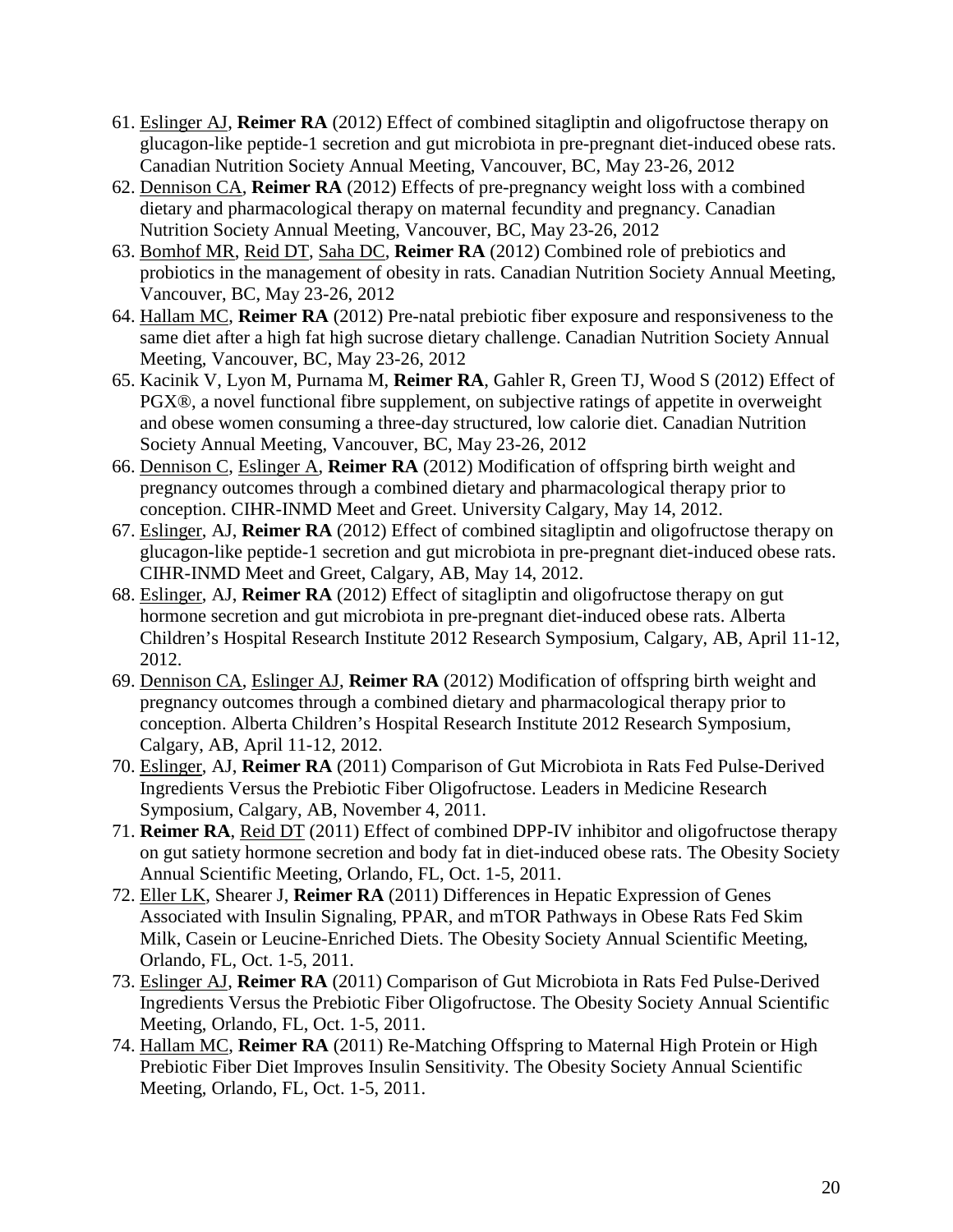- 75. Saha DC, **Reimer RA** (2011) Gut microbiota changes in rats reared on control, high protein or high prebiotic fiber diets and challenged with a high fat/sucrose diet in adulthood. The Obesity Society Annual Scientific Meeting, Orlando, FL, Oct. 1-5, 2011.
- 76. Reid DT, **Reimer RA** (2011) Prebiotic fiber supplementation following oversuckling differentially alters gut microbiota compared to rats suckled in normal size litters. The Obesity Society Annual Scientific Meeting, Orlando, FL, Oct. 1-5, 2011.
- 77. Hallam MC, **Reimer RA** (2011) Re-matching Adult Offspring to Maternal Diet High in Prebiotic Fiber Impacts Gut Hormone Response. Canadian Student Health Research Forum, Winnipeg, June 7-9, 2011.
- 78. **Reimer RA**, Pyra KA, Saha DC (2011) Combining metformin with the prebiotic fiber oligofructose improves metabolic outcomes in diet-induced obese rats. Canadian Nutrition Society Annual Meeting, Guelph, ON, June 2-4, 2011.
- 79. Hallam MC, **Reimer RA** (2011) Consumption of High Prebiotic Fiber or High Protein Diet during Pregnancy Alters Gut Microbiota in the Dams and their Offspring. Canadian Journal of Diabetes, 35 (2): 205. Canadian Obesity Network National Obesity Summit, Montreal, QC, Apr. 28-May1, 2011
- 80. Parnell JA, **Reimer RA** (2011) Prebiotic Modulation of Gut Microflora for the Treatment of Obesity. Canadian Obesity Network National Obesity Summit, Montreal, QC, Apr. 28-May1, 2011.
- 81. Eslinger AJ, Duffy OA, Reid DT, Eller LK, **Reimer RA** (2011) Pulse-derived ingredients differentially modulate microbiota in diet-induced obese rats: a comparison to oligofructose. Alberta Children's Hospital Research Institute 2011 Research Symposium, Calgary, AB, April 18-19, 2011.
- 82. Saha DC, **Reimer RA**. (2011) Rematching Wistar rats to a high prebiotic fiber diet consumed postnatal reduces body fat accumulation following a high fat, sucrose challenge in adulthood and is reflected in healthy gut microbial profiles. Alberta Children's Hospital Research Institute 2011 Research Symposium, Calgary, AB, April 18-19, 2011.
- 83. Dennison C, **Reimer RA** (2010) Gut Microbiota Alteration in Obesity and Insulin Resistance Management. Undergraduate Research Symposium, University of Calgary, Nov. 25, 2010.
- 84. Hallam MC, **Reimer RA** (2010) Pre- and Neo-Natal Exposure to Maternal High Protein and Prebiotic Fiber Diets Impact Offspring Growth and Glucose and Lipid Metabolism in a Sex Dependent Manner. Obesity 18:S73. The Obesity Society Annual Scientific Meeting, San Diego, Oct. 8-12, 2010.
- 85. Reid DT, **Reimer RA** (2010) Supplementing a high-fat/sucrose diet with prebiotic fiber (oligofructose) differentially affects glucose metabolism and appetite hormones in rats raised in small versus large litters. Obesity 18:S73. The Obesity Society Annual Scientific Meeting, San Diego, Oct. 8-12, 2010.
- 86. **Reimer RA**, Eslinger A, Reid DT, Eller LK (2010) Effect of dietary fiber derived from pulses or the prebiotic oligofructose on satiety hormone secretion and lipid metabolism in diet-induced obese rats. Obesity 18:S208. The Obesity Society Annual Scientific Meeting, San Diego, Oct. 8-12, 2010.
- 87. Eslinger AJ, Reid DT, Eller LK, **Reimer RA** (2010) Pulse-derived ingredients differentially modulate body fat and glycemic control in diet-induced obese rats: a comparison to oligofructose. Canadian Obesity Student Meeting, Ottawa, ON, June 9-12, 2010.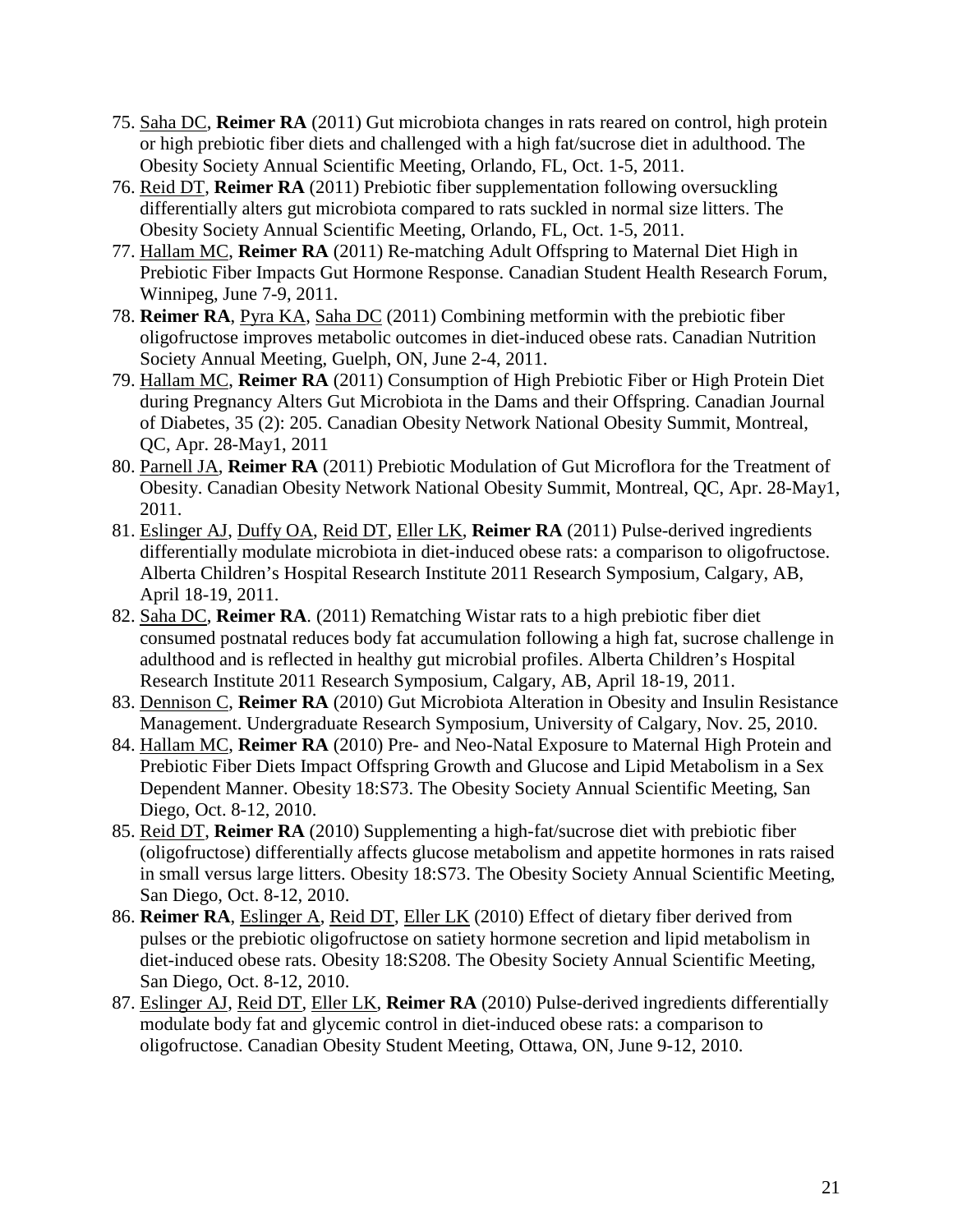- 88. Reid DT, **Reimer RA** (2010) Use of oligofructose to regulate gut satiety hormones and prevent obesity in young rats. International Conference on Developmental Origins of Health and Disease, May 6-8, 2010, Munich, Germany.
- 89. Hallam MC, **Reimer RA** (2010) Sex Differences in Offspring Body Weight and Food Intake after Prebiotic Fiber or High Protein Maternal Diet. International Conference on Developmental Origins of Health and Disease, May 6-8, 2010, Munich, Germany.
- 90. Reid DT, **Reimer RA** (2010) Consumption of the prebiotic fiber, oligofructose, following suckling is associated with a leaner phenotype in rats raised in large versus small litters. Alberta Children's Hospital Research Institute for Maternal and Child Health Trainee Research Day, Calgary, March 8, 2010.
- 91. Pyra KA, **Reimer RA** (2009) Prebiotic fiber supplementation in combination with metformin reduces food intake, regulates blood glucose and improves total energy balance in obese rats compared to either therapy alone. North American Association for the Study of Obesity, Washington, DC, October 24-28, 2009. Obesity 17 (Suppl):194-P.
- 92. **Reimer RA**, Maurer AD, Lau DCW, Auer RN (2009) Despite a new lower body weight, hunger does not diminish after long-term dietary restriction in rats. Canadian Society for Clinical Nutrition/Canadian Society for Nutritional Sciences Annual Scientific Meeting, Quebec City, QC, May 31-June 2, 2009.
- 93. Lorincz C, **Reimer RA**, Zernicke RF (2009) High-frequency loading with rest insertion counterbalances high-fat-sucrose diet effects on bone properties. International Society of Biomechanics, Cape Town, South Africa, July 5-9, 2009.
- 94. Eller LK, Shearer J, **Reimer RA**. (2009) Leucine not calcium improves insulin sensitivity in obese rats. Keystone Symposia on Type 2 Diabetes and Insulin Resistance, Banff, AB, January 20-25, 2009.
- 95. **Reimer RA**, Hallam MC, Maurer AD, Eller LK. (2008) Mismatched early and adult dietary environments influence metabolomic profile, satiety hormone response and body fat mass in Wistar rats. North American Association for the Study of Obesity, Phoenix, AZ, October 3-7, 2008. Obesity 16 (Suppl):200-P.
- 96. Hallam MC, Eller LK, **Reimer RA**. (2008) PYY and proglucagon mRNA are upregulated by high fiber diet in a rat model of mismatched and then re-matched nutritional environment. North American Association for the Study of Obesity, Phoenix, AZ, October 3-7, 2008. Obesity 16 (Suppl):136-OR.
- 97. Wagner Jones K, Eller LK, **Reimer RA**. (2008) Effects of a high milk product/calcium diet on body composition and glucose and lipid control in overweight adults. North American Association for the Study of Obesity, Phoenix, AZ, October 3-7, 2008. Obesity 16 (Suppl):865P.
- 98. Eller LK, Shearer J, **Reimer RA**. (2008) Insulin sensitivity is improved with leucine supplementation in diet induced obese rats. North American Association for the Study of Obesity, Phoenix, AZ, October 3-7, 2008. Obesity 16 (Suppl):207-P.
- 99. Tunnicliffe J, Eller LK, Hallam MC, Su L, **Reimer RA**, Shearer J. (2008) Chlorogenic Acid Reduces Intestinal Glucose Absorption and Alters Gut Peptide Secretion. North American Association for the Study of Obesity, Phoenix, AZ, October 3-7, 2008. Obesity 16 (Suppl):202P.
- 100. Tunnicliffe J, Eller LK, Su L, **Reimer RA**, Shearer J. (2008) Chlorogenic Acid Does Not Directly Stimulate GLP-1 Secretion in Human Colon Cells. North American Association for the Study of Obesity, Phoenix, AZ, October 3-7, 2008. Obesity 16 (Suppl):201-P.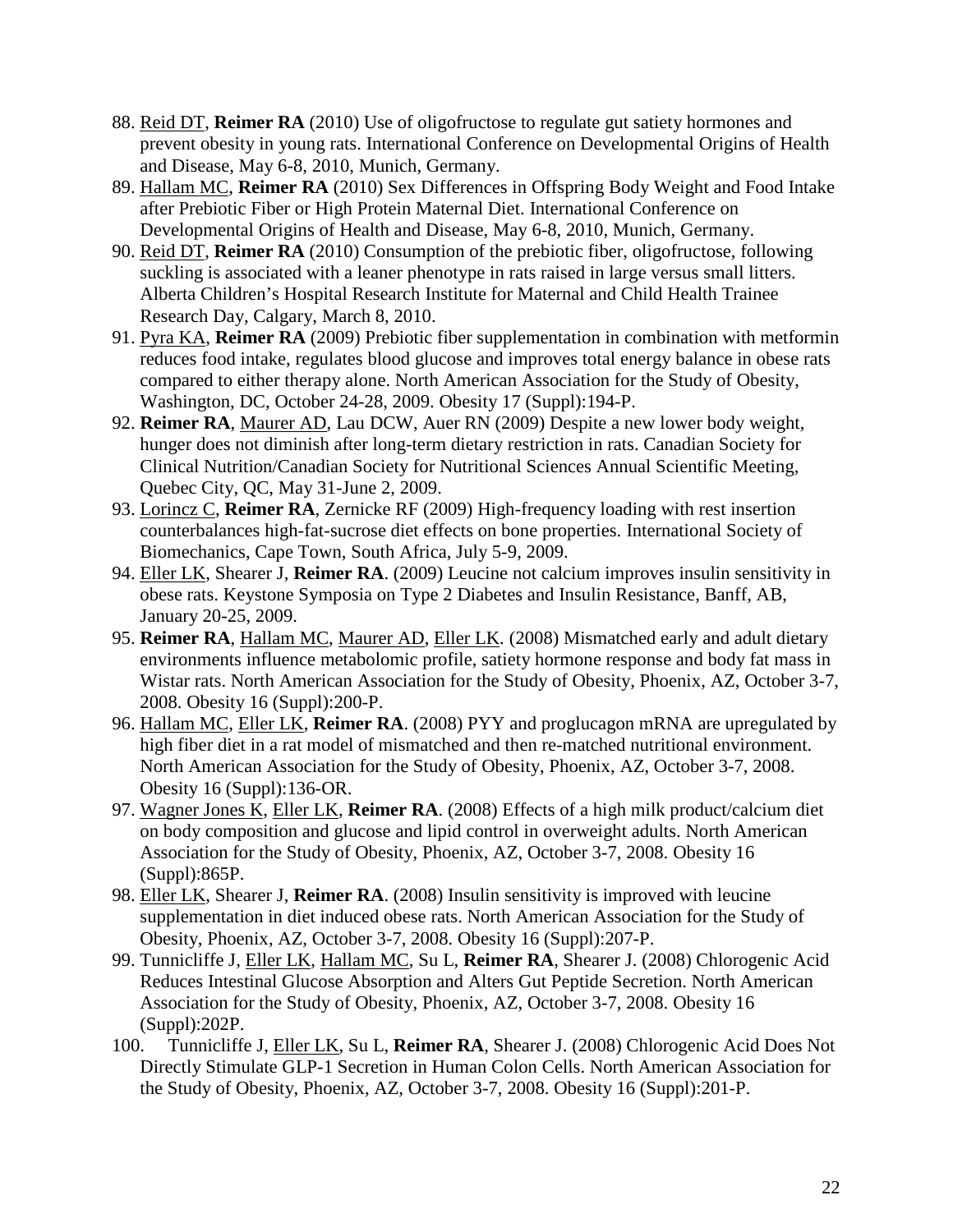- 101. Lorincz C, **Reimer RA**, Zernicke RF. (2008) Dietary effects on bone mechanical properties and molecular markers. North American Congress on Biomechanics, Ann Arbor, Michigan, August 5-9, 2008.
- 102. Lun V, Erdman KA, **Reimer RA**. (2008) Evaluation of Nutritional Intake in Canadian High Performance Athletes. Clin J Sport Med 18(2):190. Canadian Academy of Sport Medicine, Las Vegas, NV, March 25-29, 2008.
- 103. Maurer AD, **Reimer RA**. (2008) Weaning Diet in Rats Predicts Response to a High Fat/Sugar Diet in Adulthood. 1st Alberta CON-SNP Research Day, Calgary, AB, March 20, 2008
- 104. Maurer AD, **Reimer RA**. (2008) Negative predictive adaptive response of a high protein weaning diet in rats exposed to a high fat/sugar diet in adulthood. Experimental Biology '08, San Diego, CA, April 5-9, 2008. FASEB J 22:A5778.
- 105. Parnell JA, **Reimer RA**. (2007) Oligofructose Supplementation Promotes Weight Loss in Overweight Adults. North American Association for the Study of Obesity, New Orleans, LA, Oct. 20-24, 2007. Obesity 15 (Suppl):A59.
- 106. Chambers A, Eller LK, Vemuri K, Wood J, **Reimer RA**, Makriyannis A, Sharkey K. (2007) Anti-obesity effect of chronic treatment with a neutral CB1 receptor antagonist in rat. North American Association for the Study of Obesity, New Orleans, LA, Oct. 20-24, 2007. Obesity 15 (Suppl):A119.
- 107. Eller LK, **Reimer RA**. (2007) Differential effects of various proteins supplemented with calcium on the promotion of weight loss in calorie-restricted Sprague-Dawley Diet-Induced Obese rats. North American Association for the Study of Obesity, New Orleans, LA, Oct. 20- 24, 2007. Obesity 15 (Suppl):A155.
- 108. Fried A, Manske SL, Lorincz C, Eller LK, **Reimer RA**, Zernicke RF. (2007) Dairy protein and calcium effects on bone structure and strength. Journal of Biomechanics 40 (Suppl 2):S373. International Society of Biomechanics, Taipei, Taiwan, July 1-5, 2007.
- 109. Maurer AD, **Reimer RA**. (2007) Early diets high in fiber or protein modulate GLP-1 secretion and intestinal growth in rats. Experimental Biology '07, Washington, DC, April 28- May 3, 2007. FASEB J 21:A3523.
- 110. **Reimer RA**, Parnell JA (2006) Prebiotic Fiber Supplementation Lowers Serum Lipids in an Obese Rat Model. North American Association for the Study of Obesity, Boston, MA, Oct. 20-24, 2006. Obesity 14 (Suppl):A64.
- 111. Maurer AD, **Reimer RA**. (2006) GLP-1 and leptin secretion are modulated by an early postnatal diet high in fiber. Early Human Development 82(8):552 (H-16). Dietary Origins of Health and Disease, Utrecht, Netherlands, Sept. 13-16, 2006.
- 112. Parnell JA, **Reimer RA** (2006) Effects of Prebiotic Fiber Supplementation on Body Weight and Satiety Hormones in JCR:La-Corpulent Rats. North American Association for the Study of Obesity, Boston, MA, Oct. 20-24, 2006. Obesity 14 (Suppl): A60.
- 113. Maurer A, **Reimer RA** (2006) An early diet high in fiber may provide protective effects. Experimental Biology '06, San Francisco, CA, April 1-5, 2006. FASEB J 20:A1316.
- 114. Parnell J, **Reimer RA** (2006) Prebiotic fiber improves satiety hormone and cholesterol profiles in an obese rat model. Experimental Biology '06, San Francisco, CA, April 1-5, 2006. FASEB J 20:A1314.
- 115. Eller LK, Ainslie P, Poulin M, **Reimer RA** (2006) The effect of a high fat and high carbohydrate meal on satiety hormone response and subjective hunger in humans. Experimental Biology '06, San Francisco, CA, April 1-5, 2006. FASEB J 20:A1002.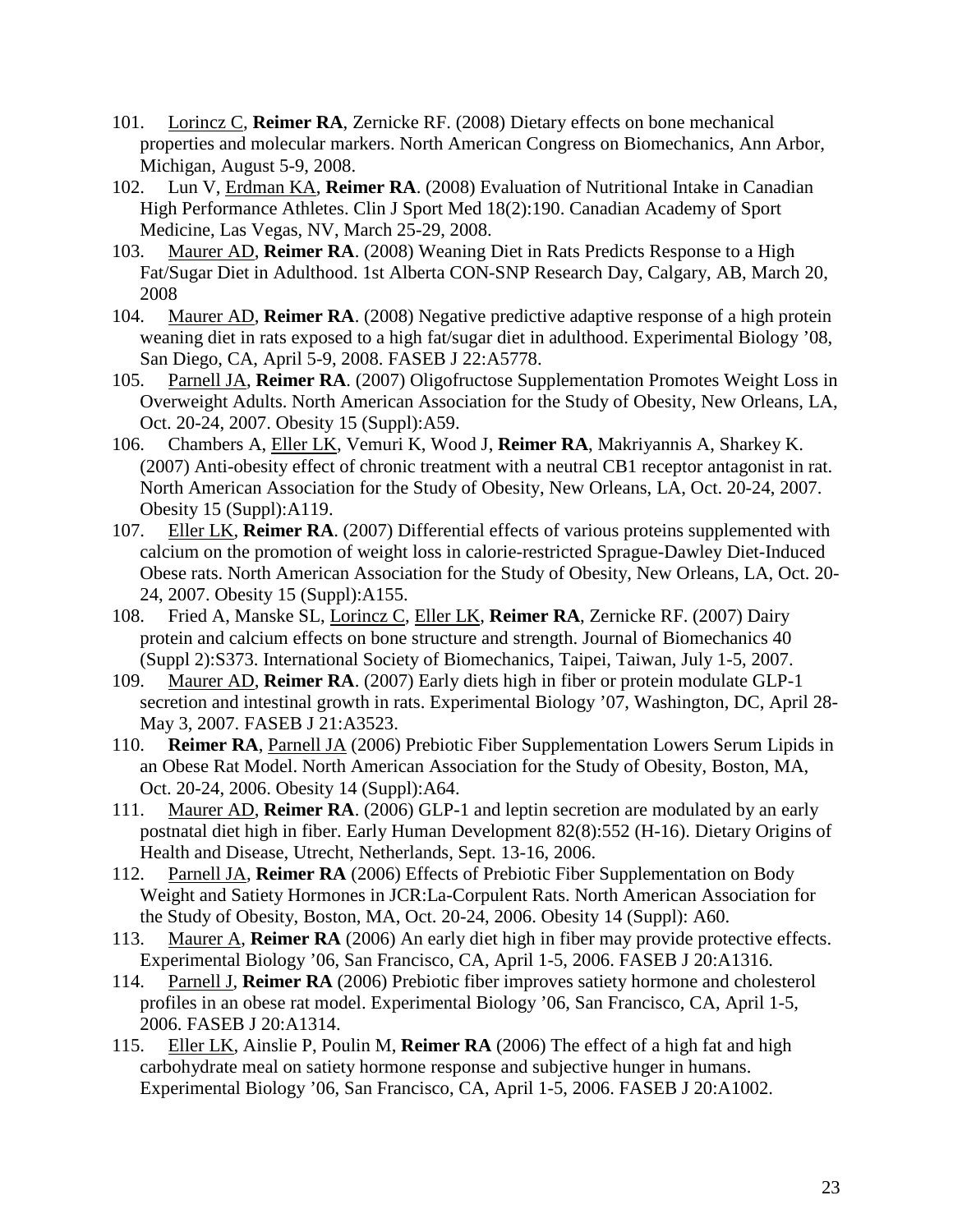- 116. Eller LK, **Reimer RA** (2006) The effect of dairy protein and calcium on the prevention of weight gain in Sprague-Dawley Diet Induced Obese (DIO) rats. Experimental Biology '06, San Francisco, CA, April 1-5, 2006. FASEB J 20:A992. **Vitamin/Mineral RIS Poster Competition**
- 117. Chen Q, **Reimer RA** (2006) Dairy proteins and branched chain amino acids stimulate GLP-1 release and downregulate genes involved in fatty acid and cholesterol metabolism in the human NCI-H716 cell line. Experimental Biology '06, San Francisco, CA, April 1-5, 2006. FASEB Journal 20:A612.
- 118. Bandali F, Maloff B, Watson-Jarvis K, Davachi S, Reisch H, Caughey K, **Reimer RA**, Lau DCW (2005) A comprehensive strategy for the prevention of childhood obesity: The Calgary Initiative. Canadian Diabetes Association Scientific Meeting, Edmonton, AB Oct. 19-22, 2005.
- 119. Parnell J, **Reimer RA** (2005) Differential Expression and Secretion of Satiety Hormones at the Onset and in Well-Established Obesity in Rats. Experimental Biology '05, San Diego, CA, April 2-6, 2005. FASEB J 19:A2959
- 120. Maurer A, **Reimer RA** (2005) Effect of Caloric Restriction on Intestinal Adaptation and Satiety Hormone Production in Rats. FASEB J 19:A5440 .
- 121. **Reimer RA** (2004) Effect of supplementing a high protein diet with fiber in the genetically obese JCR:La-corpulent rat. Obes Res 12 (Suppl):A114. North American Association for the Study of Obesity Annual Scientific Meeting, Las Vegas, NV. November 14-18, 2004.
- 122. Yan H, Dhillon B, Liu CSC, Mitchell JCA, **Reimer RA**, Russell, JC, Lau DCW (2004) Increased expression of proinflammatory cytokines and chemokines in adipose tissue of obese JCR:La-cp rats. Obes Res 12 (Suppl):A173. North American Association for the Study of Obesity Annual Scientific Meeting, Las Vegas, NV. November 14-18, 2004.
- 123. **Reimer RA** (2004) Novel barley extracts regulate expression of genes involved in fatty acid and cholesterol metabolism. Canadian Journal of Diabetes 28:A169. Canadian Diabetes Association Scientific Meeting, Quebec City October 27-30, 2004.
- 124. Yan H, Wang Y, Dhillon B, Auer R, **Reimer R**, Lau DCW (2004) Calorie restriction decreased c-reactive protein expression in white adipose tissue in rats. Canadian Journal of Diabetes 28:A141. Canadian Diabetes Association Scientific Meeting, Quebec City October 27-30, 2004.
- 125. Parnell JA, **Reimer RA**. Characterization of the Genetically Obese JCR:La-corpulent Rat Gut. Biochemistry and Molecular Biology Retreat, Banff. October 26-27, 2004.
- 126. LaMothe J, **Reimer RA**, Zernicke RF (2004) Genetic-related obesity does not adversely affect bone mechanical and morphometrical properties. Canadian Soc for Biomechanics, Halifax, August 4-7, 2004.
- 127. **Reimer RA**. (2003) High fiber and protein diets improve blood lipids in the JCR:Lacorpulent rat. Canadian Journal of Diabetes 27:A134. Canadian Diabetes Association Scientific Meeting, Ottawa, ON. October 15-18, 2003.
- 128. **Reimer RA**, Blakely RM (2003) Effect of diets high in protein and fiber on obesity in the JCR:La corpulent rat. FASEB J 17:A679.2.
- 129. Field C, Schley T, Stillie R, **Reimer R**. (2002) The effect of prebiotics and probiotics on the immune system. (2002) Australian Parenteral and Enteral Nutrition AuSPEN 28th Scientific Meeting. Adelaide, South Australia, Oct 24-26, 2002.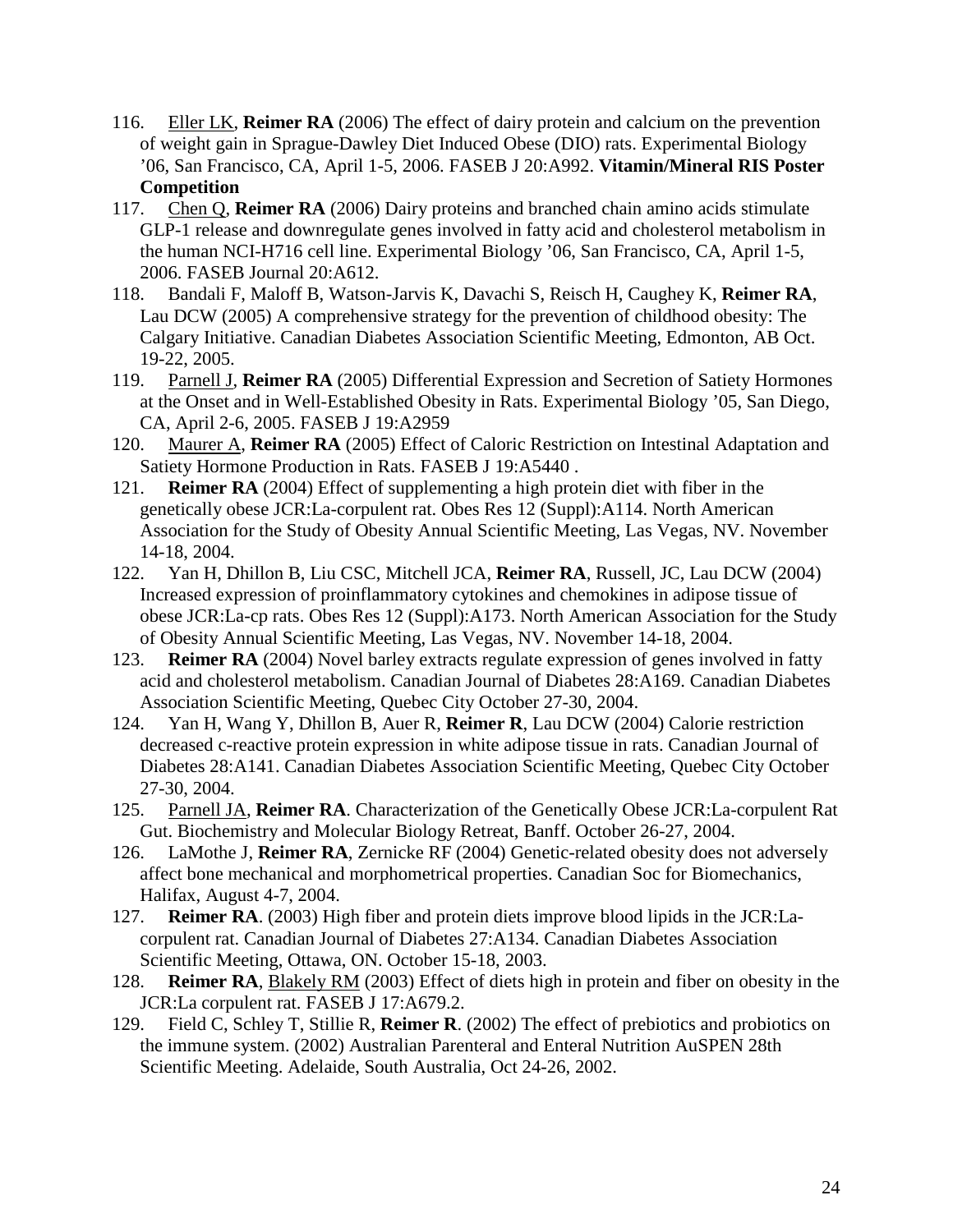- 130. **Reimer RA**. Role of MAP kinases in meat hydrolysate induced GLP-1 secretion. (2002) Canadian Diabetes Journal 26:AA186. Canadian Diabetes Association Scientific Conference. Vancouver, BC, October 2-5, 2002
- 131. **Reimer RA**, Lee K (2002) Survey of transcriptional changes with meat hydrolysate in NCI-H716 enteroendocrine cells. FASEB J 16:C163
- 132. **Reimer RA**, Darimont C, Nicolas-Métral V, Gremlich S, Rüegg UT, Macé K (2001) Dietary regulators of GLP-1 secretion in a human enteroendocrine cell line. Canadian Journal of Diabetes Care 25:A124. Canadian Diabetes Association Scientific Conference. Edmonton, AB, October 17-20, 2001
- 133. **Reimer RA**, Darimont C, Nicolas-Métral V, Gremlich S, Rüegg UT, Macé (2000) A human cellular model for studying the regulation of glucagon-like peptide-1. The North American Association for the Study of Obesity. Long Beach, CA, October 29-November 2, 2000
- 134. **Reimer RA**, Pfeifer A, Macé KA (1999) Effect of SCFA on lipogenesis in a new human hepatocyte cell line. FASEB Journal 13:A926
- 135. McBurney MI, **Reimer RA**, Thomson ABR, Rajotte RV, Basu TK, Ooraikul B (1998) Rhubarb fiber and food intake modulate proglucagon gene expression and intestinal glucose uptake in diabetic rats. International Congress of Nutrition
- 136. **Reimer RA**, McBurney MI, Baracos VE, Thomson ABR, Basu T, Ooraikul B (1997) Modulation of glucose homeostasis by rhubarb fiber and GLP-1. Federation of American Societies for Experimental Biology Journal 11:A3533
- 137. McBurney MI, **Reimer RA**, Thomson ABR, Basu T, Ooraikul B (1997) Rhubarb fiber modulates proglucagon gene expression and intestinal glucose uptake in rats. Federation of American Societies for Experimental Biology Journal 11:A3531
- 138. **Reimer RA**, Baracos VE, McBurney MI (1996) Effect of dietary fiber and GLP-1 on uptake of glucose in skeletal muscle. Federation of American Societies for Experimental Biology Journal 10:A3011
- 139. **Reimer RA**, Baracos VE, McBurney MI. (1996) GLP-1 Inhibits glucose uptake in skeletal muscle from rats in vitro. Canadian Federation of Biological Societies 39:A001
- 140. **Reimer RA**, McBurney MI. (1996) Incretin expression and secretion is altered with dietary fiber in rats. Canadian Association of Gastroenterology Meeting, Cdn J Gastroenterology 10(SupplA):F21
- 141. **Reimer RA**, McBurney MI (1995) GLP-1(7-37) and dietary fiber: important mediators in the enteroinsular axis and in glucose homeostasis. Canadian Federation of Biological Societies 38:A94
- 142. **Reimer RA**, McBurney MI (1995) Dietary fiber modulates proglucagon-derived peptide gene expression and insulin secretion in rats. Federation of American Societies for Experimental Biology Journal 9:A4220 AIN/Procter & Gamble Graduate Student Award.
- 143. McBurney MI, Pluske JR, Yoo SS, **Reimer RA** (1994) Evidence that glutamine may be conditionally essential for the early-weaned piglet. Proc VIth Internat Symp Digestive Physiol of the Pig, Bad Doberan, Germany, EAAP Publication No 80:195-198
- 144. **Reimer RA**, McBurney MI (1994) Dietary fiber intake regulates intestinal glucagon gene expression in rats. Canadian Federation of Biological Societies 37:A177 Mary Ecclestone Graduate Student Award.

### **PATENTS:**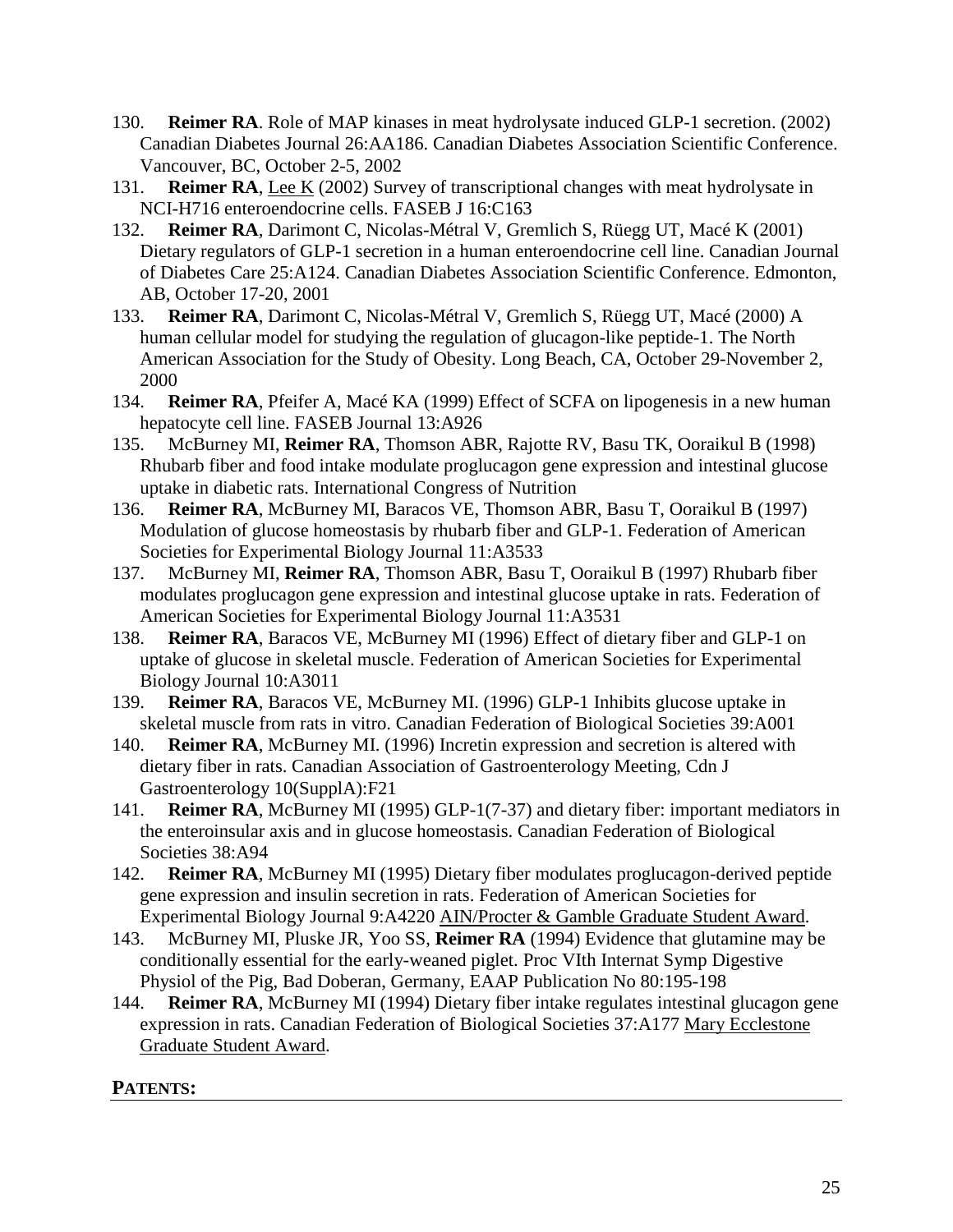- 1. "Use of a Milk Protein in the Treatment of Diabetes" European Patent EP1235585 A2 Principal Inventor: Raylene A. Reimer Joint Inventors: K. Macé, C. Darimont, J.-R. Neeser Applicant: Societé des Produits Nestlé
- 2. "Treatment of Diabetes with Milk-Protein Hydrolysate" US2003004095 A1 Principal Inventor: Raylene A. Reimer Joint Inventors: K. Macé, C. Darimont, J.-R. Neeser Applicant: Societé des Produits Nestlé
- 3. "Treatment of Diabetes with Milk-Protein Hydrolysate" US7585618 18B2 Principal Inventor: Raylene A. Reimer Joint Inventors: K. Macé, C. Darimont, J.-R. Neeser Applicant: Societé des Produits Nestlé

#### **SCIENTIFIC INVITED TALKS:**

- 1. Gairdner Symposium Keynote Lecture Calgary, AB November 10, 2015 Shaping the gut microbiome: the role of diet and chronic disease development
- 2. Family Medicine Residents Calgary, AB September 24, 2015 and October 1, 2015 Debunking popular diets
- 3. International Symposium on Diabetes and Nutrition Toronto, ON June 12, 2015 Metabolic benefits of prebiotic fibre
- 4. Grad Success Week Calgary, AB May 5, 2015 Writing for and speaking to non-academic audiences about research
- 5. Canadian Obesity Summit Toronto, ON April 29, 2015 Metabolite Profiling in Diet-Induced Maternally Obese Rats Identifies Putative Metabolic Pathways Involved in Developmental Programming of Obesity
- 6. Alberta Innovates Bio Solutions Impact Innovation Edmonton, AB, May 7, 2014 Changing biology one cookie at a time
- 7. Alberta Children's Hospital Research Institute Symposium Calgary, AB, April 9, 2014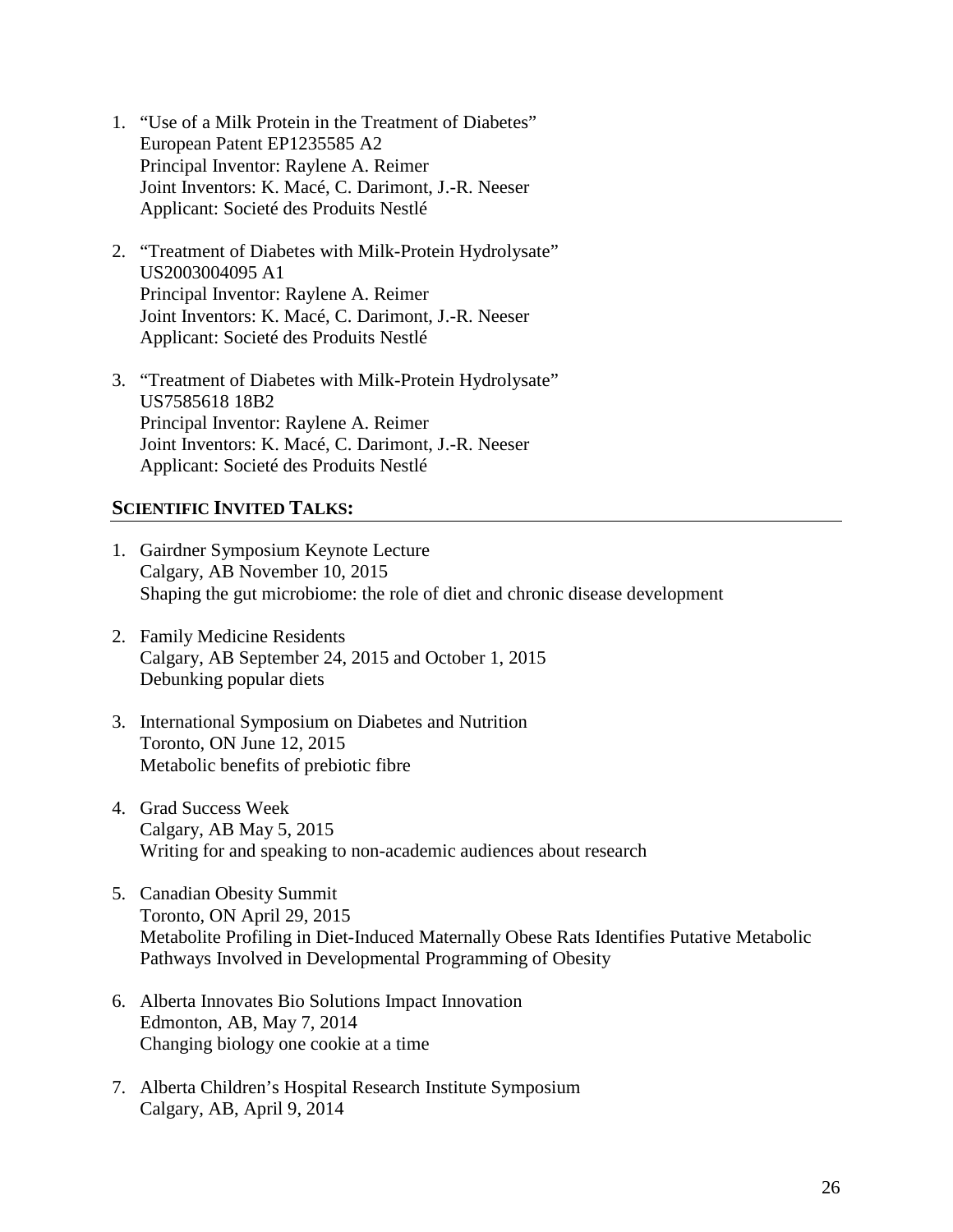Early nutrition and your lifelong condition

- 8. Vahouny Dietary Fiber Symposium Bethesda, MD, March 26-28, 2014 Prebiotic fibres and energy intake: implications for managing body weight
- 9. Roger Jackson Centre for Health and Wellness Research Calgary, AB, March 3, 2014 Insights into the regulation of body weight
- 10. Café Scientifique Calgary, AB, November 14, 2013 Nutrition and Kidney Health
- 11. International Congress of Nutrition Granada, Spain September 18, 2013 Prebiotic fibers and weight management
- 12. International Congress of Nutrition Granada, Spain September 19, 2013 Role of prebiotics in regulating energy intake and body weight
- 13. International Scientific Association for Probiotics and Prebiotics Cork, Ireland October 2, 2012 Extra-intestinal effects of prebiotics
- 14. General Mills Inc. Minneapolis, MN August 21, 2012 Dietary Fiber: Benefits for Weight Management and Metabolic Disease
- 15. Alberta Innovates Heritage Summer Teachers Workshop Calgary, AB July 17, 2012 Managing obesity: the role of dietary fiber and gut bacteria
- 16. Canadian Nutrition Society Annual Meeting Vancouver, BC May 25, 2012 Award Lecture: Centrum New Scientist Award for Outstanding Research – Reducing the burden of obesity: the role of energy intake and gut microbiota.
- 17. Canadian Nutrition Society Annual Meeting Vancouver, BC May 25, 2012 CIHR grant writing workshop: "From Industry to Academia: How to be Successful in Obtaining and Renewing Your Grants"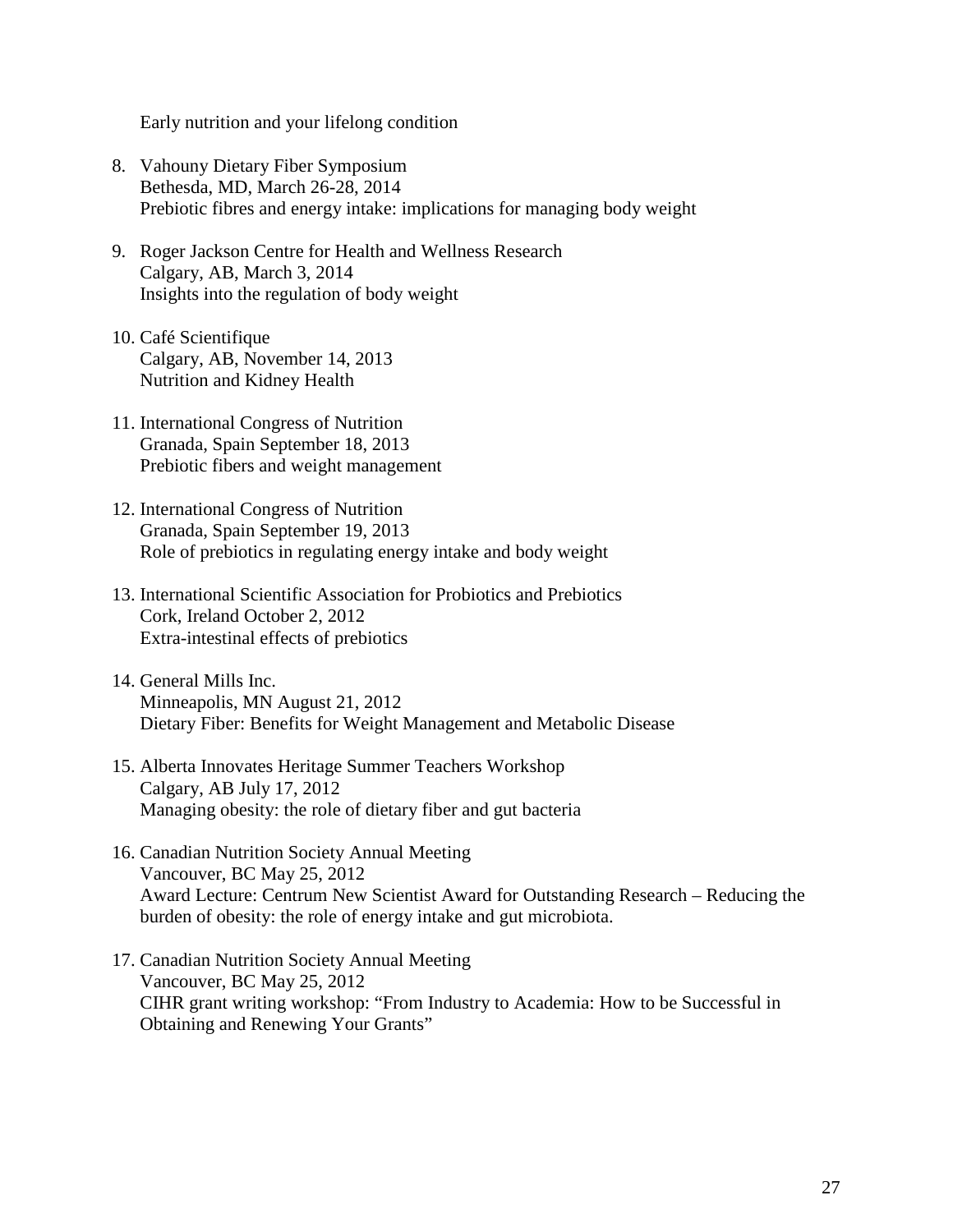- 18. CIHR Institute of Nutrition, Metabolism and Diabetes Board Meeting Calgary, AB May 15, 2012 Role of Energy Intake and Gut Microbiota in Reducing the Burden of Obesity
- 19. Nutrition Support Day Dietitians of Canada Calgary, AB April 28, 2012 Reducing the burden of obesity: a role for nutrition therapy
- 20. BENEO Symposium 2012 Heidelberg, Germany, March 12-13, 2012 Prebiotic fibers and weight management
- 21. The Kinesiology Colloquium University of Calgary, April 1, April 1, 2011 Healthy Living Across the Lifespan
- 22. Liver Group Rounds Teaching, Research & Wellness Building, Feb. 14, 2011 Potential for Prebiotic Fiber in Non-Alcoholic Steatohepatitis
- 23. International Scientific Association for Probiotics and Prebiotics Newport Beach, CA, USA, November 4, 2009 "Prebiotics: Evidence, Mechanisms, and Technologies"
- 24. Nestle Research Centre Lausanne, Switzerland, August 26, 2009 "Dietary Interventions that Regulate Satiety Hormones: Implications for Obesity and Type 2 Diabetes "
- 25. Child Health Research Group Alberta Children's Hospital, Calgary, AB, March 17, 2009 "Early Diet Programs Susceptibility to Obesity in Adulthood"
- 26. Population Health Research Group Tom Baker Cancer Centre, Calgary, AB, February 5, 2009 "The Link Between Cancer and Obesity: Nutritional Strategies That Work to Reduce the Risk"
- 27. Women Scholars Invited Lecture Series University of Lethbridge, Lethbridge, AB, January 30, 2009 "Weighing In" on Effective Nutritional Strategies for Obesity & Type 2 Diabetes
- 28. Behavioural Neurosciences Research Group University of Calgary, April 8, 2008 "Obesity: Is it all just a gut reaction?"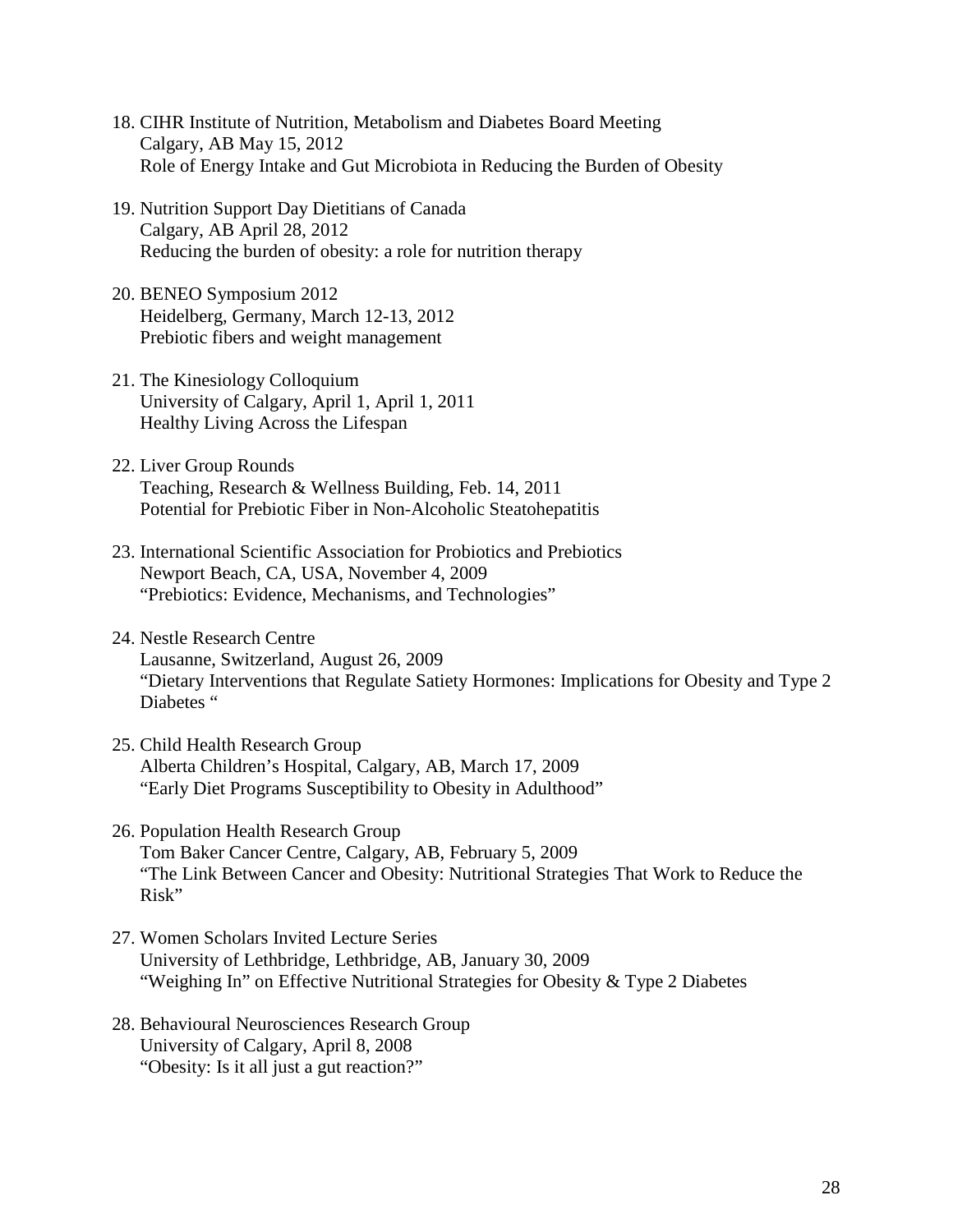- 29. Alberta Canadian Obesity Network Student & New Professional Research Day University of Calgary March 20, 2008 "Diet and the Gut: 2 Centres of the Universe"
- 30. Nutrition File 2008 Edmonton, AB (February 12th) and Calgary, AB (February 13th, 2008) "Pre- and Probiotics: The Overview
- 31. Nestle Nutrition Seminars Foothills Hospital, Calgary and 25 Telehealth sites from Alberta, Saskatchewan and Manitoba November 28, 2007 "Pre- and Probiotics"
- 32. Keynote Speaker. Nestle Nutrition Presents: Topics in Nutrition Support 2007 Vancouver, BC October 27, 2007 "Pre- and Probiotics: Body Armor Against Sick Days"
- 33. Western Obesity Summit Kananaskis, AB May 6-8, 2007 "Nutritional regulation of gut hormone synthesis and release"
- 34. University of Alberta Nutrition Seminars Edmonton, AB March 27, 2007 "Promising dietary interventions that regulate gut satiety hormones and bridle food intake"
- 35. University of Calgary Mini-Med School Calgary, AB November 2, 2005 "Nutrition and Diet"
- 36. Grand Rounds Alberta Children's Hospital Calgary, AB, March 23, 2005 "Pre- and Probiotics in Clinical Practice"
- 37. Northeast Pediatric Gastroenterology and Nutrition Conference Magog, Quebec October 2, 2004 "Pre- and Probiotics: What's In It For Our Patients?"
- 38. Canadian Society for Intestinal Research Vancouver, BC April 17, 2004 "Pre- and Probiotics: The Battle of the Bugs"
- 39. Behavioural Neurosciences Research Group University of Calgary, December 9, 2003 "Regulators of appetite and food intake"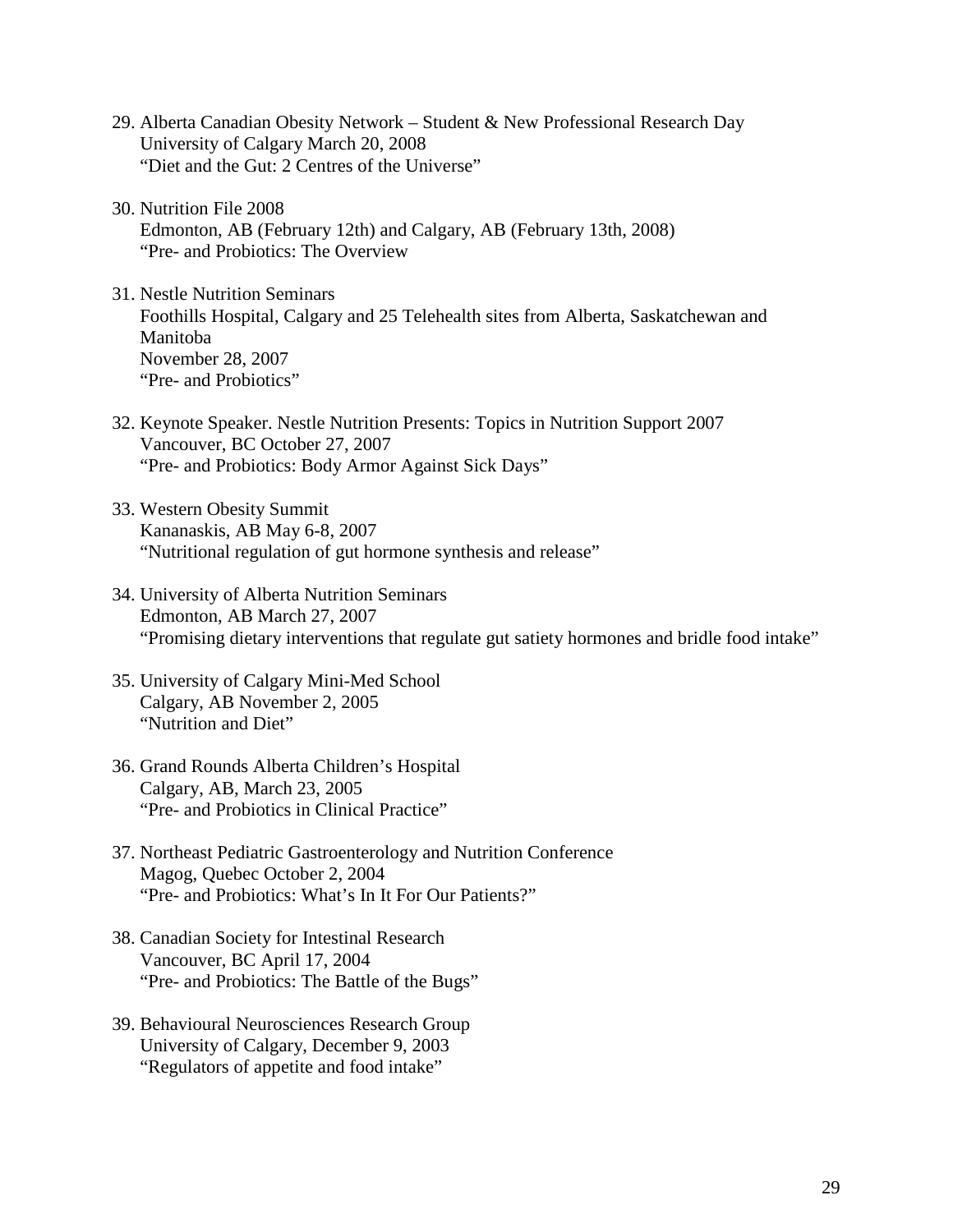- 40. Nestle Nutrition Seminars Vancouver, BC March 12-13, 2003 "Pre and Probiotics: Old Bugs, New Science"
- 41. Inaugural Canadian Society for Clinical Nutrition Conference Nutrition in Health and Disease: The State of the Nation Toronto, ON May 3-4, 2002 "Pre and Probiotics: Significance and Impact"
- 42. Canadian Diabetes Association Professional Conference Edmonton, AB October 17-20, 2001 "The DASH Diet: Implications for Persons with Diabetes"
- 43. University of Alberta Nutrition and Metabolism Seminar Series Edmonton, AB November 29, 2000 "Nutritional Regulation of GLP-1: A Candidate for the Treatment of Diabetes"
- 44. Canadian Federation of Biological Societies Skeletal Muscle Metabolism Workshop London, ON June1996 "GLP-1 Inhibits Glucose Uptake in Skeletal Muscle from Rats In Vitro"

### **TECHNICAL RECORDINGS:**

Interactive CD "Pre- and Probiotics: Significance and Impact" Recorded October 1, 2004 at CD Pharma, Montreal, Quebec Interactive educational tool for continuing medical education for physicians and dietitians across Canada.

# **TEACHING:**

### **Undergraduate Courses**

- 1. KNES 237 Introduction to Nutrition (Sole Instructor; 2002 onwards) Enrolment (245 students/year). This course is designed to provide the student with a basic understanding of the role of nutrition in health and fitness. Average Student Rating over the past 3 years: 6.4 out of 7.
- 2. KNES 437 Advanced Nutrition (Sole Instructor; 2004 onwards) Enrolment (55 students/year). This course is designed to provide the student with an advanced level of knowledge of the role of nutrition in two key areas, sport performance and the nutrition-related chronic diseases. Average Student Rating over the past 3 years: 6.7 out of 7
- 3. KNES 503.37 Special topics in Kinesiology: Nutrition in Chronic Disease Independent study sole instructor (Enrolment 1 student; 2002, 2004, 2005)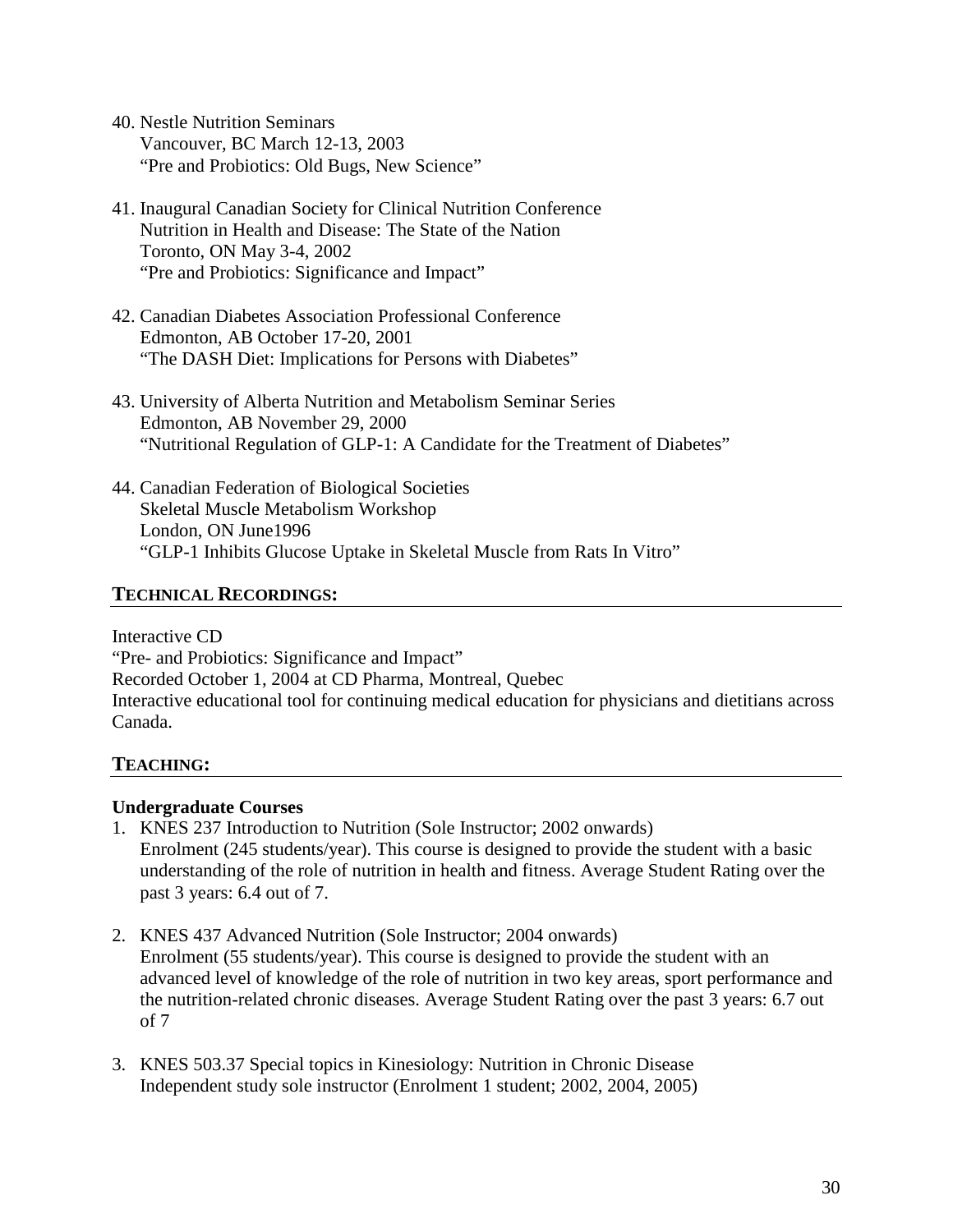- 4. MDSC 507 Special Problems in Medical Science: Topics in Obesity Research Independent study sole instructor (Enrolment 1 student; 2009, 2010)
- 5. KNES 490 Honor's Program: Interpretation of Research and Research Project Research project supervisor (1 student every 2 years)
- 6. KNES 593.39 Practicum Practicum supervisor (2-4 students/year). Undergraduate research practicum placements ranging from assisting in clinical trials to surgical procedures in rodent models. (2007 onwards)
- 7. Medicine 302 Principles for Medicine Guest lecture on nutrition and weight management for the University of Calgary Medical School (2001, 2002, 2003, 2004).
- 8. DNCE 203 Dancing: Body, Mind and Culture Guest lecture on nutrition (2000, 2001, 2002)
- 9. KNES 355 Growth & Development Guest lecture on nutrition (2004, 2009)

## **Graduate Courses**

- 1. KNES 637 Nutrition for Physically Active Populations (Sole Instructor; 2001 onwards) Enrolment (5-12 students/year). This course is designed to provide the graduate student with an advanced understanding of the role of nutrition in promoting health and wellness and enhancing sport performance.
- 2. KNES 605 Nutrition for Performance and Active Living (Sole Instructor; 2015 onwards) Enrolment (10 students/year). This course is part of the MKin course-based Master's degree in Kinesiology.
- 3. MDCH 700 Community Health Directed Study (2012)
- 4. MDSC 751.02 Cellular and Molecular Mechanisms in the Pathogenesis of Diabetes Mellitus Team instructor (Enrolment 6 students; 2001, 2004, 2005)
- 5. KNES 603.63 Special Topics in Kinesiology: Nutritional Ergogenic Aids Independent study sole instructor (Enrolment 1 student; 2001)
- 6. KNES 675.24 Special Topics in Exercise Physiology: Recovery Strategies for Sport Independent study sole instructor (Enrolment 1 student; 2003)
- 7. MDSC 755.36 Directed Study: Techniques in Molecular Nutrition Independent study sole instructor (Enrolment 1 student; 2002, 2003)
- 8. MED 575 Nutrition and Metabolism Seminar Course (University of Alberta) Guest lecture (2007)
- 9. KNES 611 Research Methods Guest lecture (2013, 2014)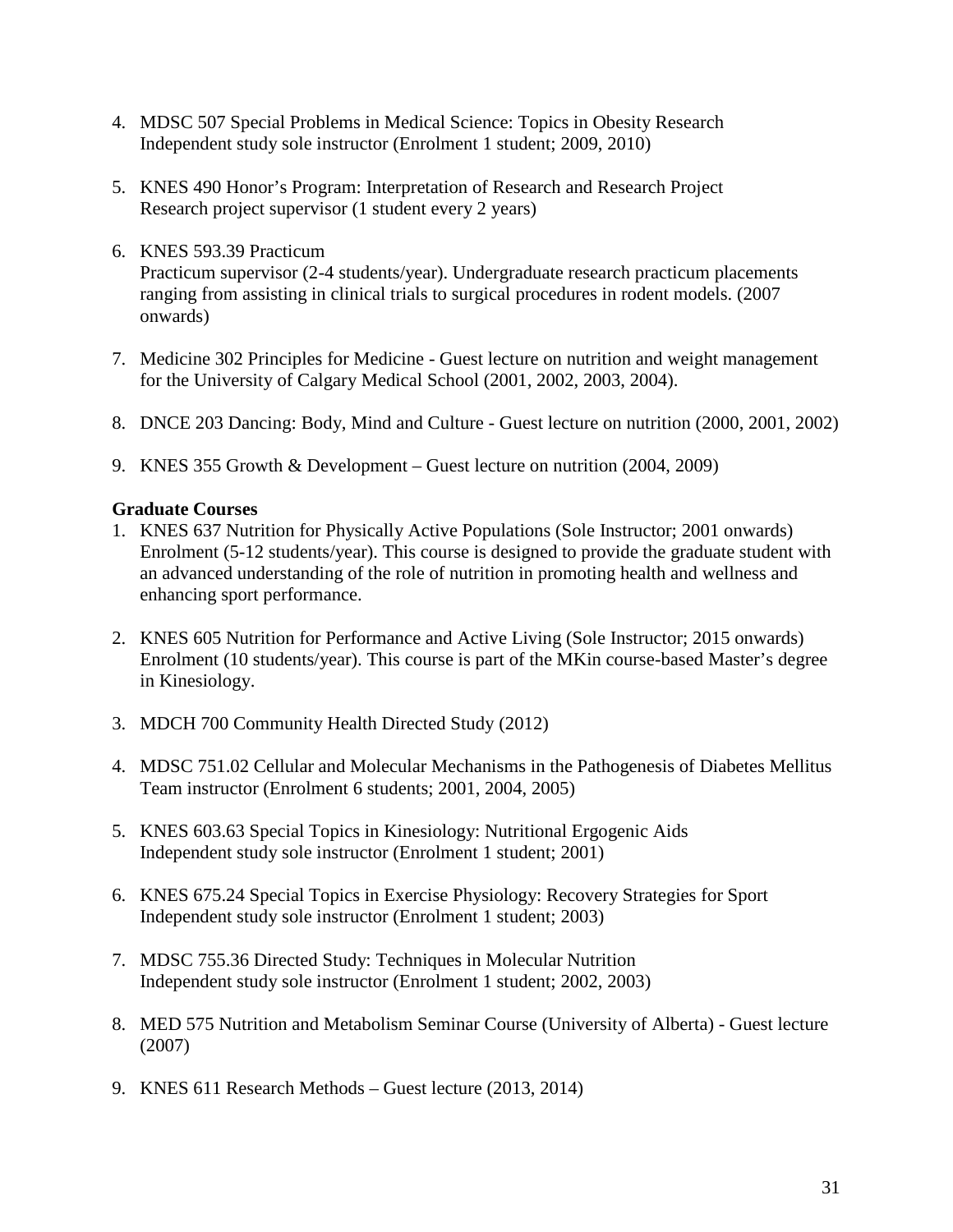## **SUPERVISION OF TRAINEES:**

#### **Primary Supervisor: Postdoctoral**

Shyam Mayengbam, Postdoctoral Fellow (starting 02/2016) Eye's High Postdoctoral Fellowship Dolan Saha, Postdoctoral Fellow (02/2010 – 10/2015) AIHS/CIHR Training Grant Fellowships Jennifer Lambert, Postdoctoral Fellow (09/2013 – 06/2015) CIHR and Eye's High Postdoctoral Fellowships

Raj Akilen, Postdoctoral Fellow (10/2012 – 12/2012 – resigned due to illness)

Nina Cluny, Postdoctoral Fellow (Co-supervisor, 04/2011 – 04/2015) AIHS Fellowship

Lindsay Eller, Postdoctoral Fellow (05/2010 – 05/2012)

Qixuan Chen, Postdoctoral Fellow (09/2004-02/2006)

### **Primary Supervisor: Graduate**

Emily Macphail, MSc student (05/2016 – present) Teja Klancic, PhD student (01/2015 – present) Vanier Scholar; AIHS Studentship; Eye's High Doctoral Scholar Nicole Cho, MSc student (09/2015 – present) Queen Elizabeth II Scholarship, Vera Ross Graduate Scholarship Jodi Nettleton, PhD student (08/2014 – present) CIHR Masters Scholarship, ACHRI-CIHR Graduate Training Studentship, Alberta Graduate Student Scholarship Alissa Nicolucci, MSc student (09/2013 – 09/2015) CIHR Masters Scholarship, CIHR Training Grant Studentship, Alberta Graduate Student Scholarship Megan Hume, MSc student (09/2013 – 09/2015) CIHR Training Grant studentship/Queen Elizabeth II Scholarships, Alberta Graduate Student Scholarship Heather Paul, PhD (01-2012 – present) CIHR Doctoral Scholarship; AIHS Studentship; NSERC Studentship Carol Dennison, MSc (09/2011 – 09/11/2013) CIHR Training Scholarship Danielle Reid, PhD (Co-supervisor, 05/2011 – present) NSERC Doctoral Studentship Erik Groves, PhD (Co-supervisor, 01/2012 – 06/2012) Marc Bomhof, PhD (09/2010 – 05/2016) NSERC/AIHS Studentships; Izaak Walton Killam Scholarship Amanda Eslinger, MD/MSc (09/2010 – 06/2012) CIHR Training Grant Studentship; Leaders in Medicine Program Megan Hallam, PhD (09/2008 – 09/25/2013) NSERC/CIHR Training Grant Studentships Danielle Reid, BSc/MSc (Integrated MSc: 05/2008 – 12/2010) CIHR Studentship Kim Pyra, MSc (09/2007-06/2010) CIHR Studentship Lindsay Eller, PhD (09/2004-02/2010) NSERC/CDA Doctoral Studentships Caeley Lorincz, PhD (Co-Supervisor, 09/2008-06/2009) NSERC/CIHR Studentships Jeff Zahavich, MSc (Co-Supervisor; 05/2008-10/2009) Kim Wagner Jones, MSc (09/2006-04/2009) Obesity Training Award Alannah Maurer, PhD (09/2003-04/2009) Diabetes Trainee Award Gigi Ho, Master of Biomedical Technology (09/2008-08/2009) Forefront Studentship Jill Parnell, PhD (09/2003-06/2008) Cosmopolitan Scholarship Kelly Anne Erdman, MSc (09/2002-04/2004) Monty Ghosh, Master of Biomedical Technology (09/2003-09/2004) Nathan Doerksen, Master of Biomedical Technology (09/2002-09/2003)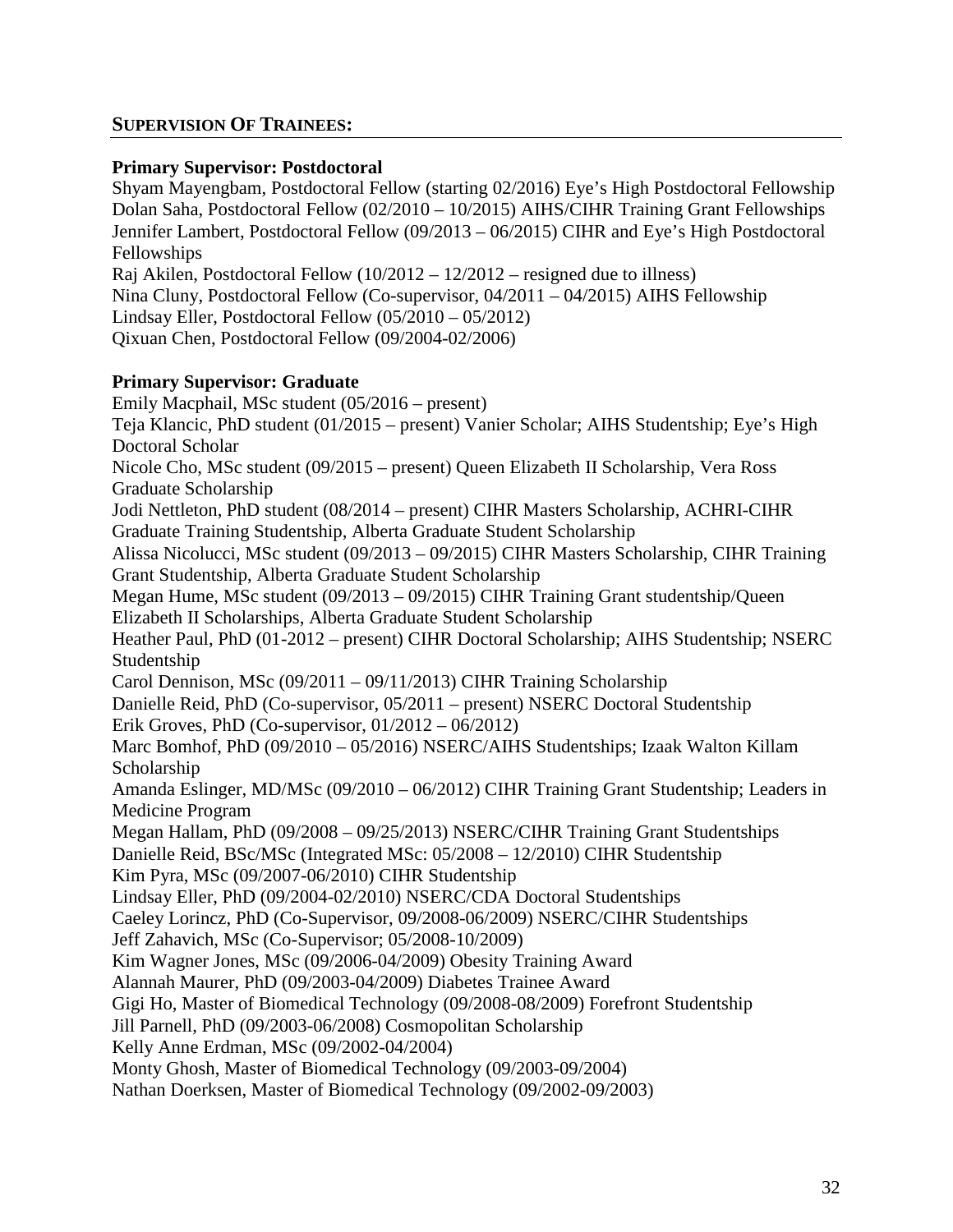Kristine Cannon, Master of Biomedical Technology (09/2002-09/2003) Linda Mills, Master of Biomedical Technology (09/2001-09/2002)

#### **Primary Supervisor: Undergraduate Students/Dietetic Interns**

Lance Bartel, PURE and USRP Summer Studentship (05/2016 – 08/2016) Leah Johnston, Undergraduate Summer Student (05/2016 – 08/2016) Ashley Choo, NSERC Summer Research Student (05/2016 – 08/2016) Eric King, Undergraduate Practicum Student (01/2016 – 04/2016) Kelsey Sick, Undergraduate Practicum Student (01/2016 – 04/2016) Nicole Cho, ACHRI Summer Studentship (05/2015 – 08/2015) Nicole Cho, Undergraduate Practicum Student (09/2014 – 12/2014) Anjali Karuvelil, Undergraduate Practicum Student (09/2014 – 12/2014) Keiko Chan, AIHS Undergraduate Summer Student (05/2014-08/2014) Aiya Amery, USRP Summer Studentship Co-Supervisor (05/2014-08/2014) Ismat Ali, Undergraduate Summer Student (05/2014 – 07/2014 and 06/2015 – 07/2015) Levi Frehlich, Undergraduate Honour's Thesis Research Supervisor (09/2013 – 04/2014) Katarina Harbic, Undergraduate Practicum Student (01/2014 – 04/20014) Makaeley Brown, Undergraduate Practicum Student (01/2014 – 04/2014) Aiya Amery, Undergraduate Practicum Student (09/2013 – 12/2013) Sandra Evans, Undergraduate Practicum Student (09/2013 – 12/2013) Meghan Jackson, Undergraduate Practicum Student (09/2013 – 12/2013) Kenedy Hart, Undergraduate Practicum Student (09/2013 – 12/2013) Elyse Stokley, Undergraduate Practicum Student (09/2013 – 12/2013) Ismat Ali, Undergraduate Summer Student (05/2013 – 08/2013) Anna Hu, BHSc Research Project (09/2012 – 04/2013) Wanda Hui, BHSc Research Project (09/2012 – 04/2013) Kathy Le, BHSc Research Project (09/2012 – 04/2013) Minyoung Lee, BHSc Research Project (09/2012 – 04/2013) Eric Holmes, Undergraduate Practicum Student (01/2013 – 04/2013) Sheila Agha, Undergraduate Practicum Student (01/2013 – 04/2013) Kiril Benov, Undergraduate Practicum Student (01/2013 – 04/2013) Ally Cummings, Undergraduate Practicum Student (09/2012 – 11/2012) Bryn Edgerton, Undergraduate Practicum Student (09/2012 – 11/2012) Janell Lautermilch, Undergraduate Practicum Student (09/2012 – 11/2012) Katrina Fundytus, ACHRI Studentship Undergraduate Summer Student (05/2012 – 08/2012) Sandy Zhang, High School Student Lab Volunteer (07/2012) Kendall Schafer, Undergraduate Lab Assistant (01/2012 – 07/2012) Marya Neustaedter, Undergraduate Honour's Thesis Research Supervisor (09/2011 – 04/2012) Cayla Wiseman, Undergraduate Student Research (05/2011 – 12/2011) Tara Gallimore, Undergraduate NSERC Summer Research Student (05/2011 – 08/2011) Carol Henke, Undergraduate Honour's Thesis Research Supervisor (09/2010 – 04/2011) Stephanie Gill, Undergraduate Practicum Student (08/2010 – 11/2010) Olivia Duffy, NSERC/Alberta Innovates – Health Solutions Summer Student (05/2010-08/2010) Amanda Eslinger, Undergraduate Honour's Research Supervisor (09/2009 – 04/2010) Kristen Barton, NSERC Undergraduate Summer Research Student (05/2009 – 08/2009) Julie Rabnett, USRP Undergraduate Student Research Program (05/2009-08/2009)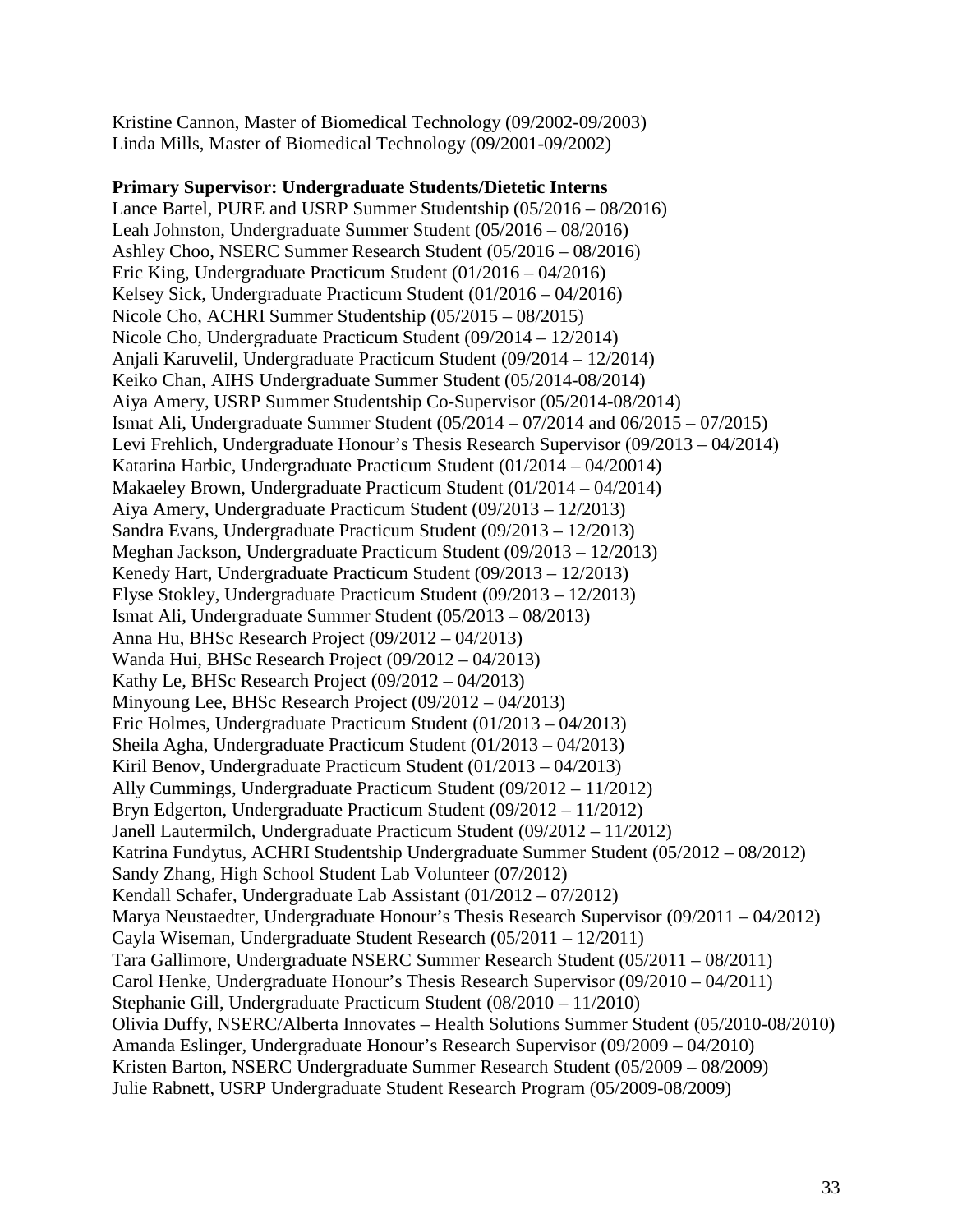Amanda Eslinger, O'Brien Health Sciences Summer student (05/2009 – 08/2009) Kim Taylor, USRP Undergraduate Student Research Program (09/2008-04/2009) Carol Henke, Undergraduate Practicum Student (01/2009-04/2009) Brendan Groat, Undergraduate Practicum Student (01/2009-04/2009) Brad Lorriman, Undergraduate Practicum Student (01/2009-04/2009) Chantelle Elson, USRP Undergraduate Student Research Program (Co-supervisor: 05/2008- 08/2008) Lindsay Farr, Undergraduate Practicum Student (01/2008 – 04/2008) Chantelle Elson, Undergraduate Practicum Student (01/2008 – 04/2008) Paul Reglin, Undergraduate Practicum Student (09/2007 – 11/2007) Dan Nixon, Undergraduate Practicum Student (09/2007 – 11/2007) Megan Hallam, NSERC Undergraduate Summer Research Student (05/2007 – 08/2007) Carolyn Kolb, Summer student (05/2007 – 08/2007) Lakin Halvorson, Undergraduate Practicum student (05/2007 – 06/2007) Sarah Frood, Undergraduate Practicum student (01/2007 – 04/2007) Michelle Oszust, Undergraduate Practicum student (01/2007 – 04/2007) Christine McPherson, USRP Undergraduate Student Research Program (09/2006 – 04/2007) Amy Parker, Dietetic Intern (06/2006 – 09/2006) Emily Stevenson, O'Brien Health Sciences Summer student (05/2004 – 08/2004) Meghan Richards, NSERC Summer student (05/2004 – 08/2004) Khalil Dharjit, Summer student 2-week rotation (05/2004) Jennifer Lambert, Markin-Flanagan Scholar (09/2003-12/2003) Heather Boyd, Dietetic Intern (03/2003-06/2003) Jennifer Duffin, Dietetic Intern (09/2002-12/2002) Reta Blakely, Summer Student (05/2002 – 11/2002) Leah Bowen, Honour's Research Thesis (09/2001-04/2002)

### **Supervisory Committee Member:**

Rogerio Jacqueline Rios, PhD (09/2015 – present) Mitchel George, MSc (09/2015 – present) Malcolm Eaton, MSc (09/2015 – present) Graham MacDonald, PhD (05/2015 – present) Heidi Virtanen, MSc (04/2015 – present) Andrew Stewart, MSc (02/2014 – 01/20/2016) Chris Newell, PhD (09/12 – present) Jason Mysliki, MSc (09/12 – 04/2014) Colin Hyslop, MSc (10/2012 – 08/2014) Kelsey Collins, PhD (10/2012 – present) Lauren Capozzi, PhD (09/2011 – 05/2015) Mostafa Ghozlan, MSc (11/2011 – 03/2013) Elizabeth Trusevych, PhD (09/2011 – 11/2012) Angie Karlos, MSc (02/2011 – 05/2012) Maddy Purves-Smith, MSc (12/2010 – 08/2011) Sarah Richmond, PhD (11/2008 – 03/2012)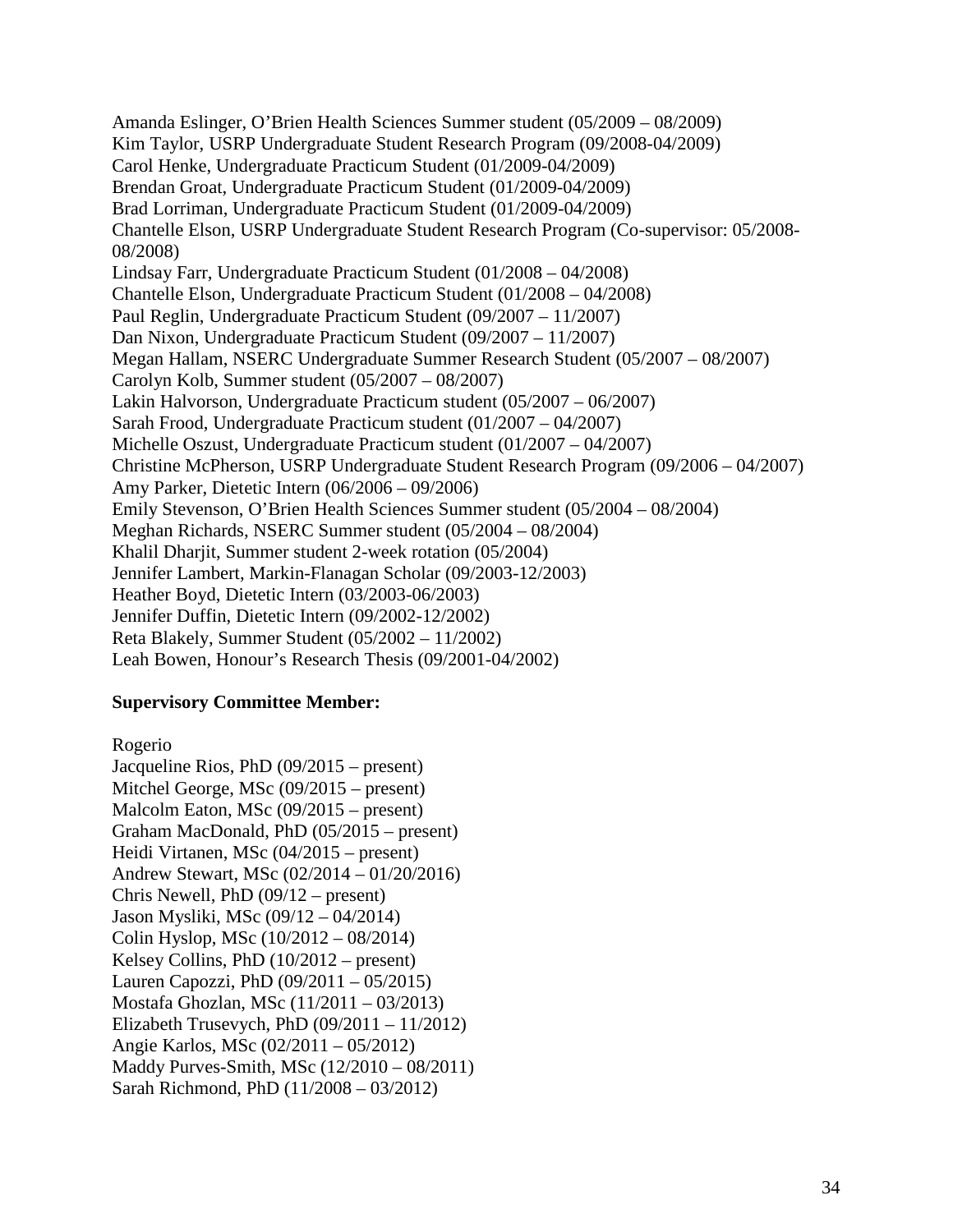Christopher Hunda, MSc (03/2010 – 08/2010) Sharon Rowan, MSc (06/2009 – 12/2010) Jasmine Tunnicliffe, MSc (05/2008 – 11/2010) Jeffrey Zahavich, MSc (01/2008 – 06/2010) Chris MacKay, PhD (02/2010 – 08/2010) Melissa Thomas, PhD (09/2006 – 06/2010) Caeley Lorincz, PhD (09/2004-06/2009) Kelly Dinsmore, MSc (01/2008 – 03/2009) Allison Venner, PhD (11/2004-12/2008) Lynette Stephenson, MSc (09/2006 – 01/2008) Bikramjit Dhillon, MSc (04/2003-06/2006) Mohammed Abdel-Hafez, MSc (09/2000–12/2003) Chantel Debert, MSc (09/2001 – 08/2003) Maureen Kennedy, PhD (09/2002 – 04/2003)

#### **Examiner:**

Priska Stahel, PhD Defense – External Examiner University of Guelph (09/06/2016) Marc Bomhof, PhD Defense (26/05/2016) Sydney Candy, MSc Defense (09/05/2016) Fatemeh Baghbaninaghadehi, PhD Candidacy – External Examiner University of Alberta (11/04/2016) Andrew Stewart, MSc Defense (20/01/2016) Maria McInerney, MSc Defense (15/01/2016) Arashdeep Singh, PhD Candidacy (21/05/2015) Lauren Capozzi, PhD Defense (20/05/2015) Kendra Brett, PhD Defense – External Examiner University of Ottawa (25/05/2015) Chris Newell, PhD Candidacy (11/12/2014) Colin Hyslop, MSc Defense (27/08/2014) Oluyemi Falegan, PhD Candidacy (08/08/2014) Danielle Reid, PhD Candidacy (16/07/2014) Kelsey Collins, PhD Candidacy (02/07/2014) Sarah Lai, MSc Defense (24/06/2014) Kimberly Connors, MSc Defense (08/05/2014) Jason Myslicki, MSc Defense (17/04/2014) Jaclyn Wamsteeker-Cusulin, PhD Defense (04/12/2013) Megan Hallam, PhD Defense (25/09/2013) Qun Li, PhD Defense – External Examiner University of Alberta (23/09/2013) Carol Dennison, MSc Defense (09/2013) Amanda Tyndall, PhD Candidacy Exam (07/2013) Mostafa Ghozlan, MSc Defense (21/03/2013) Caroline Wu, PhD Defense – External Examiner University of Alberta (24/09/2012) Sabrina Hynes, MSc Defense (19/06/2012) Erik Groves, PhD Defense (18/06/2012) Amanda Eslinger, MSc Defense (07/06/2012) Angie Karlos, MSc Defense (04/05/2012) Sarah Richmond, PhD Defense (02/03/2012)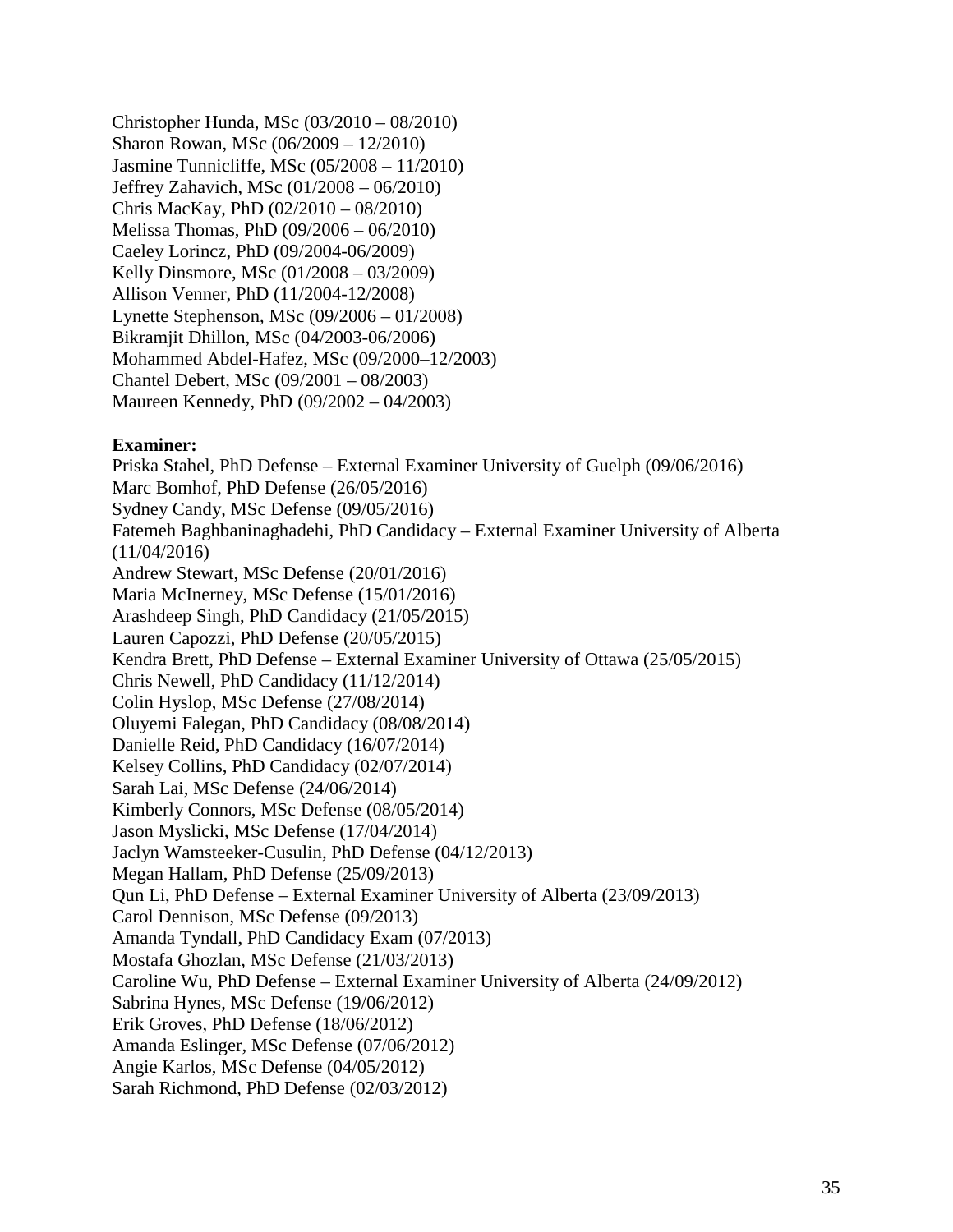Fennigje Madeleine Purves-Smith, MSc Defense (10/08/2011) Megan Hallam, PhD Candidacy Exam (04/2011) Sharon Rowan, MSc Defense (17/12/2010) Danielle Reid, MSc Defense (17/12/2010) Erika Kristensen, PhD Defense (12/2010) Jasmine Tunnicliffe, MSc Defense (11/2010) Sarah Richmond, PhD Candidacy Exam (09/2010) Christopher MacKay, PhD Defense (08/2010) Melissa Thomas, PhD Defense (06/2010) Kim Pyra, MSc Thesis Defense (06/2010) Lindsay Eller, PhD Thesis Defense (02/2010) Karen Crosby, PhD Candidacy Exam (06/2009) Caeley Lorincz, PhD Thesis Defense (06/2009) Alannah Maurer, PhD Thesis Defense (04/2009) Kim Wagner Jones, MSc Thesis Defense (04/2010) Kelly Dinsmore, MSc Thesis Defense (03/2009) Allison Venner, PhD Thesis Defense (12/2008) Jill Parnell, PhD Thesis Defense (06/2008) Lynette Stephenson, MSc Thesis Defense (01/2008) Tanis Fenton, PhD Thesis Defense (11/2007) Allison Venner, PhD Candidacy Exam (12/2006) Alannah Maurer, PhD Candidacy Exam (12/2006) Natasha Harvey, PhD Thesis Defense (10/2006) Adam Chambers, PhD Candidacy Exam (10/2006) Jill Parnell, PhD Candidacy Exam (09/2006) Karen Ross, MSc Thesis Defense (08/2006) Bikramjit Dhillon, MSc Thesis Defense (06/2006) Edit Somogyi, MSc Thesis Defense (05/2005) Lisa Daroux, MSc Thesis Defense (04/2005) Monty Ghosh, Master of Biomedical Technology (MBT) (09/2004) Mark Barrett, MKin Comprehensive Exam (06/2004) Kelly Anne Erdman, MSc Thesis Defense (04/2004) Mohammed Abdel-Hafez, MSc Thesis Defense (12/2003) Christopher Barnsdale, MSc Thesis Defense (10/2003) Nathan Doerksen, MBT (09/2003) Kristine Cannon, MBT (09/2003) Chantel Debert, MSc Thesis Defense (08/2003) Andrew Carley, PhD Candidacy Exam (09/2003) Linda Mills, Master of Biomedical Technology (09/2002) Sabiha Noor Zaman, Master of Biomedical Technology (09/2002) Saima Ali, Master of Biomedical Technology (08/2002) Daniel Khalil, Master of Biomedical Technology (09/2002)

#### **Neutral Chair:**

Sarah Kenny, PhD Candidacy (03/09/2014) Kristen Barton, MSc Defense (15/06/2012)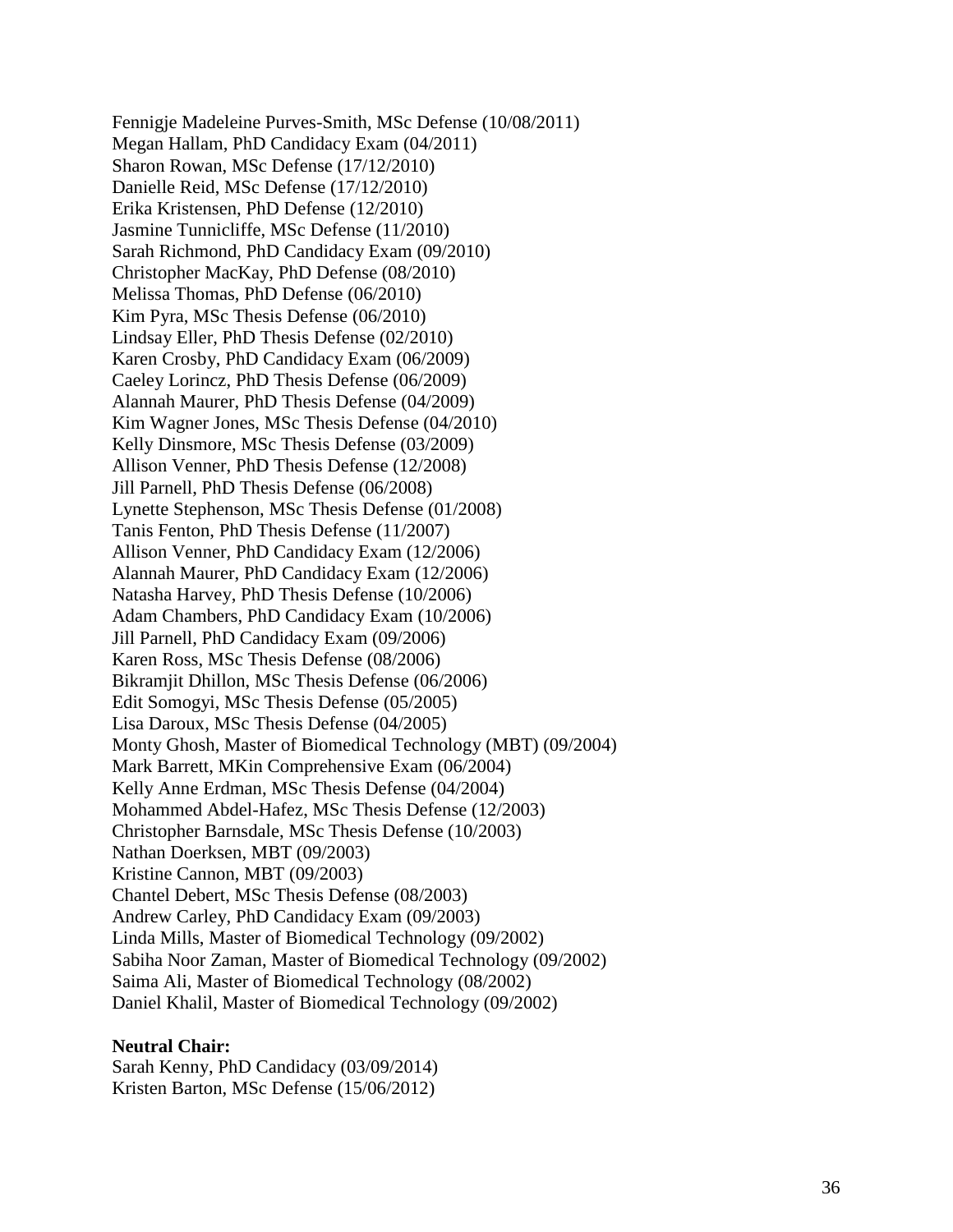Darmyn Ritchie, MSc Defense (09/23/2011) Shawn Allen, MSc Defense (04/2011) Constance Tweedie, MSc Defense (06/2009) Jill Norris, MSc Thesis Defense (06/2008) Aviv Fried, MSc Thesis Defense (02/2008) Trevor Brooks, Master of Biomedical Technology (08/2003) Ronen Behar, Master of Biomedical Technology (07/2003)

# **UNIVERSITY SERVICE:**

## **Committee Membership**

#### **Faculty of Kinesiology:**

Faculty of Kinesiology Recruitment & Selection Committee – Exercise Physiology Position (2016) Graduate Program Coordinator Recruitment Committee (January 2016) Benno Nigg Chair Search and Selection Committee (March – April 2015) Faculty of Kinesiology Strategic Research and Innovation Committee (September 2013 – August 2014) Faculty of Kinesiology Research and Scholarly Leave Committee (July 2013-June 2015) Faculty of Kinesiology Faculty Tenure & Promotions Committee (July 2013-June 2015) Faculty of Kinesiology Recruitment & Selection Committee – Concussion (May – June 2013) Chair, Faculty of Kinesiology Recruitment & Selection Committee – Exercise Physiology Position (April 2012 – January 2013) Faculty of Kinesiology Recruitment & Selection Committee – Concussion Position (September – November 2011) Striking Committee (Kinesiology; 2010-2015) Dean's Advisory Committee, Faculty of Kinesiology (May 2011 – July 2012) Ad hoc Selection Committee for the Kinesiology Staff Award of Excellence (November 2010) Retreat Planning Committee (Kinesiology, September 2010 – January 2011) Research Committee (Kinesiology, June 2010 – June 2011) Academic Appointment Review Committee (Kinesiology; 2008-2009, 2010-2012) Research & Scholarship (Sabbatical) Leave Committee (Kinesiology; 2008; 2010) Faculty of Kinesiology Faculty Promotions Committee (July 2006-July 2009) Faculty of Kinesiology Academic Appeals Committee Alternate (July 2006 – June 2007) Faculty of Kinesiology Recruitment & Selection Committee (June – October 2006) Faculty of Kinesiology Recruitment & Selection Committee (January – April 2005) Curriculum Policy Committee, Faculty of Kinesiology (May 2001 – May 2005) Faculty of Kinesiology Representative to Faculty of Nursing (July 2004 – June 2005) Faculty of Kinesiology Fitness Challenge Advisory Committee (September 2004 – December 2004) Research Policy Committee, Faculty of Kinesiology (May 2001 – May 2004)

# **University of Calgary**

Decanal Review Committee, Cumming School of Medicine (May – June 2016) ACHRI Training Program Scholarship and Fellowship Review Committee (2016-2017) Department of Physiology and Pharmacology Recruitment & Selection Committee, Faculty of Medicine (June 2014)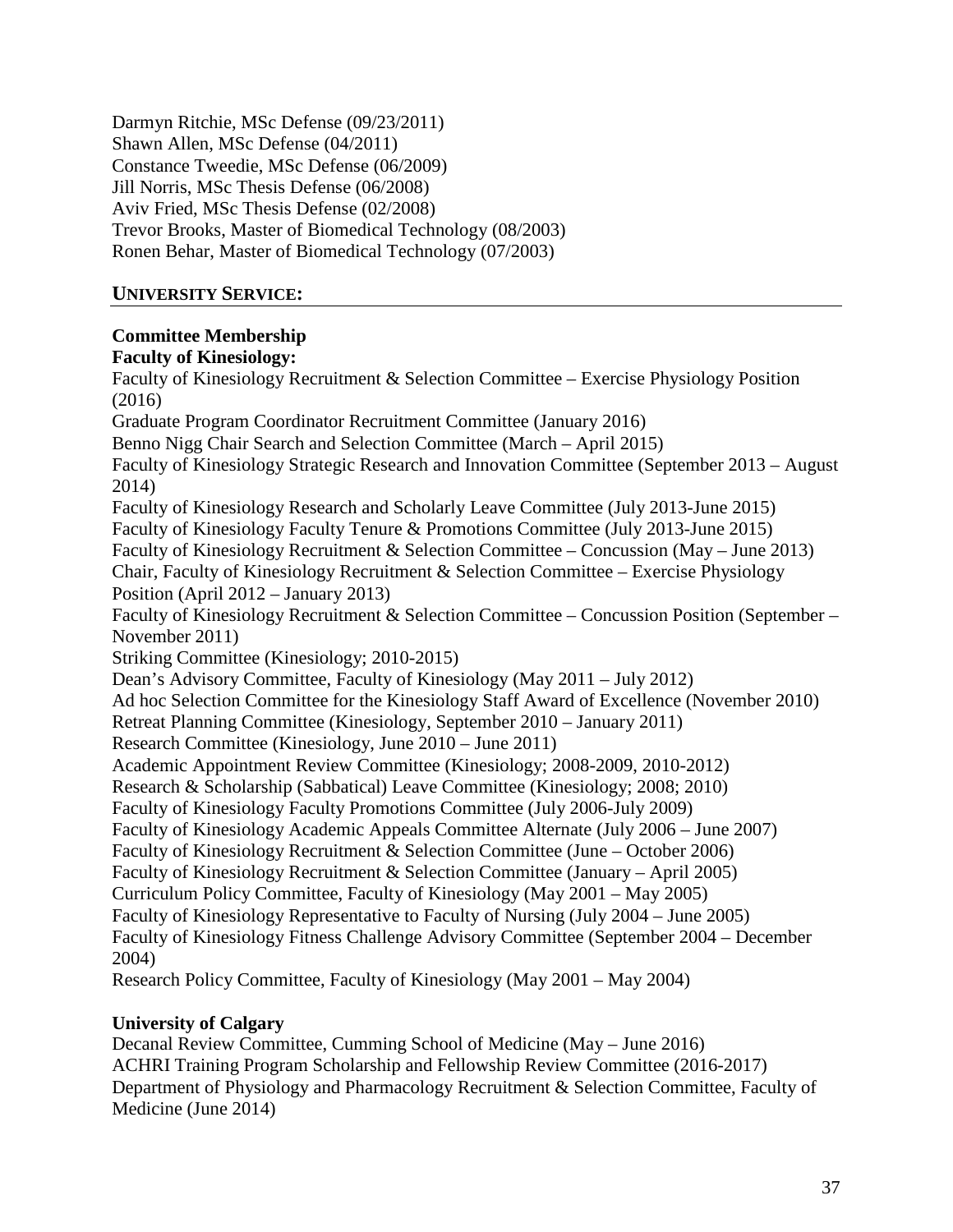AIHS Metabolomics Research Chair Selection Committee (December 2013 – February 2014) Eyes High Doctoral Recruitment Scholarship committee (January 2014) ACHRI Symposium 2014 Planning Committee (June 2013-April 2014) Postdoctoral Advisory Committee (04/2013 – present) Brenda Strafford Foundation Chair in Geriatrics Advisory Committee (06/2012 – 06/2015) General Promotions Committee Appeals Sub-Committee (2012) Faculty of Graduate Studies Council (2011 – 2012) Biomedical Engineering Graduate Program Oversight Committee, Faculty of Engineering (July  $2011 - 2012$ Health Sciences Animal Care Committee (March 2007 – July 2009) Markin Undergraduate Student Research Project Award Selection Committee (2007-2013) Beth Zaruby Lectureship Committee (September 2006 – 2010) University Research Grants Committee (URGC), University of Calgary (June 2003 – June 2005) Biological Sciences Headship Recruitment and Selection Committee, Faculty of Science (November 2003 – February 2005) Graduate Education Committee: Master of Biomedical Technology, Faculty of Medicine (September 2001 – March 2004) Admissions Committee: Master of Biomedical Technology, Faculty of Medicine (September 2001 – March 2004) Faculty of Medicine Coordinator, High School Science Enrichment Program (April 2002 – April 2004) Julia McFarlane Diabetes Research Centre Recruitment & Selection Committee, Faculty of Medicine (February – March 2002) Department of Medical Genetics Recruitment & Selection Committee, Faculty of Medicine (February 2001) Diabetes and Endocrine Research Group Recruitment & Selection Committee, Faculty of Medicine (September – December 2001) Budget Committee, Nutrition, Genetics and Human Performance, Faculty of Kinesiology (October 2003 – October 2004) University of Calgary Academic Recruitment and Retention Task Force, Focus Group Member (October 2000)

# **PROFESSIONAL SERVICE:**

# **Grant Review**

CIHR Operating Grants [Nutrition, Food & Health Peer Review Committee (Chair: 2015; Scientific Officer: 2012 (2 competitions); Member: 2008, 2009, 2013)] Medical Research Council United Kingdon CIHR Operating Grants: External Reviewer CIHR International Opportunities Grants: External Reviewer NSERC Discovery Grants: External Reviewer NSERC Collaborative Research and Development Grants: External Reviewer NSERC College and Community Innovation Grant: External Reviewer Canadian Diabetes Association Operating Grants: External Reviewer Canadian Diabetes Association Applied Research Grants: External Reviewer Canadian Foundation for Dietetic Research Operating Grants: External Reviewer Health Canada: Prevention and Promotion Diabetes Strategy: External Reviewer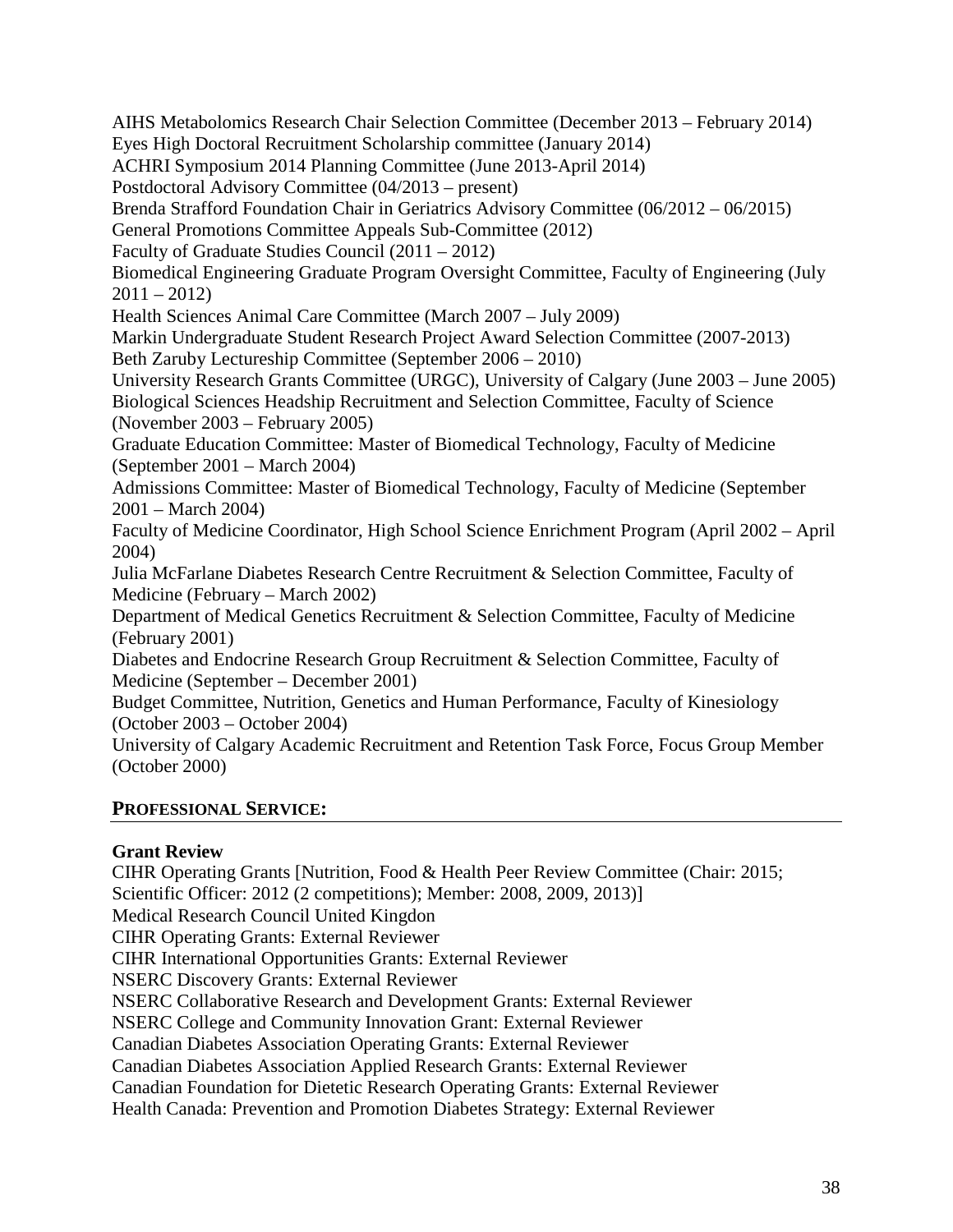Community Framework for the Prevention of Obesity: External Reviewer Alberta Crop Industry Development Fund: External Reviewer Agriculture Funding Consortium Ontario Ministry of Agriculture, Food and Rural Affairs/University of Guelph: External Reviewer Leuven Research Council (Belgium): External Reviewer Agriculture and Agri-Food Canada (AAFC) Science and Technology Branch

#### **Manuscript Review**

American Journal of Clinical Nutrition American Journal of Physiology – Endocrinology and Metabolism American Journal of Physiology – Gastrointestinal and Liver Physiology Appetite Applied Physiology, Nutrition and Metabolism BMC Pregnancy and Childbirth British Journal of Nutrition BMJ Open Canadian Journal of Diabetes Canadian Journal of Physiology and Pharmacology Clinical and Investigative Medicine Clinical Journal of Sport Medicine Clinical Nutrition Critical Reviews in Food Science and Nutrition Diabetes, Obesity and Metabolism Diabetologia Endocrine Endocrinology Experimental Physiology Food & Function International Immunopharmacology Journal of Aging and Physical Activity Journal of Nutrition Journal of Nutritional Biochemistry Journal of Food and Nutrition Research Nature Reviews Endocrinology **Nutrients** Obesity Research & Clinical Practice Obesity Reviews Pediatric Obesity Physiology and Behavior PLoS One Public Health Nutrition Regulatory Peptides

#### **Professional Committees/Conference Organization**

Judge: CNS Young Investigator Award, April 2016 (4 nominees)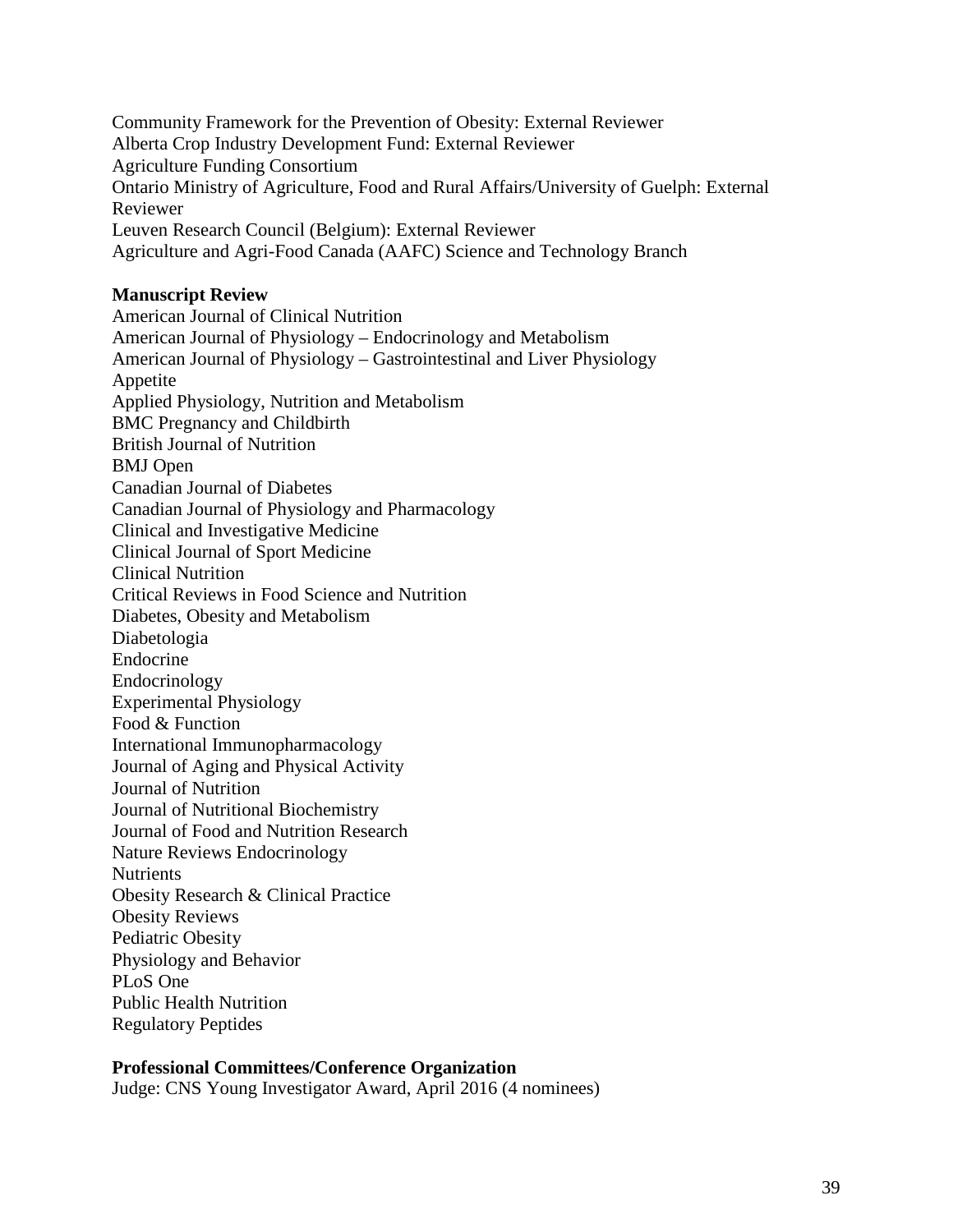Preconference Workshop Leader: Obesity Week, Careers in Academia Pre-Conference Workshop, November 3, 2015 Member: Executive Committee - Canadian Obesity Network-Calgary Chapter (Recruitment/Networking Coordinator) August 2014-present Judge: Canadian Nutrition Society PhD Dissertation Award, March 2015 Abstract Reviewer: Canadian Obesity Summit 2015 Meeting Evaluator: Ernest C. Manning Innovation Awards; 2014, 2008 Advisory Committee Member: Alberta Health Services, Diabetes, Obesity and Nutrition Strategic Clinical Network, Research and Innovations Advisory Committee, February 2014 – present Judge: Canadian Nutrition Society PhD Dissertation Award, April 2012 Member: Alberta Innovates – Health Solutions Innovations Platform Working Group, April 2011 – August 2012 Reviewer: National Obesity Summit Abstracts, January 2011 Judge: Canadian Nutrition Society Student Abstract Competition, April 2010 Judge: Nestle CSCN/CSNS Student Abstract Competition, April 2009 Chair and Organizer: Western Obesity Summit Symposium, 2007 Steering Committee Member: Community Prevention of Childhood Obesity, 2003-2009 Advisory Committee Member: Calgary Sport Centre Calgary Advisory Committee on Drugs and Supplementation 2002-2006 Committee Member: Calgary Cardiovascular Network Hypertension Subcommittee 2001-2005 Committee Member: Integrative Health Institute Research and Evaluation Committee 2003-2005 Symposium Organizer: IOC Congress (Athens, Greece) 2003 Symposium Organizing Committee: Canadian Diabetes Association Scientific Meeting, 2001

# **University of Calgary Service**

Reviewer: AIHS Summer Studentship, 2016 Reviewer: Dean's Doctoral Scholarship, 2015 Reviewer: Internal NSERC grant review, 2015 (Jay Cross) Reviewer: Internal CIHR Foundations grant review, 2015 (Reed Ferber) Reviewer: Internal CIHR grant review, 2015 (Jane Shearer) Reviewer: Internal CIHR grant review, 2015 (Gerry Giesbrecht) Reviewer: Internal CIHR Foundations grant review, 2014-2015 (Tannin Schmidt) Mentor: BHSc Mentorship Program, 2014-2015 (Laurie Lee-Glover) Reviewer: PURE Undergraduate Research Awards, March 2014 Reviewer: Eyes High Doctoral Recruitment Scholarship, 2014 (12 applications); 2015 (42 applications) Reviewer: Dr. Benno M. Nigg Distinguished Faculty Achievement Graduate Scholarship, November 2013; 2014; 2015 Reviewer: Eyes High Postdoctoral Recruitment Scholarship, December 2012 Reviewer: Allan Markin Doctoral Scholarship, March 2013 Reviewer: PURE Undergraduate Research Awards, April 2012

# **COMMUNITY ENGAGEMENT:**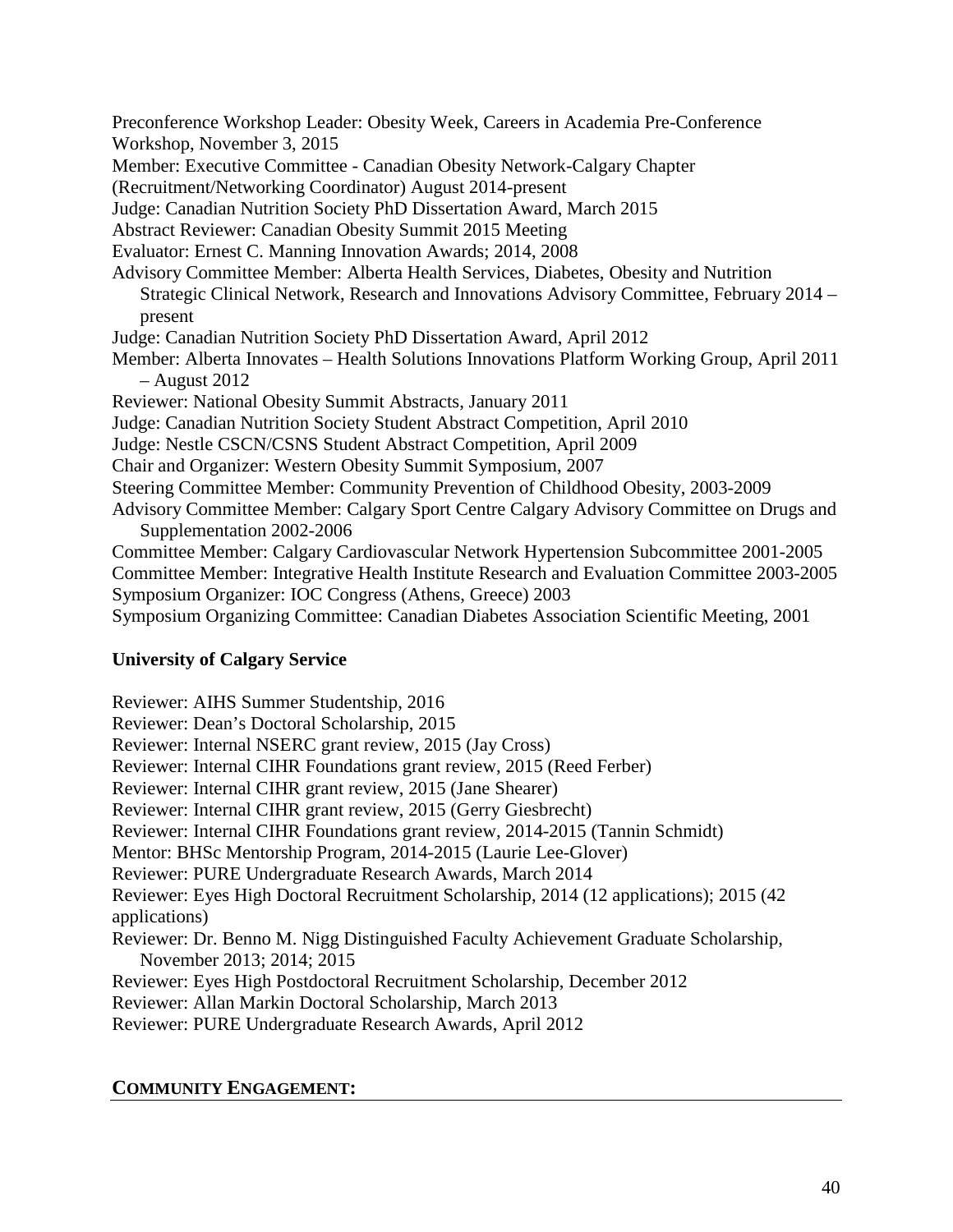- 1. Telus Spark Spring Sparktacular. Reimer Nutrition Lab hosted interactive booths on "What happens in the body when you eat chocolate?" April 3 & 4, 2015
- 2. Guest lecture: Clinical Trial Educational Evening "Achieving a healthy childhood body weight" University of Calgary, Feb. 25, 2015
- 3. Calgary Flames Health Training Camp. Reimer Nutrition Lab interactive booths on nutrition and healthy body weight. January 10, 2015
- 4. Guest lecture: Human Performance Laboratory Public Open House "Popular Diet Myths Exposed" University of Calgary, October 15, 2014
- 5. Guest lecture: Clinical Trial Educational Evening "Diet, Nutrition and Weight Loss" University of Calgary, May 28, 2014.
- 6. Guest lecture: Lunch and Learn "Eat, walk and sleep your way to good health" University of Calgary, August 15, 2013
- 7. Guest lecture: Fitness Challenge Kick Off Lecture "Eat, walk and sleep your way to good health" University of Calgary, May 24, 2013
- 8. Job shadow: Nicole Holmes, Grade 11 Student, Oct. 26, 2012
- 9. District Captain: Heart and Stroke Foundation, 2011, 2012, 2013
- 10. Scholarships, Bursaries and Awards Committee, Centre Street Church, 2011-2014
- 11. Volunteer Canvasser: Heart and Stroke Foundation, 2010
- 12. Guest lecture: Lunch and Learn "Weighty Issues: How Diet Affects our Genes" University of Calgary, 2009
- 13. Guest lecture: "Controlling Diabetes and Overweight: Today and into the Future". Kerby Centre, Calgary, 2008
- 14. Guest lecture: "Preventing Type 2 Diabetes and Debunking Myths about Fad Diets". Diabetes Awareness Day. University of Calgary, 2004.
- 15. Guest lecture: "Who's Winning the Food Fight: The Low-Down on Obesity". Big Rock University Lecture Series, 2004
- 16. Guest lecture: "How Today's Foods Are Super-Sizing Our Kids". Kinesiology Active Living Series, 2004
- 17. Guest lectures: "The Best Diet to Battle the Bulge". Diabetes Awareness Day. U of Calgary, 2003
- 18. Guest lecture: "Optimizing Your Health With Nutrition". CANA Ltd., 2002
- 19. Guest lecture: "Keys to Healthy Eating". Okotoks Swim Club, 2001

# **MEDIA INTERVIEWS:**

- 1. Pacific Standard Magazine, Francie Diep: "Common scientific errors in obesity and nutrition research" (March 31, 2016)
- 2. NY News Service, Rachael Stark: "Diet-induced changes in maternal microbiota during pregnancy" (March 7, 2016)
- 3. ALN Magazine, Elizabeth Doughman: "Gut bacteria and family obesity cycle" (March 7, 2016)
- 4. CTV News, Kevin Green: "Feeding healthy gut bacteria in pregnancy" (March 2, 2016)
- 5. CBC French Radio, Stephanie Rousseau: "Pregnancy and healthy gut bacteria" (March 2, 2016)
- 6. AM 660 Radio, Kaitlyn Lee: "Gut bacteria may help put a kink in family obesity cycle" (March 2, 2016)
- 7. Tagesanzeiger Zurich, Mr. Kung: "Nutrition research in the Human Performance Lab"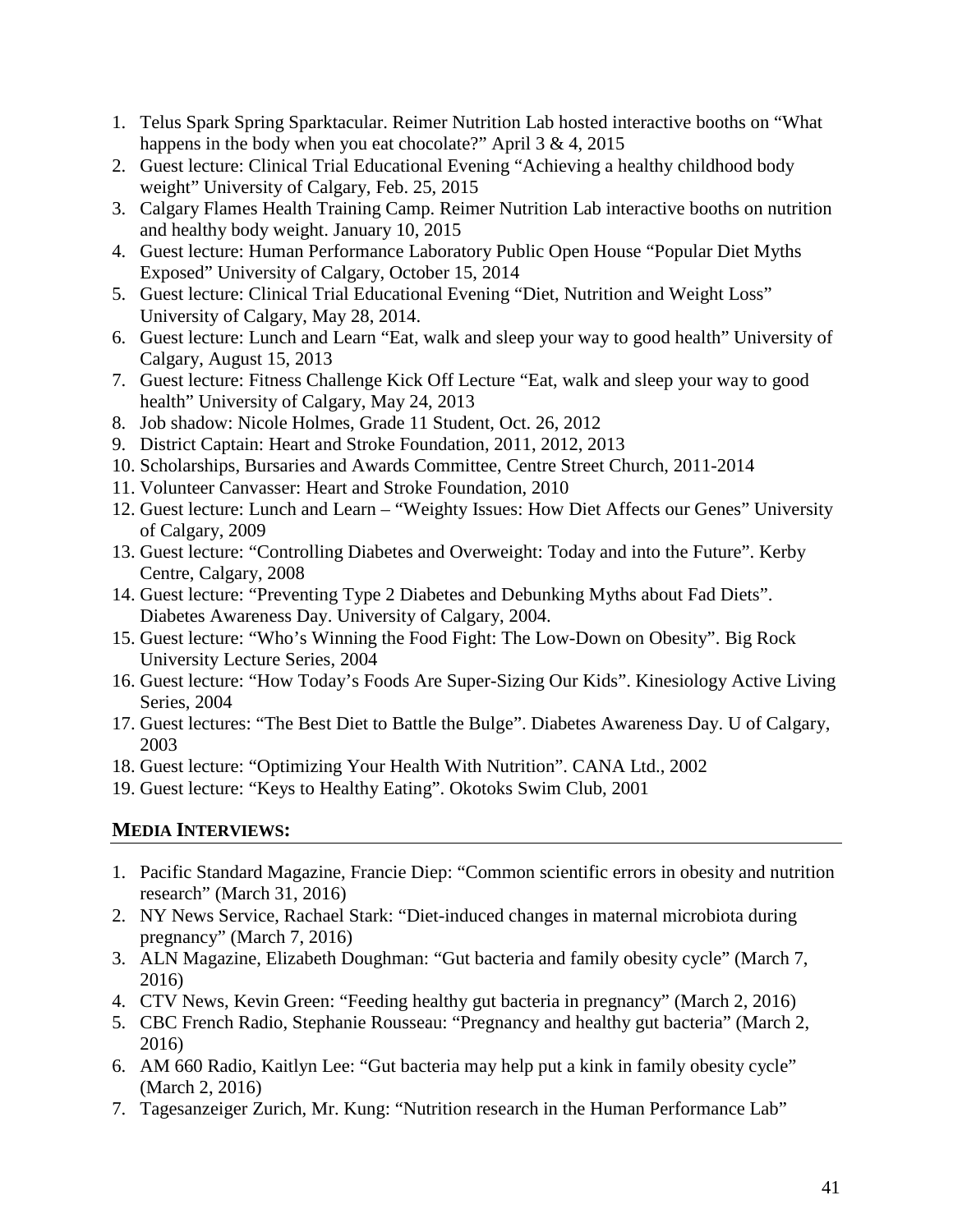(August 25, 2015)

- 8. Nutritional Outlook, Maureen Kingsley: "Nutritional supplements for weight management in children/adolescents" (June 18, 2015)
- 9. Apple Magazine, Caitlin Crawshaw: "Prebiotic fibre stops weight gain" (June 3, 2015)
- 10. Vancouver The Early Edition Radio, Rick Cluff: "Study looks at slimming effects of fibre" (April 10, 2015)
- 11. Daybreak Kamloops Radio, Shelley Joyce: "Study looks at slimming effects of fibre" (April 10, 2015)
- 12. Prince George Daybreak North Radio, Russel Bowers: "Study looks at slimming effects of fibre" (April 10, 2015)
- 13. Cape Breton Information Morning Radio, Steve Sutherland: "Study looks at slimming effects of fibre" (April 10, 2015)
- 14. Windsor Morning Radio, Tony Doucette: "Study looks at slimming effects of fibre" (April 10, 2015)
- 15. CTV News, Global News, City TV Breakfast Television: "Fibre protects rats against junk food diet weight gain" (April 8, 2015)
- 16. CBC Radio Eyeopener Calgary, David Gray: "Study looks at slimming effects of fibre" (April 8, 2015)
- 17. CBC Radio Edmonton AM, Mark Connolly: "Prebiotic fiber reduces weight gain in rats" (April 8, 2015)
- 18. Canadians for Health Research, Heather Pengelley: "Researcher of the Month February 2015" (January 14, 2015)
- 19. Today's Dietitian Magazine, Jill Weisenberger: "Dietary fiber and body weight" (November 18, 2014)
- 20. AM 770 Radio, Angela Kokott: "Obese children do not perceive themselves as obese" (July 24, 2014)
- 21. Wall Street Journal, Laura Johannes, "Yacon syrup for obesity and insulin resistance", June 11, 2014.
- 22. Calgary Herald, Meghan Jessiman, "Clinical trial in overweight children" March 13, 2014
- 23. Eatandbeatcancer.com, Harriet Sugar Miller, "Anti-cancer food: serve up some fermentable fiber", March 13, 2014
- 24. CTV Health Watch, Karen Owen, "Childhood prebiotic fiber study" March 6, 2014
- 25. Global TV (Heather Yourex), CTV (Karen Owen), CityTV, Calgary Herald, Calgary Sun: BMO Financial Group Nutrition Dream Team Targets Childhood Obesity" (Oct. 15, 2013)
- 26. 210 different American News Outlets (TV and print media): BMO Financial Group \$1.5M Donation Funds Ground-breaking Research to Battle Pediatric Obesity (Oct. 15, 2013)
- 27. AM 770 Radio, Angela Kokott: "Prebiotic fiber for pediatric obesity" (Oct. 15, 2013)
- 28. Alberta Innovates Bio Solutions, Tricia Radison: "Pea fiber and health benefits" (May 16, 2013)
- 29. Canadian Living Magazine, Cara Rosenbloom: "Dairy product intake and type 2 diabetes" (January 14, 2013)
- 30. Men's Health Magazine, Julie Stewart: "Dietary fiber, gut microbiota and weight control" (Nov. 30, 2012)
- 31. Global TV, Heather Yourex: "Cutting out sweets the pulse fiber diet" (Nov. 19, 2012)
- 32. Western Producer, Barbara Duckworth: "The three cookie diet" (Nov. 16, 2012)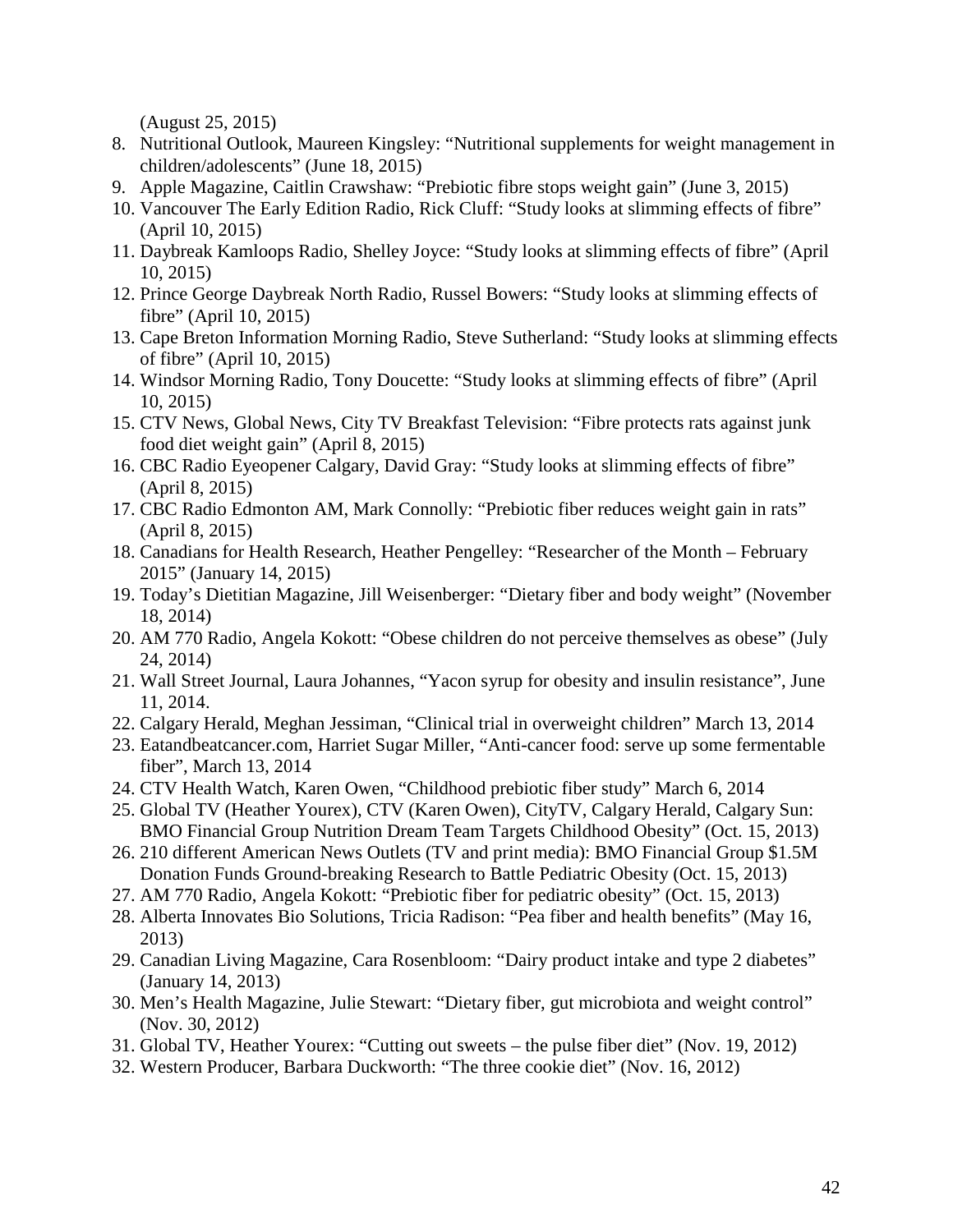- 33. Sing Tao Newspapers (affiliate of Toronto Star), Teddy Kwok: "The three cookie diet" (Nov. 15, 2012)
- 34. CIHR Research Profile, Joe Sornberger: "Prebiotic fiber and the stop eating signals" (Nov. 1, 2012)
- 35. National Post, Ben Kaplan: "What to eat when you're a runner" (June 4, 2012)
- 36. Baby & Kleinkind Magazine (Switzerland), Susanna Steimer Miller: "How does early childhood nutrition affect future health of a human being" (January 23, 2012)
- 37. CBC Radio Homestretch, Jenn Blair: "Speed Date a Researcher" (January 16, 2012)
- 38. Gauntlet, Olivia Brooks: "Raw food diets" (September 12, 2011)
- 39. Leap Magazine, Cailynn Klingbeil: "Vitamin K-rich foods and blood thinners" (July 7, 2011)
- 40. Alberta Innovates Annual Report, Colleen Scott: "Pulse-derived food ingredients differentially modify body fat and glucose control" (Apr. 21, 2011)
- 41. The Calgary Journal, Aurora Graveland: "Raw vegan diets: pros and cons" (Dec. 7, 2010)
- 42. Postmedia News, Misty Harris: "Sugary foods decrease aggression" (Nov. 24, 2010)
- 43. CIHR Research Profile, Graeme Stemp-Morlock: "Dietary fiber and gut adaptation in obesity" (Nov. 23, 2010)
- 44. AOL, James Fell: "Fat: the forgotten foe" (August 26, 2010)
- 45. Prevention Magazine, Angela Pirisi: "How science is showing that nutrients can help with weight control<sup>7</sup> (October 13, 2009)
- 46. Vitasearch.com, Kirk Hamilton: "Expert Interviews: "Weight Loss During Oligofructose Supplementation Is Associated With Decreased Ghrelin And Increased Peptide YY In Overweight And Obese Adults," Parnell JA, **Reimer RA**, Am J Clin Nutr, 2009; 89(6): 1751-9." (June 25, 2009)
- 47. Radio Canada, Gabriella Mayorquin: "Early dietary programming of obesity risk in adulthood" (February 4, 2009)
- 48. CTV Newsnet, Scott Laurie: "Childhood diet and weight gain in adulthood" (January 14, 2009)
- 49. News Release: "Early childhood diet programs obesity risk in adulthood" Interviews with Canadian Press, CBC Radio, CBC TV, Global TV, City TV, The Calgary Sun, and Shaw TV (January 14, 2009). National and international coverage in over 60 television, radio, print and online venues.
- 50. QR77 Radio, Andy Gregory: "Childhood diet determines chronic disease risk in adulthood" (January 14, 2009)
- 51. CTV News, Karen Owen: "Early diet programs increased obesity in adulthood" (January 13, 2009)
- 52. Calgary Herald, Michelle Magnan: "Fresh ideas from health and wellness research" (January 6, 2009)
- 53. CBC Radio Quirks & Quarks, Cassie Williams: "Use of cranberry juice in preventing urinary tract infections" (November 27, 2008)
- 54. Food for Thought Magazine, Tracy Hyatt: "Fatty acid composition of lard" (October 22, 2008)
- 55. Leslie Beck Nutrition (CTV Canada AM): "Dietary fiber supplements" (April 23, 2008)
- 56. Global TV, Michelle Schurman: "Fact or fiction: myths about drinking water and artificial sweeteners" (April 18, 2008)
- 57. SAIT TV, Ali Rutherford: "Infant nutrition: are organics better?" (April 2, 2008)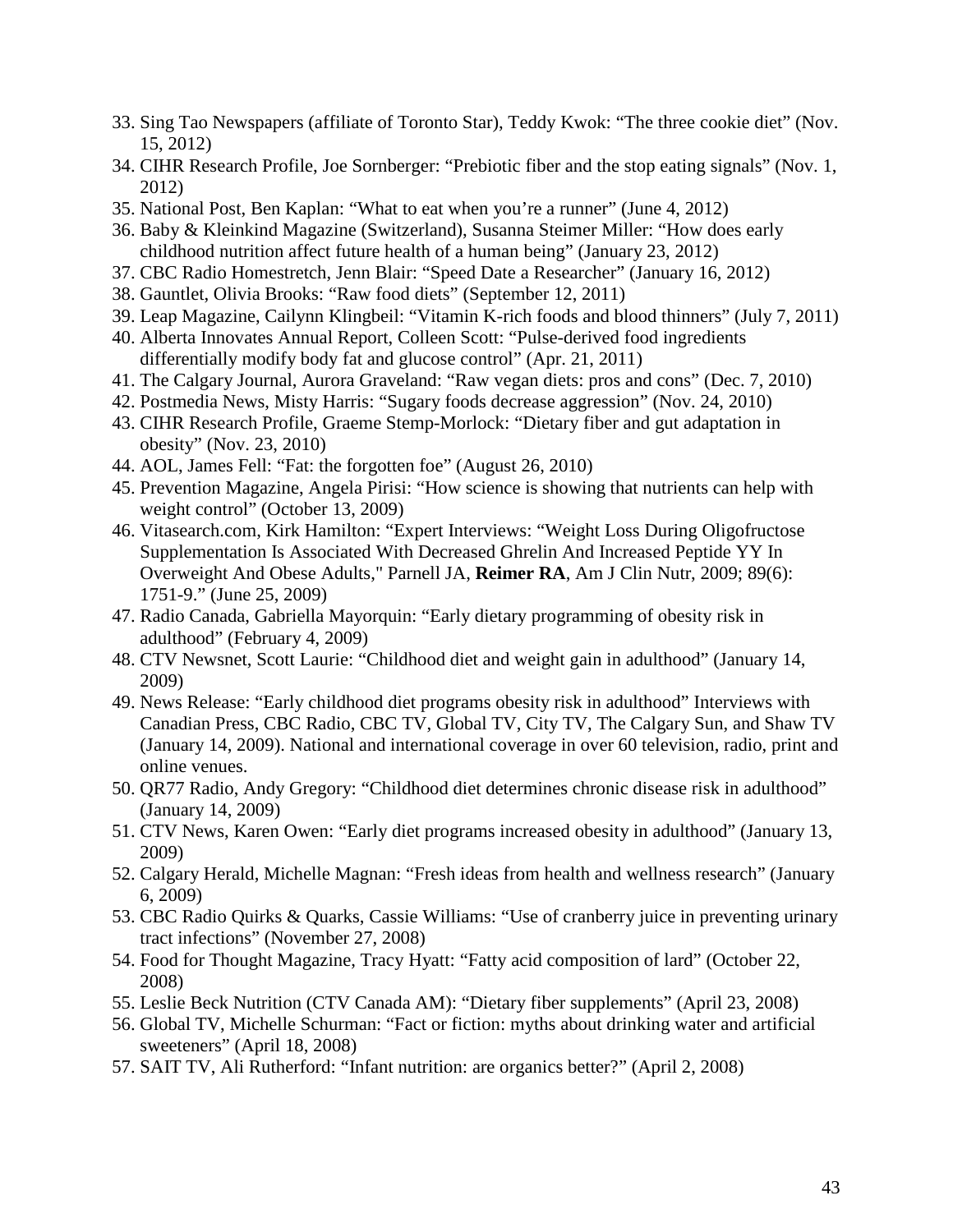- 58. Global TV, Michelle Schurman: "Prebiotic fiber: an effective weight loss supplement" (March 3, 2008)
- 59. Conduit Magazine (official publication of the Canadian Obesity Network), Sarah Van Engelen: "Role of diet composition in early dietary programming" (February 11, 2008)
- 60. Chatelaine Magazine, Andre Voshart: "How to make the most of your metabolism" (January 24, 2008)
- 61. CBC Radio, Donna McElligot: "Dairy products and the metabolic syndrome" (January 8, 2008)
- 62. CTV News, Karen Owen: "Low-fat milk product intake and prediabetes" (November 13, 2007)
- 63. QR77, Tara Fedun: "Milk and weight loss" (November 13, 2007)
- 64. Calgary Metro, Christa Sylvester: "Dairy and body fat loss research trial" (November 13, 2007)
- 65. Toronto Star, Megan Ogilvie: "Epigenetics and obesity" (August 28, 2007)
- 66. Avenue Magazine, Candace Valentine: "Early diet and genetic programming" (July 25, 2007)
- 67. News release: "New questions about early childhood nutrition" (May 17, 2007) Interviews by 3 television stations, 2 newspapers and 3 radio stations.
- 68. Men's Health Magazine, Denny Watkins: "New fibre supplement to help curb the bulging waistline" (March 13, 2007)
- 69. U of C Zine, Irfan Jessa: "New Advancements in Obesity Treatment Made in the Human Performance Lab" (March Edition, 2007)
- 70. News release: "Natural fibre may take extra pounds away" (January 31, 2007) Interviews by 7 television stations, 2 newspapers and 1 radio station.
- 71. Global TV, Michelle Schurman: "Citrus crisis and vitamin C rich foods" (January 19, 2007)
- 72. CTV National News, Sarah Galashan: "Death linked to hyperhydration and fluid requirements" (January 15, 2007)
- 73. Canadian Living, Jaclyn Newman: "Vitamin B12 deficiencies in obese children" (November 7, 2006)
- 74. Shaw TV, Pearl Tsang: "Greater obesity rates in rural versus urban Canadians" (August 23, 2006)
- 75. CTV National News, Sarah Galashan: "Supplements and Canadian Food Inspection Agency" (May 2, 2005)
- 76. Calgary Herald, Opinion Piece: "High Fructose Corn Syrup" (March 9, 2005)
- 77. Calgary Sun, Andrea Radke: "Teens, Diabetes, Diet and Obesity" (March 6, 2005)
- 78. Calgary Herald, Lin Connery: "Seniors and Unique Nutritional Challenges" (January 11, 2005)
- 79. CBC TV Newsworld, Cam McIntosh: "Obesity Trends in Canada and Impact on Transport Canada Raising Average Passenger Weights for Airlines" (December 22, 2004)
- 80. A-Channel, Leah Sarich: "Banning Trans Fats in the Canadian Food Supply" (November 25, 2004)
- 81. Faculty Research Profiles, Donna Gray: "Role of Diet Composition in Preventing and Treating Obesity and Diabetes" (October 25, 2004)
- 82. Ottawa Citizen/Canwest, David Agren: "Detoxifying Diets" (October 4, 2004)
- 83. City TV Vancouver, Cindy Leong: "Probiotics" (August 18, 2004)
- 84. Calgary Sun, Michelle Mark: "The 7 Deadly Sins Gluttony" (August 4, 2004)